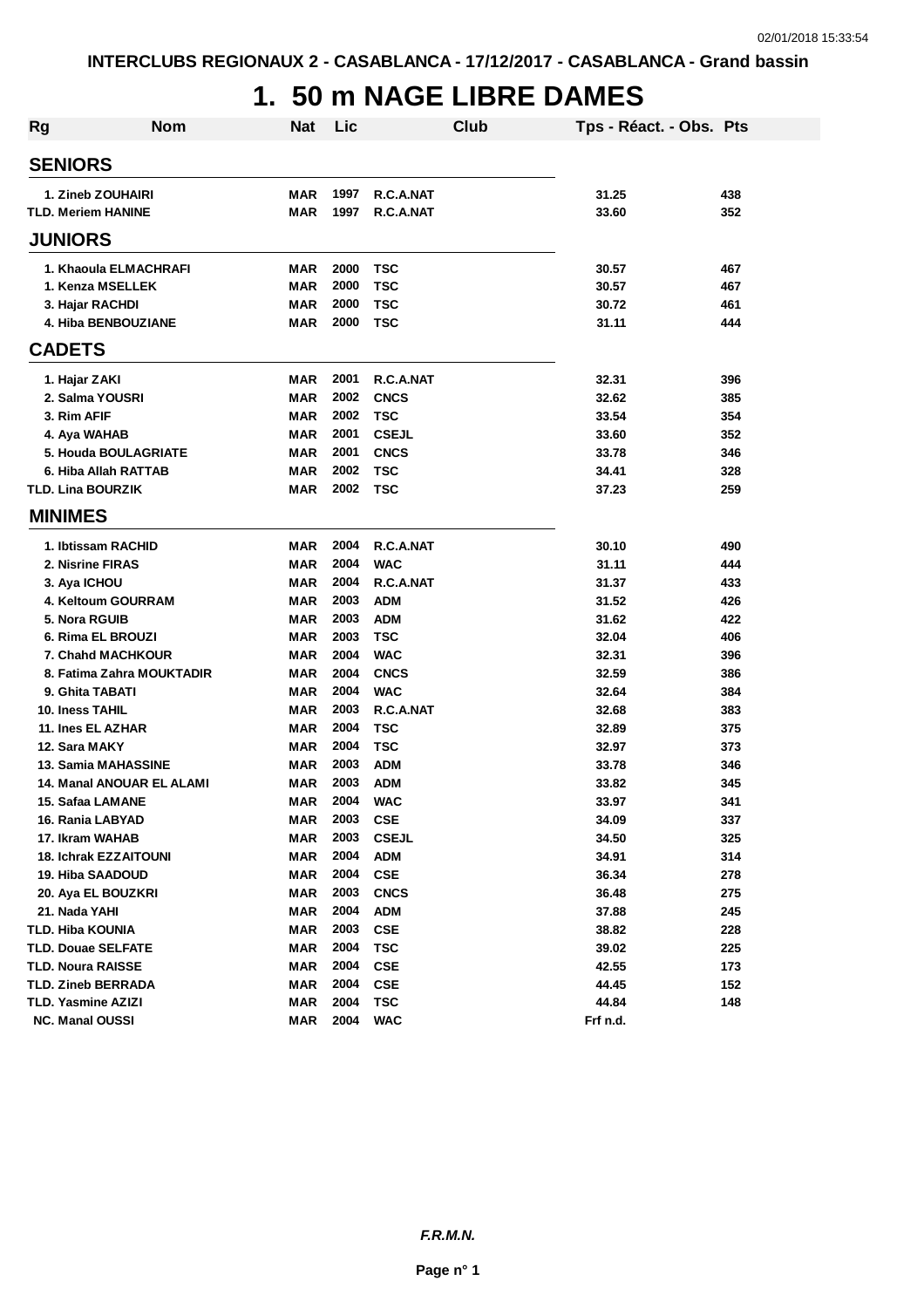### **2. 50 m NAGE LIBRE MESSIEURS**

| <b>Rg</b>                                    | <b>Nom</b>                        | <b>Nat</b> | Lic          |                          | <b>Club</b> | Tps - Réact. - Obs. Pts |            |
|----------------------------------------------|-----------------------------------|------------|--------------|--------------------------|-------------|-------------------------|------------|
| <b>SENIORS</b>                               |                                   |            |              |                          |             |                         |            |
| 1. Hatim LAFKIHI                             |                                   | MAR        | 1995         | <b>TSC</b>               |             | 26.23                   | 506        |
| 2. Ahmed BENNAJEH                            |                                   | <b>MAR</b> | 1998         | <b>CSE</b>               |             | 26.59                   | 486        |
| 3. Zakaria BENJFINE                          |                                   | MAR        | 1996         | <b>WAC</b>               |             | 27.06                   | 461        |
| 4. Hamza EZZAHER                             |                                   | MAR        | 1998         | <b>ADM</b>               |             | 27.09                   | 460        |
| <b>NC. Badr HASSOUNI</b>                     |                                   | MAR        | 1998         | <b>ADM</b>               |             | Frf n.d.                |            |
| <b>NC. Ayman HARRATH</b>                     |                                   | <b>MAR</b> | 1997         | R.C.A.NAT                |             | Frf n.d.                |            |
| <b>JUNIORS</b>                               |                                   |            |              |                          |             |                         |            |
| 1. Mouad MAKY                                |                                   | MAR        | 2000         | <b>TSC</b>               |             | 28.03                   | 415        |
| 2. Mehdi DEFAA                               |                                   | MAR        | 1999         | R.C.A.NAT                |             | 28.25                   | 405        |
| <b>NC. Driss SNIKY</b>                       |                                   | MAR        | 1999         | <b>WAC</b>               |             | Frf n.d.                |            |
| <b>NC. Mouad EL MOUSTAKIM</b>                |                                   | MAR        | 1999         | R.C.A.NAT                |             | Frf n.d.                |            |
| <b>CADETS</b>                                |                                   |            |              |                          |             |                         |            |
|                                              | 1. Abdelmoughit MAMDOUH           | MAR        | 2002         | <b>ADM</b>               |             | 26.19                   | 509        |
| 2. Omar HASSOUNI                             |                                   | MAR        | 2001         | <b>ADM</b>               |             | 27.53                   | 438        |
| 3. Aymane MESLOUH                            |                                   | <b>MAR</b> | 2002         | <b>ADM</b>               |             | 27.85                   | 423        |
| 4. Yassine SELLEK                            |                                   | <b>MAR</b> | 2002         | <b>CSE</b>               |             | 28.03                   | 415        |
| 5. Saad YOUSRI                               |                                   | <b>MAR</b> | 2001         | <b>CNCS</b>              |             | 28.06                   | 414        |
| 6. Youssef SADAK                             |                                   | <b>MAR</b> | 2001         | <b>CSE</b>               |             | 28.16                   | 409        |
| 7. Saad LAKHLALKI                            |                                   | <b>MAR</b> | 2002         | <b>CSE</b>               |             | 28.75                   | 384        |
| 8. Hicham BELBEIDA                           |                                   | <b>MAR</b> | 2001         | <b>CNCS</b>              |             | 30.28                   | 329        |
| 9. Mohamed Reda MAMI                         |                                   | <b>MAR</b> | 2002<br>2002 | <b>TSC</b><br><b>CSE</b> |             | 31.75                   | 285        |
| <b>TLD. Ayoub BOURAIS</b>                    |                                   | MAR<br>MAR | 2001         | <b>ADM</b>               |             | 33.94<br>Dsq FD         | 233<br>0   |
| <b>NC. Reyane ENNABTY</b>                    |                                   |            |              |                          |             |                         |            |
| <b>MINIMES</b>                               |                                   |            |              |                          |             |                         |            |
| 1. Mohammed CHAFFAA                          |                                   | MAR        | 2003         | <b>CSE</b>               |             | 28.13                   | 410        |
| 2. Ilias EDDARI                              |                                   | <b>MAR</b> | 2004         | R.C.A.NAT                |             | 28.59                   | 391        |
| 3. Youssef BENJELLOUN                        |                                   | <b>MAR</b> | 2003         | <b>ADM</b>               |             | 28.75                   | 384        |
|                                              | 4. Mohamed Badr OUAMMOU           | <b>MAR</b> | 2004         | <b>WAC</b>               |             | 28.95                   | 377        |
|                                              | 5. Mohamed Amine CHOUAIBI         | <b>MAR</b> | 2004         | <b>ADM</b>               |             | 29.81                   | 345        |
| 6. Yassine HASSOUNE                          |                                   | MAR        | 2004         | <b>CNCS</b>              |             | 30.20                   | 332        |
| 7. Ilyas LARABI                              |                                   | MAR        | 2004<br>2003 | <b>CNCS</b>              |             | 30.29                   | 329        |
| 9. Mohamed RAFILI                            | 8. Abderrahmane BENJARY           | MAR        | 2004         | <b>CSE</b><br>R.C.A.NAT  |             | 30.44<br>30.77          | 324        |
| 10. Mehdi BOUIRIG                            |                                   | MAR<br>MAR | 2004         | <b>ADM</b>               |             | 31.34                   | 313<br>297 |
| <b>11. Ilyas ROULLAMELLAH</b>                |                                   | MAR        | 2004         | <b>CSE</b>               |             | 31.72                   | 286        |
|                                              | 12. Ahmed Moubarak LAHLYAL        | MAR        | 2003         | <b>DHJ</b>               |             | 31.75                   | 285        |
| 13. Houssam HOUARI                           |                                   | MAR        | 2003         | <b>TSC</b>               |             | 31.96                   | 280        |
|                                              | <b>14. Mohamed Amine HAMDAOUI</b> | MAR        | 2004         | <b>TSC</b>               |             | 32.00                   | 279        |
| <b>15. Younes LAALA</b>                      |                                   | MAR        | 2004         | <b>TSC</b>               |             | 32.09                   | 276        |
|                                              | <b>16. Ghali IRAQUI HOUSSEINI</b> | MAR        | 2003         | R.C.A.NAT                |             | 32.16                   | 274        |
| 17. Mohammed ARSALANE                        |                                   | MAR        | 2003         | <b>CSEJL</b>             |             | 33.68                   | 239        |
| 18. Zakaria NADIR                            |                                   | MAR        | 2003         | <b>ADM</b>               |             | 33.97                   | 233        |
| 18. Sami DEFAA                               |                                   | MAR        | 2003         | R.C.A.NAT                |             | 33.97                   | 233        |
| 20. Alaa ABIR                                |                                   | MAR        | 2003         | <b>DHJ</b>               |             | 34.19                   | 228        |
| 21. Achraf AOUAM                             |                                   | MAR        | 2004         | <b>CNCS</b>              |             | 34.48                   | 223        |
| 22. Hatim AMRANE                             |                                   | MAR        | 2004         | <b>CNCS</b>              |             | 34.74                   | 218        |
| 23. Adam KHALLAD                             |                                   | MAR        | 2004         | <b>TSC</b>               |             | 34.78                   | 217        |
|                                              | 24. Abderrahmane EL KAOUTI        | MAR        | 2004<br>2004 | <b>DHJ</b>               |             | 34.80                   | 217        |
| 25. Adnane OUITASSANE<br>26. Youssef BENJARY |                                   | MAR        | 2004         | <b>CSE</b><br><b>CSE</b> |             | 35.02<br>35.05          | 212        |
| 27. Wahb EL ATLASSI                          |                                   | MAR        | 2004         | <b>CNCS</b>              |             | 35.28                   | 212<br>208 |
| 28. Akram AYOUCHI                            |                                   | MAR<br>MAR | 2004         | <b>TSC</b>               |             | 35.63                   | 202        |
| TLD. Abdellatif HIMMECH                      |                                   | MAR        | 2004         | <b>TSC</b>               |             | 36.72                   | 184        |
|                                              |                                   |            |              |                          |             |                         |            |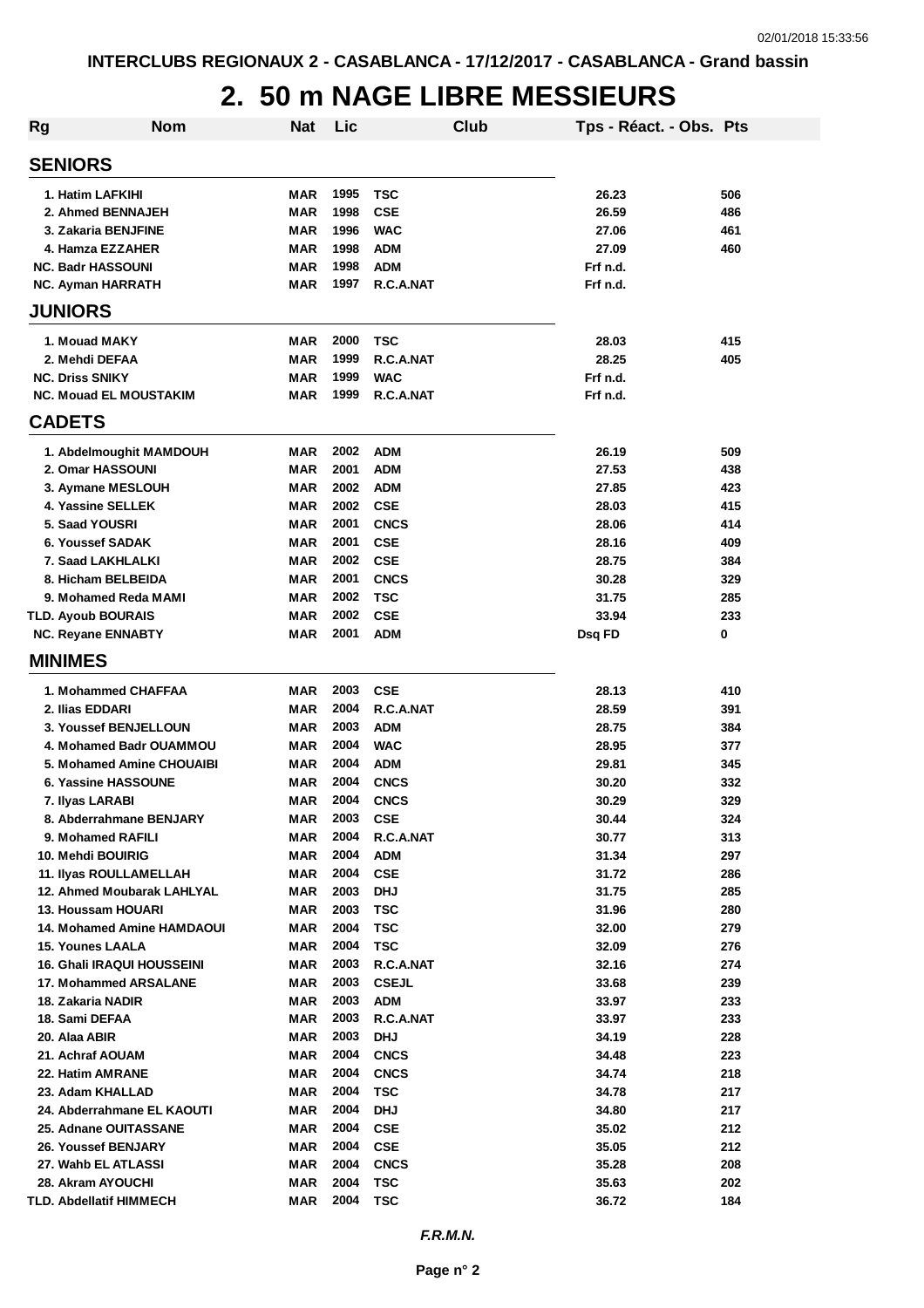### **2. 50 m NAGE LIBRE MESSIEURS**

| Rg                                | <b>Nom</b> | <b>Nat</b> | <b>Lic</b> |             | Club | Tps - Réact. - Obs. Pts |     |
|-----------------------------------|------------|------------|------------|-------------|------|-------------------------|-----|
| <b>MINIMES</b>                    |            |            |            |             |      |                         |     |
| <b>TLD. Anass ELYOUSSOUFI</b>     |            | MAR        | 2003       | <b>TSC</b>  |      | 36.72                   | 184 |
| <b>TLD. Soulaymane MOUJI</b>      |            | MAR        | 2004       | <b>ADM</b>  |      | 36.80                   | 183 |
| <b>TLD. Abdelkoddous BOUBKERI</b> |            | <b>MAR</b> | 2004       | TSC         |      | 36.94                   | 181 |
| <b>TLD. Ayman ZERHOUN</b>         |            | <b>MAR</b> | 2004       | <b>CNCS</b> |      | 38.06                   | 165 |
| <b>TLD. Ismail KASSI</b>          |            | <b>MAR</b> | 2004       | <b>TSC</b>  |      | 39.94                   | 143 |
| <b>TLD. Amine EL BOUZAIDI</b>     |            | <b>MAR</b> | 2004       | TSC         |      | 41.25                   | 130 |
| <b>TLD. Mouad BOUSLAMTI</b>       |            | <b>MAR</b> | 2003       | <b>TSC</b>  |      | 51.06                   | 68  |
| <b>NC. Ilias ELHAOUARI</b>        |            | MAR        | 2003       | R.C.A.NAT   |      | Frf n.d.                |     |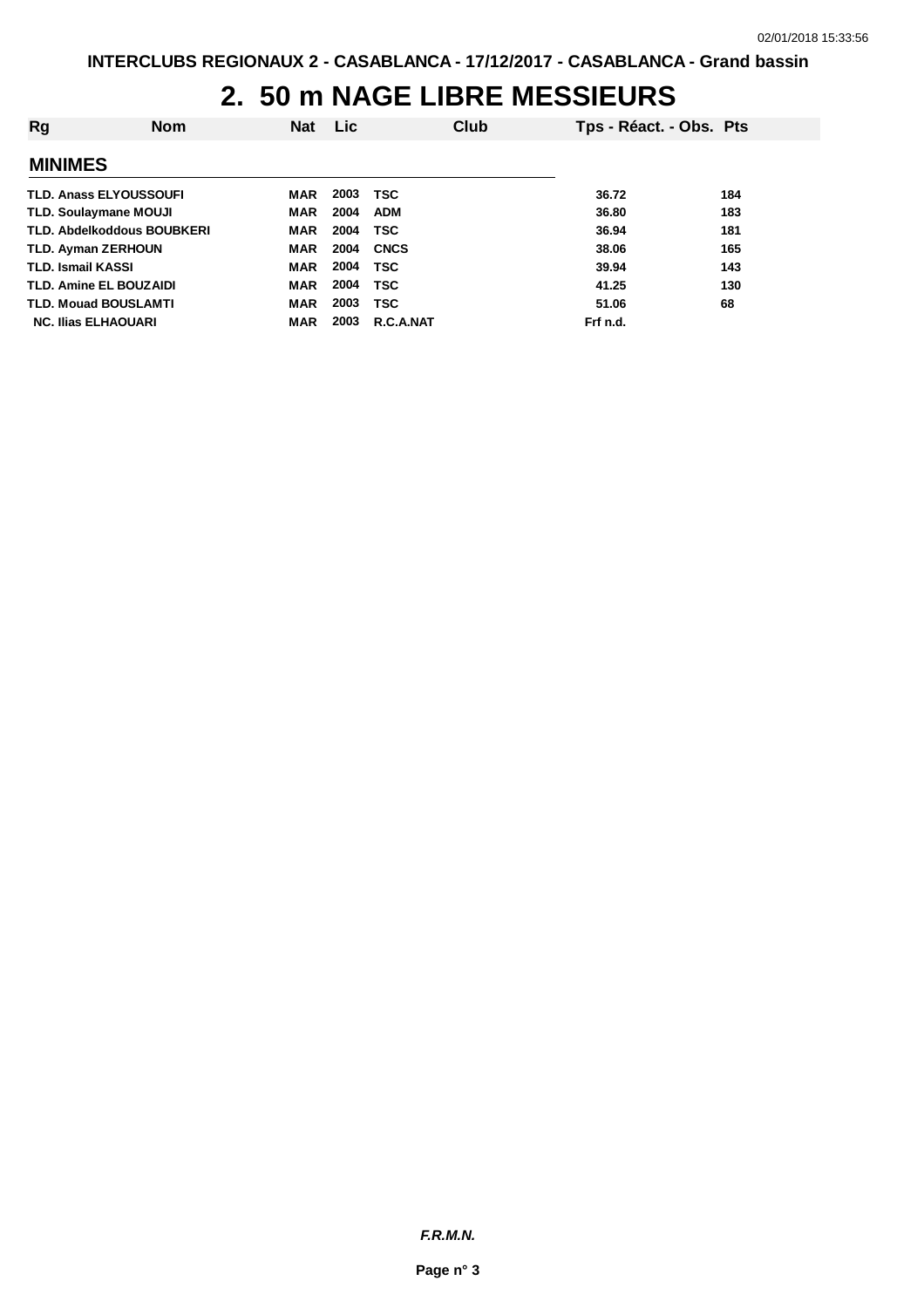### **3. 200 m DOS DAMES**

| Rg                       | <b>Nom</b>         | <b>Nat</b> | <b>Lic</b> | Club       |               | Tps - Réact. - Obs. Pts |
|--------------------------|--------------------|------------|------------|------------|---------------|-------------------------|
| <b>CADETS</b>            |                    |            |            |            |               |                         |
|                          | 1. Salma EL YOUSFI | <b>MAR</b> | 2002       | ADM        | 2:51.27       | 380                     |
|                          | 2. Oumaima RAHMANI | <b>MAR</b> | 2001       | <b>ADM</b> | 2:57.32       | 342                     |
| <b>MINIMES</b>           |                    |            |            |            |               |                         |
|                          | 1. Ibtissam RACHID | MAR        | 2004       | R.C.A.NAT  | 2:47.12       | 409                     |
| 2. Nada JALAL            |                    | <b>MAR</b> | 2004       | R.C.A.NAT  | 2:51.06       | 381                     |
|                          | 3. Hafssa AMMOUMOU | <b>MAR</b> | 2003       | <b>ADM</b> | 3:07.47       | 289                     |
| <b>NC. Ines EL AZHAR</b> |                    | <b>MAR</b> | 2004       | <b>TSC</b> | <b>Dsg NI</b> | 0                       |
| <b>NC. Nisrine FIRAS</b> |                    | <b>MAR</b> | 2004       | <b>WAC</b> | Dsg NI        | 0                       |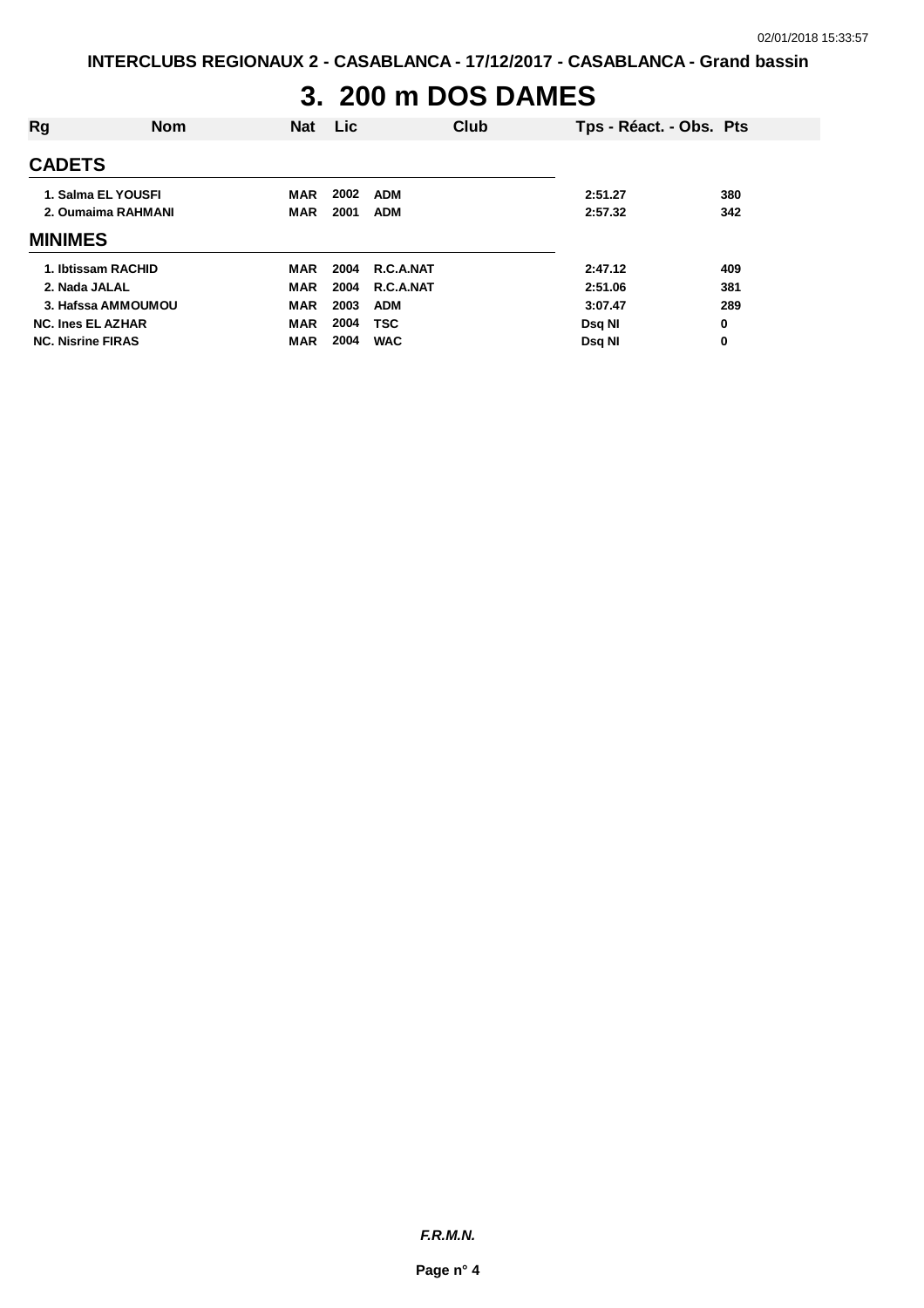# **4. 200 m DOS MESSIEURS**

| Rg                    | <b>Nom</b>                 | <b>Nat</b> | Lic  |             | Club | Tps - Réact. - Obs. Pts |     |
|-----------------------|----------------------------|------------|------|-------------|------|-------------------------|-----|
| <b>JUNIORS</b>        |                            |            |      |             |      |                         |     |
|                       | 1. Mohamed Amine HARRABIDA | MAR        | 2000 | R.C.A.NAT   |      | 2:34.06                 | 383 |
| <b>CADETS</b>         |                            |            |      |             |      |                         |     |
| <b>NC. Adam ZIANE</b> |                            | <b>MAR</b> | 2002 | <b>CNCS</b> |      | Frf n.d.                |     |
| <b>MINIMES</b>        |                            |            |      |             |      |                         |     |
| 1. Idriss AZHAR       |                            | MAR        | 2003 | R.C.A.NAT   |      | 2:27.88                 | 433 |
|                       | 2. Ismail EL YOUSFI        | <b>MAR</b> | 2004 | R.C.A.NAT   |      | 2:44.74                 | 313 |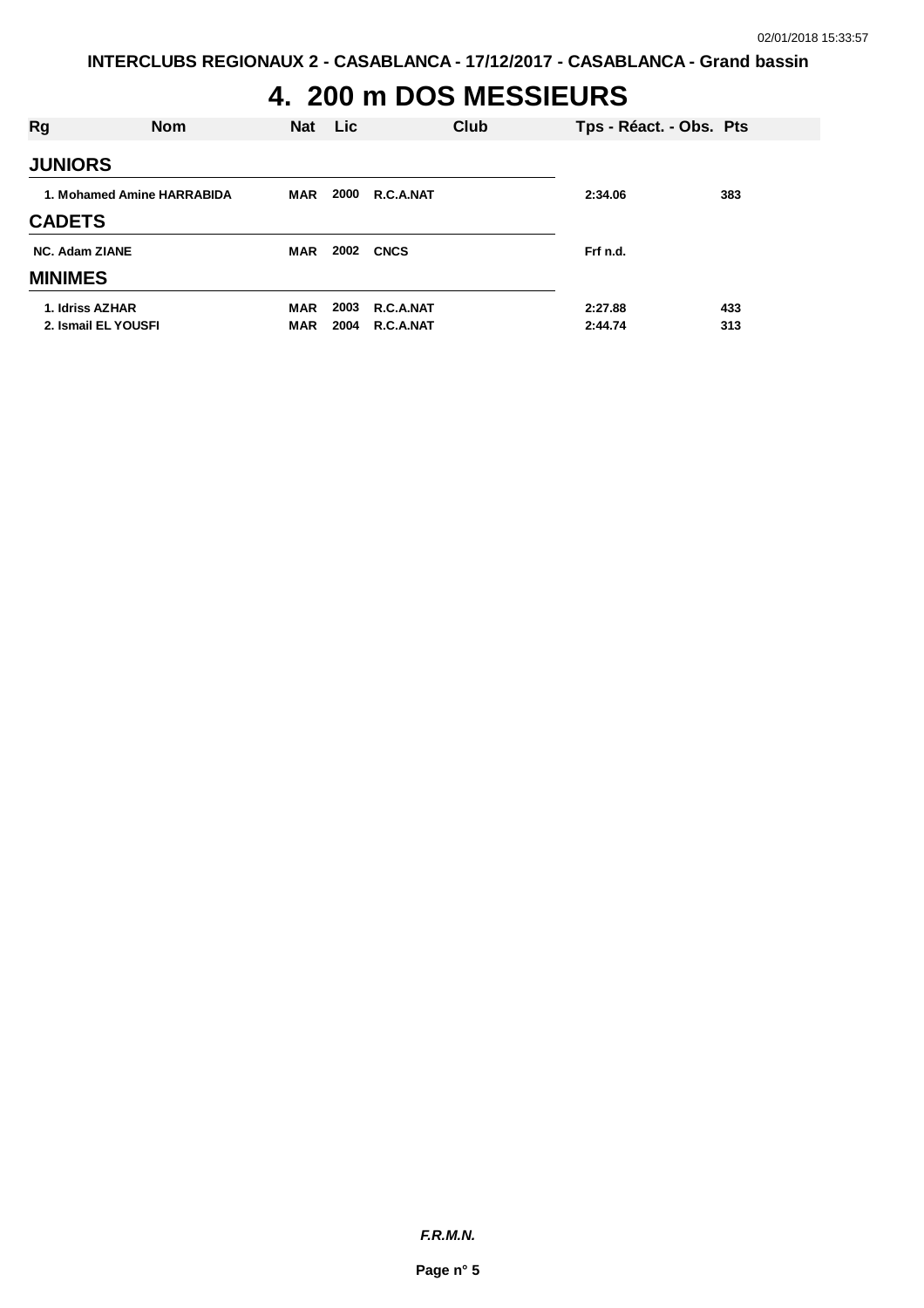### **5. 100 m PAPILLON DAMES**

| Rg                 | <b>Nom</b> | <b>Nat</b> | <b>Lic</b> |                | Club | Tps - Réact. - Obs. Pts |     |
|--------------------|------------|------------|------------|----------------|------|-------------------------|-----|
| <b>MINIMES</b>     |            |            |            |                |      |                         |     |
| 1. Kamilia MAALOUF |            | MAR        |            | 2004 R.C.A.NAT |      | 1:16.52                 | 391 |
| 2. Rim BOUJNANE    |            | MAR        | 2003       | CSE            |      | 1:20.27                 | 339 |
| 3. Nora RGUIB      |            | <b>MAR</b> | 2003       | <b>ADM</b>     |      | 1:23.38                 | 302 |
| 4. Safaa LAMANE    |            | <b>MAR</b> | 2004       | <b>WAC</b>     |      | 1:34.05                 | 210 |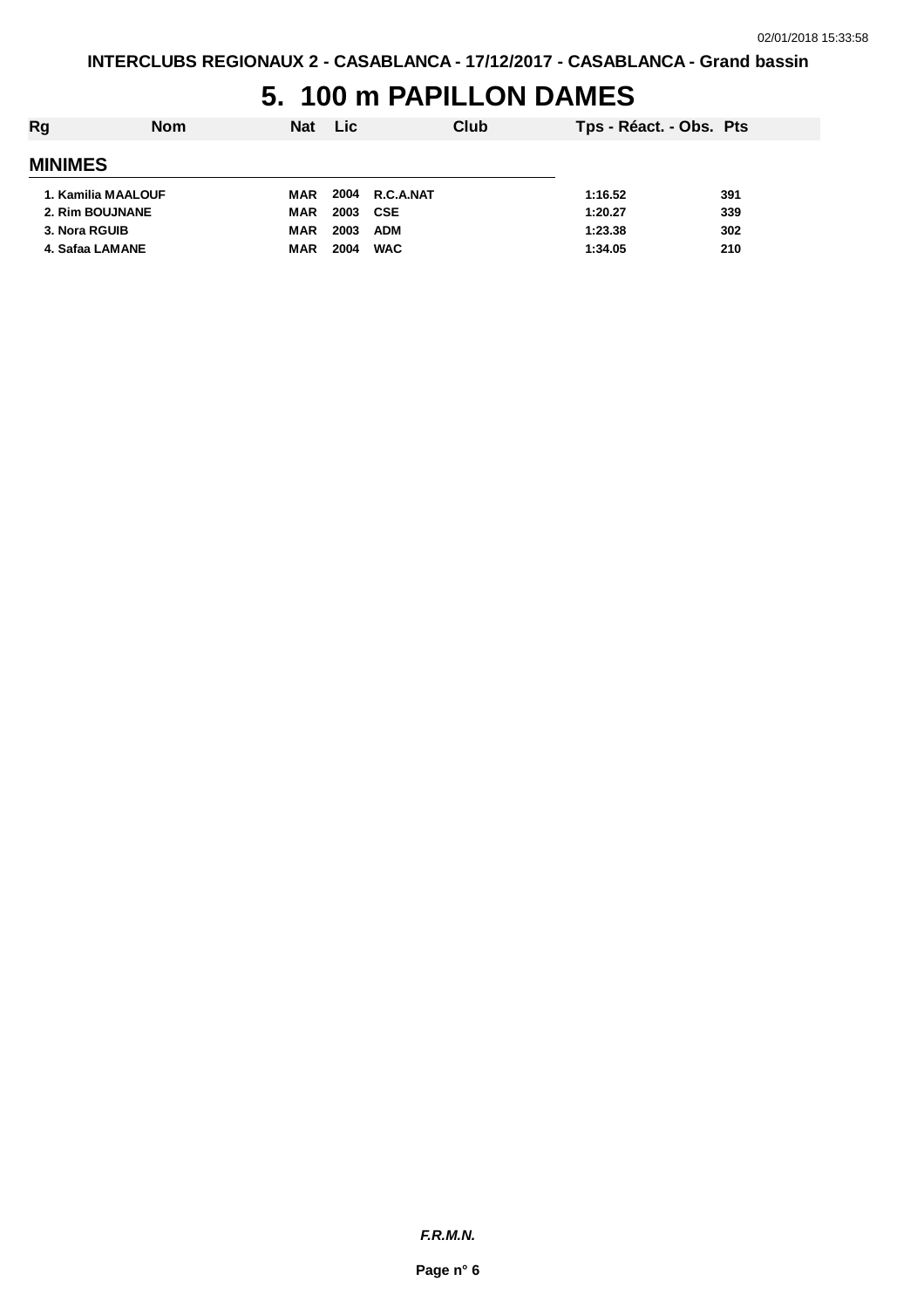### **6. 100 m PAPILLON MESSIEURS**

| Rg                          | <b>Nom</b>                | <b>Nat</b> | <b>Lic</b> | Club        | Tps - Réact. - Obs. Pts |     |
|-----------------------------|---------------------------|------------|------------|-------------|-------------------------|-----|
| <b>SENIORS</b>              |                           |            |            |             |                         |     |
|                             | 1. Mohamed OUAHMID        | <b>MAR</b> | 1998       | <b>ADM</b>  | 1:06.05                 | 429 |
| 2. Youssef BANSAR           |                           | <b>MAR</b> | 1998       | R.C.A.NAT   | 1:08.88                 | 378 |
| <b>NC. Ayman HARRATH</b>    |                           | <b>MAR</b> | 1997       | R.C.A.NAT   | Frf n.d.                |     |
| <b>NC. Nouamane HAOUATI</b> | <b>MAR</b>                | 1997       | R.C.A.NAT  | Frf n.d.    |                         |     |
| <b>CADETS</b>               |                           |            |            |             |                         |     |
|                             | 1. Oussama ELMAHBOUBI     | <b>MAR</b> | 2002       | <b>ADM</b>  | 1:03.55                 | 481 |
| 2. Yasser AYANE             |                           | <b>MAR</b> | 2001       | <b>CSE</b>  | 1:03.70                 | 478 |
|                             | 3. Mohamed Amine CHANNANI | <b>MAR</b> | 2002       | <b>CSE</b>  | 1:08.06                 | 392 |
|                             | 4. Yahya EL KHOMS         | <b>MAR</b> | 2001       | <b>CNCS</b> | 1:11.74                 | 334 |
| <b>MINIMES</b>              |                           |            |            |             |                         |     |
|                             | 1. Azzedine EL BADRE      | <b>MAR</b> | 2003       | <b>CSE</b>  | 1:10.44                 | 353 |
|                             | 2. Saad BOUKIOUD          | <b>MAR</b> | 2004       | <b>CNCS</b> | 1:23.92                 | 209 |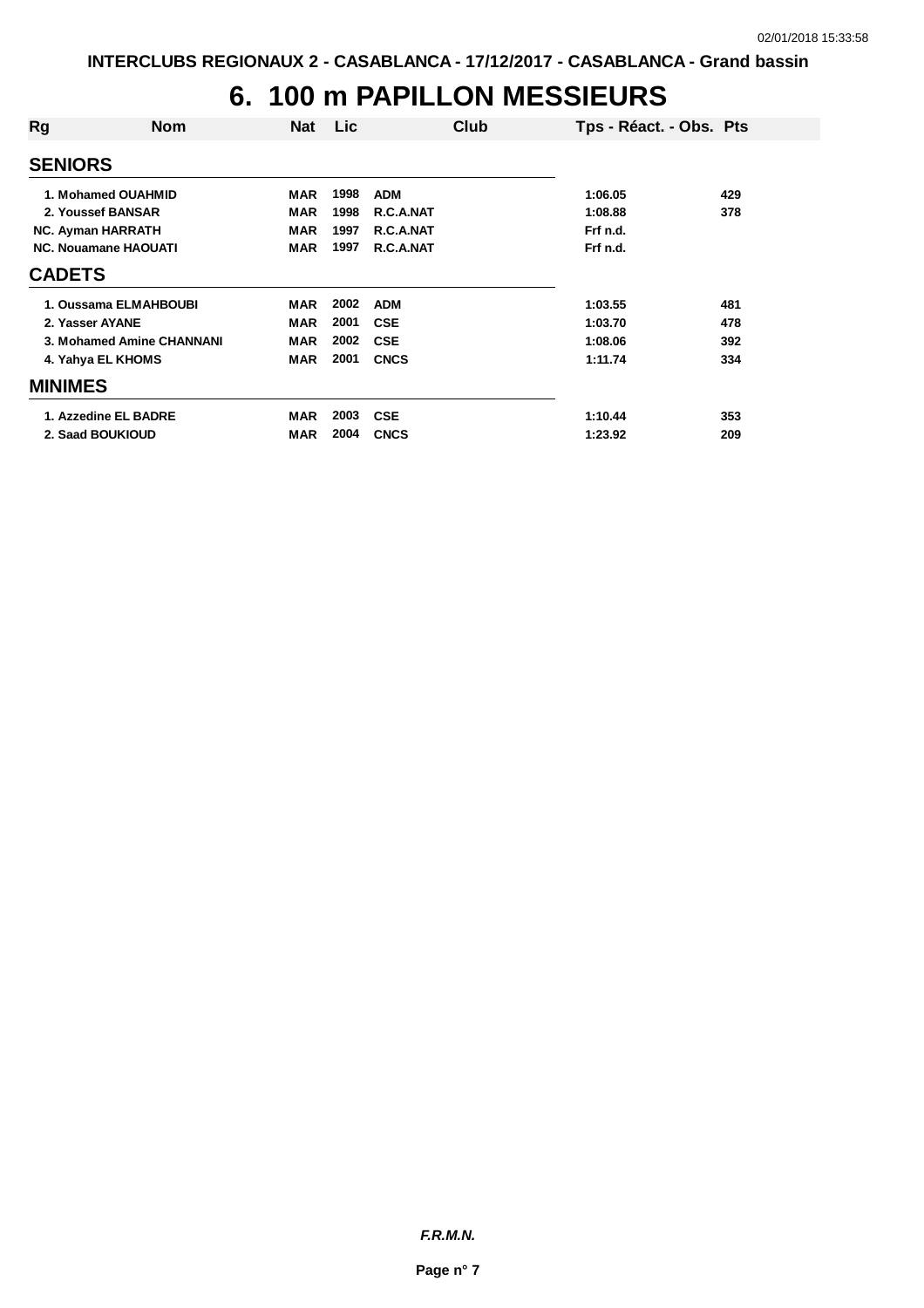# **7. 200 m 4 NAGES DAMES**

| Rg                 | <b>Nom</b>                  | <b>Nat</b> | Lic  | Club        | Tps - Réact. - Obs. Pts |     |
|--------------------|-----------------------------|------------|------|-------------|-------------------------|-----|
| <b>JUNIORS</b>     |                             |            |      |             |                         |     |
|                    | 1. Khouloud KAROUCH         | MAR        | 1999 | <b>TSC</b>  | 2:52.20                 | 393 |
| 2. Houda ALACHBILI |                             | <b>MAR</b> | 2000 | <b>WAC</b>  | 2:55.05                 | 374 |
| <b>CADETS</b>      |                             |            |      |             |                         |     |
|                    | <b>NC. Nissrine AKAOUCH</b> | <b>MAR</b> | 2001 | <b>TSC</b>  | Dsq NI                  | 0   |
| <b>MINIMES</b>     |                             |            |      |             |                         |     |
| 1. Hiba SOUIHEL    |                             | <b>MAR</b> | 2003 | <b>WAC</b>  | 2:49.66                 | 411 |
| 2. Aya ICHOU       |                             | <b>MAR</b> | 2004 | R.C.A.NAT   | 2:50.09                 | 408 |
|                    | 3. Kamilia MAALOUF          | <b>MAR</b> | 2004 | R.C.A.NAT   | 2:54.30                 | 379 |
|                    | <b>4. Chand MACHKOUR</b>    | <b>MAR</b> | 2004 | <b>WAC</b>  | 2:55.65                 | 370 |
|                    | 5. Fatima Zahra MOUKTADIR   | <b>MAR</b> | 2004 | <b>CNCS</b> | 3:00.34                 | 342 |
|                    | 6. Samia MAHASSINE          | <b>MAR</b> | 2003 | <b>ADM</b>  | 3:01.34                 | 336 |
| 7. Ghita TABATI    |                             | <b>MAR</b> | 2004 | <b>WAC</b>  | 3:03.23                 | 326 |
| 8. Aya DARA        |                             | MAR        | 2004 | R.C.A.NAT   | 3:10.41                 | 290 |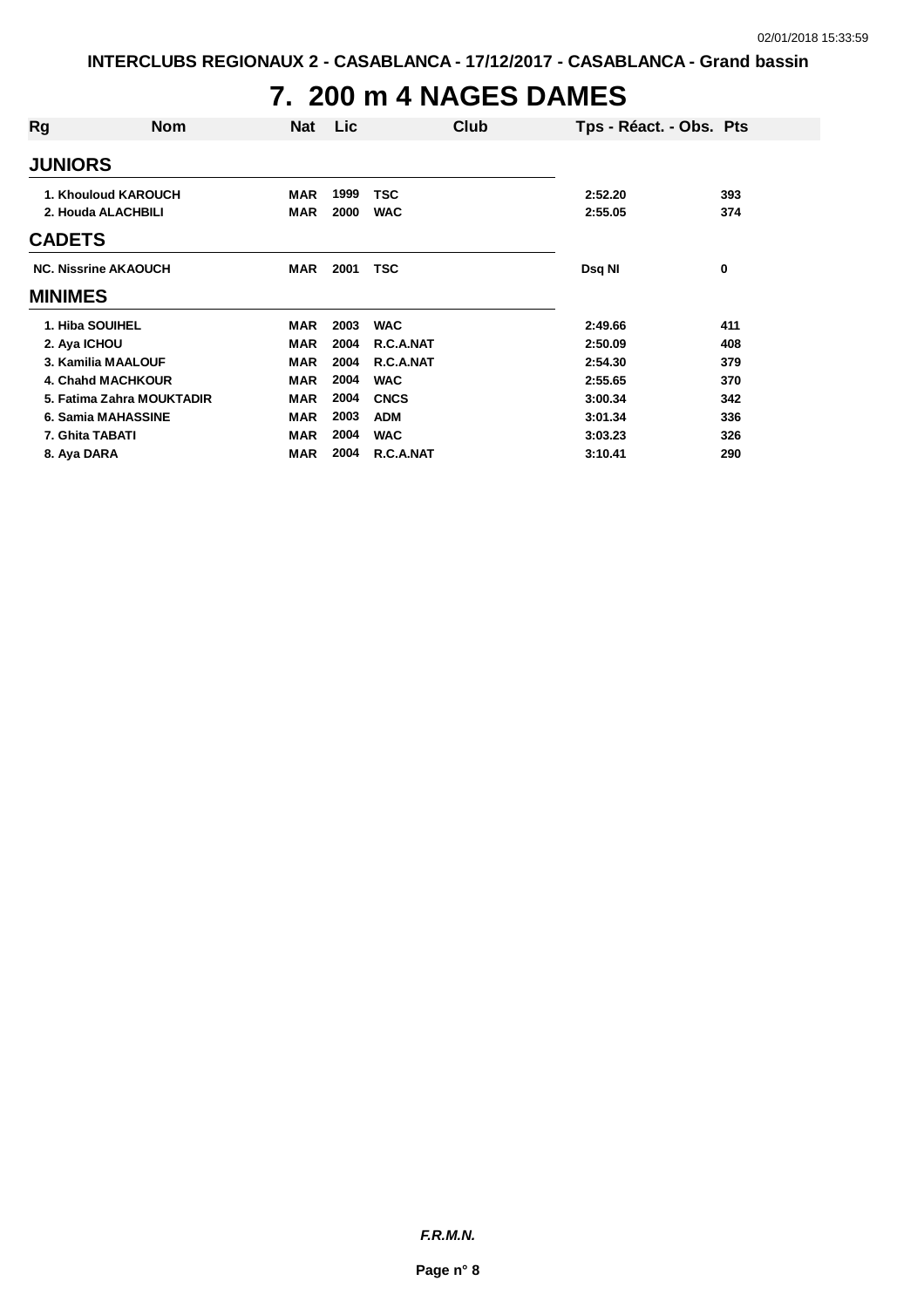### **8. 200 m 4 NAGES MESSIEURS**

| Rg                    | <b>Nom</b>                  | <b>Nat</b> | Lic  | Club        | Tps - Réact. - Obs. Pts |     |
|-----------------------|-----------------------------|------------|------|-------------|-------------------------|-----|
| <b>SENIORS</b>        |                             |            |      |             |                         |     |
|                       | <b>NC. Nouamane HAOUATI</b> | <b>MAR</b> | 1997 | R.C.A.NAT   | Frf n.d.                |     |
| <b>JUNIORS</b>        |                             |            |      |             |                         |     |
|                       | 1. Adnane BADRANI           | <b>MAR</b> | 2000 | R.C.A.NAT   | 2:36.69                 | 388 |
|                       | 2. Mouad MAKY               | <b>MAR</b> | 2000 | <b>TSC</b>  | 2:43.78                 | 340 |
| <b>CADETS</b>         |                             |            |      |             |                         |     |
|                       | 1. Sami KIBAL               | <b>MAR</b> | 2002 | <b>WAC</b>  | 2:33.30                 | 415 |
|                       | 2. Mohamed Amine CHANNANI   | <b>MAR</b> | 2002 | <b>CSE</b>  | 2:36.82                 | 387 |
|                       | 3. Youssef SADAK            | <b>MAR</b> | 2001 | <b>CSE</b>  | 2:43.91                 | 339 |
|                       | 4. Yassine SELLEK           | <b>MAR</b> | 2002 | <b>CSE</b>  | 2:50.67                 | 300 |
|                       | 5. Mohamed Reda MAMI        | <b>MAR</b> | 2002 | <b>TSC</b>  | 2:57.28                 | 268 |
| <b>NC. Adam ZIANE</b> |                             | <b>MAR</b> | 2002 | <b>CNCS</b> | Frf exc.                |     |
| <b>MINIMES</b>        |                             |            |      |             |                         |     |
|                       | 1. Ismail EL YOUSFI         | <b>MAR</b> | 2004 | R.C.A.NAT   | 2:41.41                 | 355 |
|                       | 2. Aymen TAJEDDINE          | <b>MAR</b> | 2003 | <b>CNCS</b> | 2:42.63                 | 347 |
|                       | 3. Mohammed CHAFFAA         | <b>MAR</b> | 2003 | <b>CSE</b>  | 2:43.93                 | 339 |
|                       | 4. Yassine HASSOUNE         | <b>MAR</b> | 2004 | <b>CNCS</b> | 2:48.60                 | 312 |
|                       | 5. Mohamed RAFILI           | <b>MAR</b> | 2004 | R.C.A.NAT   | 2:50.67                 | 300 |
|                       | 6. Mohamed Badr OUAMMOU     | <b>MAR</b> | 2004 | <b>WAC</b>  | 2:52.80                 | 289 |
|                       | 7. Ilyas LARABI             | <b>MAR</b> | 2004 | <b>CNCS</b> | 2:55.34                 | 277 |
|                       | 8. Saad BOUKIOUD            | <b>MAR</b> | 2004 | <b>CNCS</b> | 2:57.70                 | 266 |
|                       | <b>TLD. Houssam HOUARI</b>  | <b>MAR</b> | 2003 | <b>TSC</b>  | 3:14.45                 | 203 |
|                       | <b>TLD. Adam KHALLAD</b>    | <b>MAR</b> | 2004 | <b>TSC</b>  | 3:21.58                 | 182 |

*F.R.M.N.*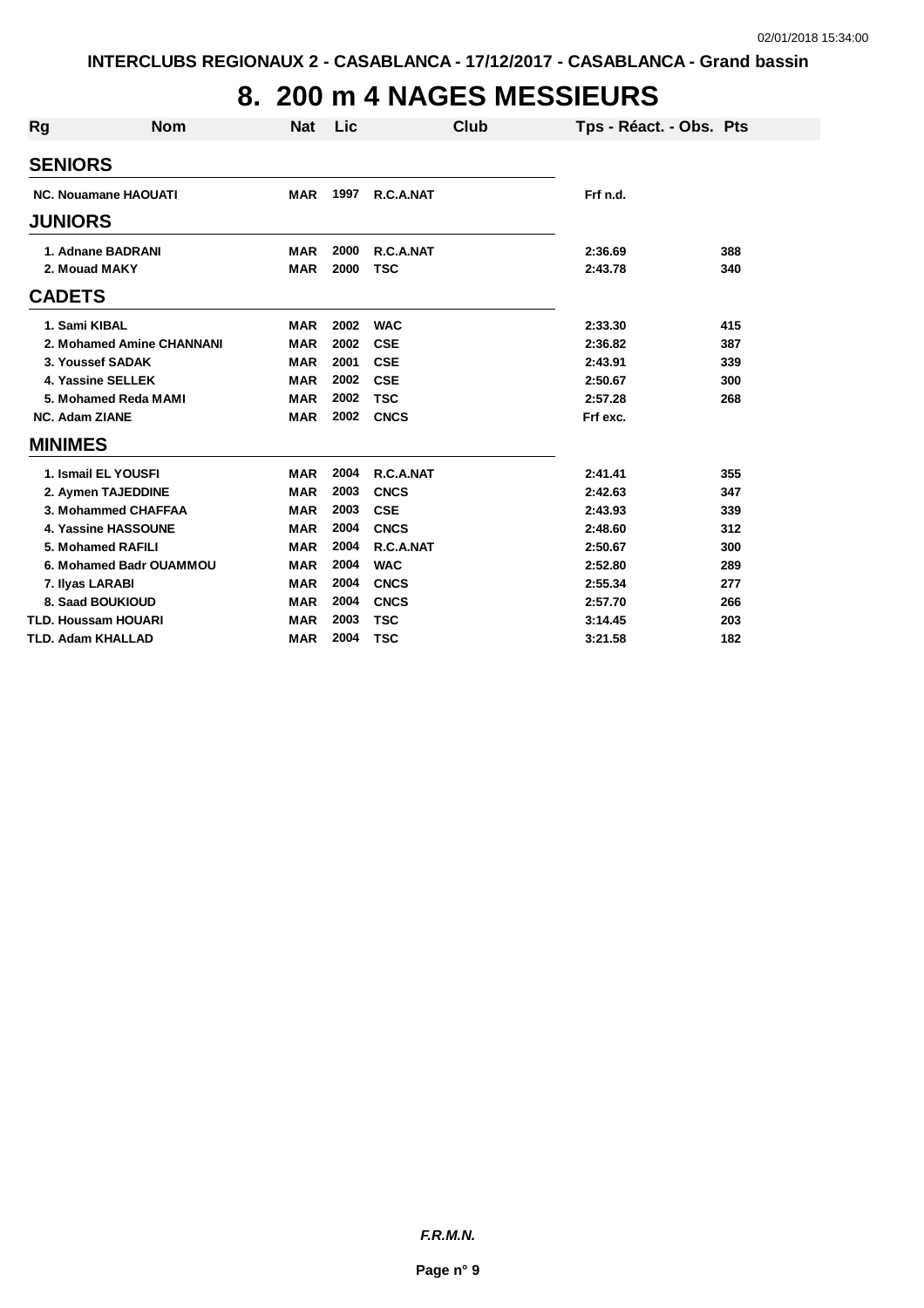### **9. 1500 m NAGE LIBRE DAMES**

| Rg                 | <b>Nom</b> | Nat Lic    |      |                | Club | Tps - Réact. - Obs. Pts |     |
|--------------------|------------|------------|------|----------------|------|-------------------------|-----|
| <b>JUNIORS</b>     |            |            |      |                |      |                         |     |
| 1. Houda ALACHBILI |            | <b>MAR</b> | 2000 | <b>WAC</b>     |      | 21:25.77                | 376 |
| <b>MINIMES</b>     |            |            |      |                |      |                         |     |
| 1. Nada JALAL      |            | MAR        |      | 2004 R.C.A.NAT |      | 20:22.19                | 438 |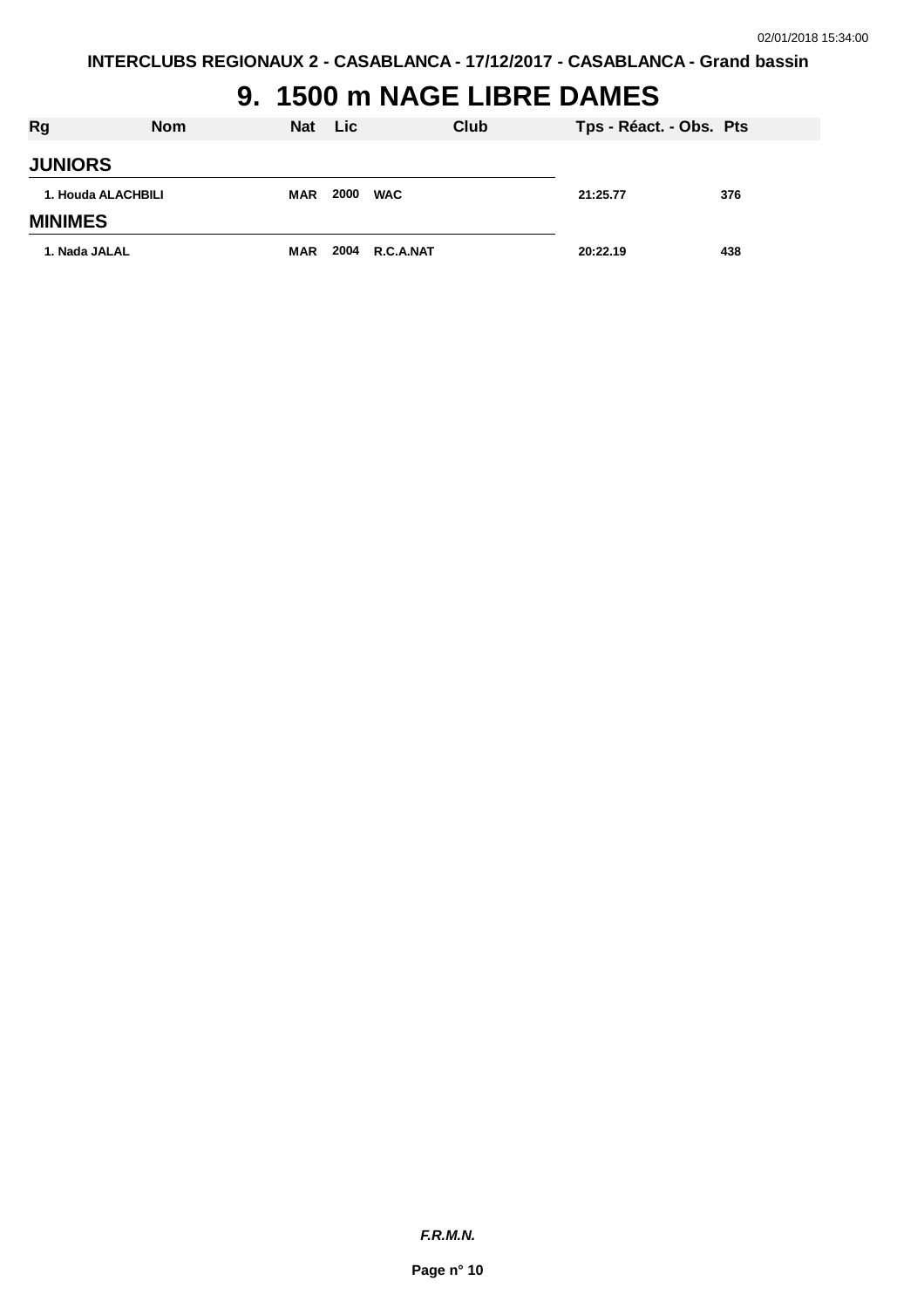### **10. 1500 m NAGE LIBRE MESSIEURS**

| Rg                          | <b>Nom</b> | <b>Nat</b> | Lic. |            | Club | Tps - Réact. - Obs. Pts |     |
|-----------------------------|------------|------------|------|------------|------|-------------------------|-----|
| <b>SENIORS</b>              |            |            |      |            |      |                         |     |
| 1. Hatim LAFKIHI            |            | <b>MAR</b> | 1995 | <b>TSC</b> |      | 17:55.21                | 531 |
| <b>JUNIORS</b>              |            |            |      |            |      |                         |     |
| 1. Yasser MAHASSINE         |            | <b>MAR</b> | 2000 | <b>ADM</b> |      | 19:18.41                | 425 |
| <b>CADETS</b>               |            |            |      |            |      |                         |     |
| 1. Mohamed EL MOUTAQUI      |            | <b>MAR</b> | 2001 | <b>TSC</b> |      | 18:03.70                | 519 |
| 2. Omar HASSOUNI            |            | <b>MAR</b> | 2001 | <b>ADM</b> |      | 18:54.79                | 452 |
| 3. Abdelmoughit MAMDOUH     |            | <b>MAR</b> | 2002 | <b>ADM</b> |      | 19:00.66                | 445 |
| <b>MINIMES</b>              |            |            |      |            |      |                         |     |
| 1. Mehdi EL MANSAR          |            | <b>MAR</b> | 2004 | R.C.A.NAT  |      | 18:01.59                | 522 |
| 2. Ilias EDDARI             |            | <b>MAR</b> | 2004 | R.C.A.NAT  |      | 19:19.53                | 423 |
| 3. El Mehdi LAANAYA         |            | <b>MAR</b> | 2003 | <b>TSC</b> |      | 20:22.08                | 362 |
| TLD. Mohamed Amine HAMDAOUI |            | <b>MAR</b> | 2004 | <b>TSC</b> |      | 22:34.63                | 265 |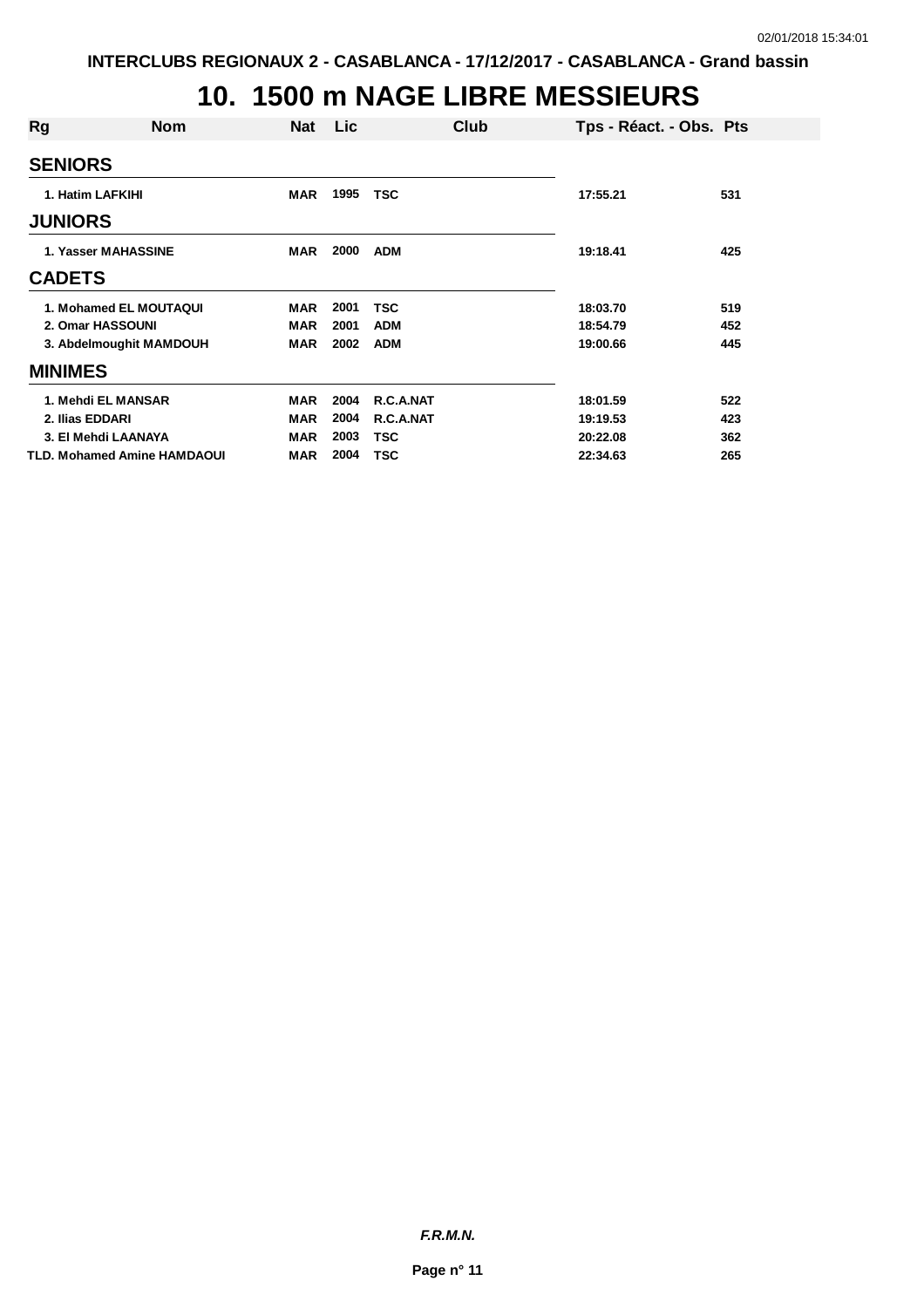# **11. 400 m NAGE LIBRE DAMES**

| Rg             | <b>Nom</b>               | <b>Nat</b> | Lic  | Club       |         | Tps - Réact. - Obs. Pts |
|----------------|--------------------------|------------|------|------------|---------|-------------------------|
|                | <b>SENIORS</b>           |            |      |            |         |                         |
|                | 1. Rim CHAKRI            | <b>MAR</b> | 1997 | R.C.A.NAT  | 5:20.80 | 410                     |
|                | <b>JUNIORS</b>           |            |      |            |         |                         |
|                | 1. Kenza MSELLEK         | <b>MAR</b> | 2000 | <b>TSC</b> | 5:10.33 | 453                     |
|                | 2. Houda ALACHBILI       | <b>MAR</b> | 2000 | <b>WAC</b> | 5:19.41 | 415                     |
|                | 3. Chaimaa BOUCHANE      | <b>MAR</b> | 2000 | <b>ADM</b> | 5:40.02 | 344                     |
| <b>CADETS</b>  |                          |            |      |            |         |                         |
|                | 1. Salma EL YOUSFI       | <b>MAR</b> | 2002 | <b>ADM</b> | 5:15.91 | 429                     |
|                | 2. Salma RIFKI           | <b>MAR</b> | 2002 | <b>ADM</b> | 6:02.20 | 285                     |
| <b>MINIMES</b> |                          |            |      |            |         |                         |
|                | 1. Nada JALAL            | <b>MAR</b> | 2004 | R.C.A.NAT  | 5:09.13 | 458                     |
|                | 2. Rim BOUJNANE          | <b>MAR</b> | 2003 | <b>CSE</b> | 5:22.12 | 405                     |
|                | 3. Iness TAHIL           | <b>MAR</b> | 2003 | R.C.A.NAT  | 5:23.59 | 399                     |
|                | <b>4. Nisrine FIRAS</b>  | <b>MAR</b> | 2004 | <b>WAC</b> | 5:23.64 | 399                     |
|                | 5. Ghita TABATI          | <b>MAR</b> | 2004 | <b>WAC</b> | 5:24.63 | 395                     |
|                | 6. Chahd MACHKOUR        | <b>MAR</b> | 2004 | <b>WAC</b> | 5:27.03 | 387                     |
|                | 7. Samia MAHASSINE       | <b>MAR</b> | 2003 | <b>ADM</b> | 5:28.17 | 383                     |
|                | 8. Sara MAKY             | <b>MAR</b> | 2004 | <b>TSC</b> | 5:30.46 | 375                     |
|                | 9. Manal ANOUAR EL ALAMI | <b>MAR</b> | 2003 | <b>ADM</b> | 5:31.56 | 371                     |
|                | 10. Ines EL AZHAR        | <b>MAR</b> | 2004 | <b>TSC</b> | 5:35.89 | 357                     |

*F.R.M.N.*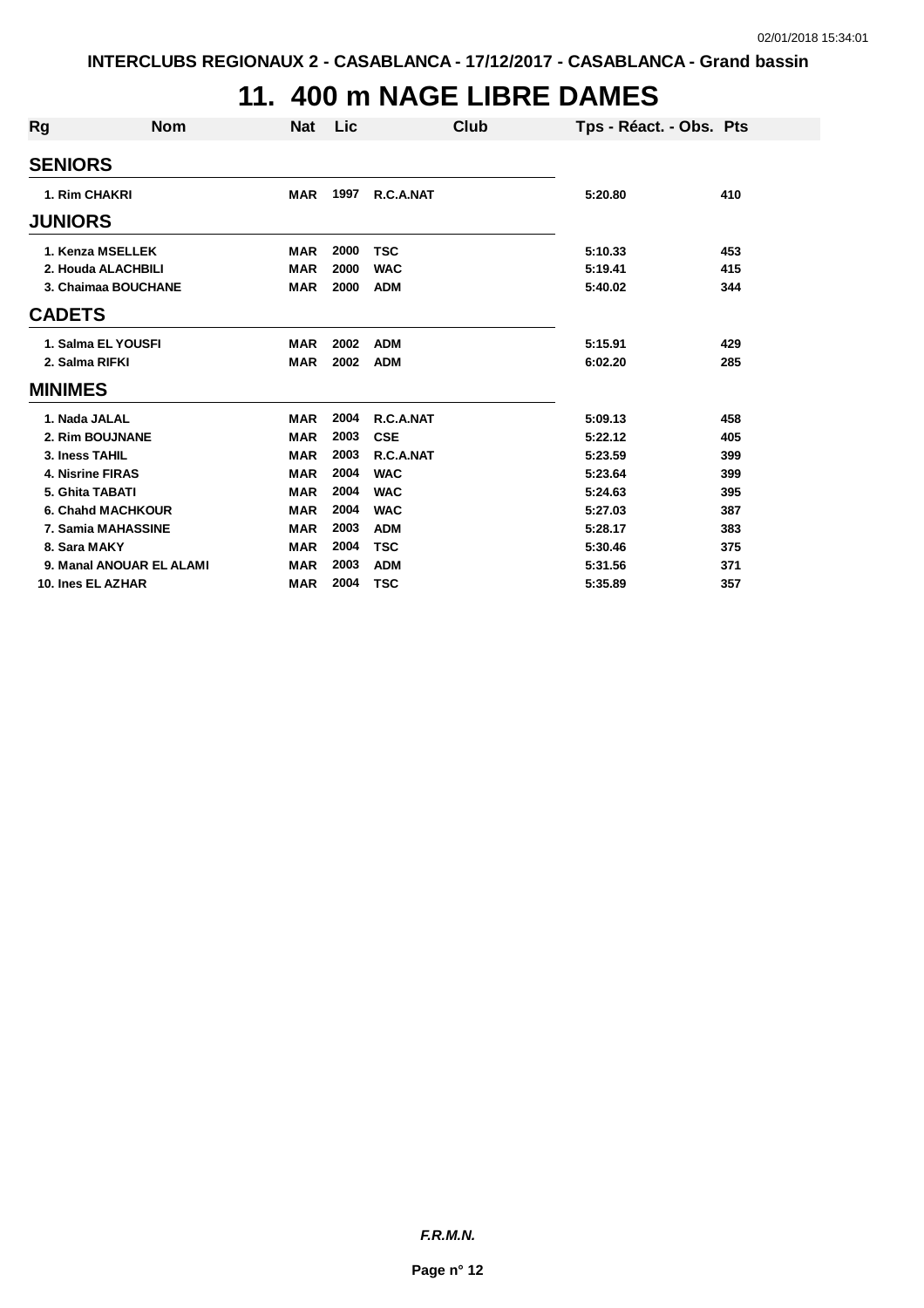### **12. 400 m NAGE LIBRE MESSIEURS**

| Rg                        | <b>Nom</b>                  | <b>Nat</b> | Lic  | Club        | Tps - Réact. - Obs. Pts |     |
|---------------------------|-----------------------------|------------|------|-------------|-------------------------|-----|
| <b>SENIORS</b>            |                             |            |      |             |                         |     |
| 1. Hatim LAFKIHI          |                             | <b>MAR</b> | 1995 | <b>TSC</b>  | 4:30.69                 | 537 |
|                           | 2. Hamza EZZAHER            | <b>MAR</b> | 1998 | <b>ADM</b>  | 4:57.16                 | 406 |
| <b>JUNIORS</b>            |                             |            |      |             |                         |     |
|                           | 1. Mohamed Amine HARRABIDA  | MAR        | 2000 | R.C.A.NAT   | 4:41.42                 | 478 |
|                           | <b>NC. Yasser MAHASSINE</b> | <b>MAR</b> | 2000 | <b>ADM</b>  | Frf n.d.                |     |
| <b>CADETS</b>             |                             |            |      |             |                         |     |
|                           | 1. Abdelmoughit MAMDOUH     | MAR        | 2002 | <b>ADM</b>  | 4:35.60                 | 509 |
|                           | 1. Mohamed EL MOUTAQUI      | <b>MAR</b> | 2001 | <b>TSC</b>  | 4:35.60                 | 509 |
|                           | 3. Oussama ELMAHBOUBI       | <b>MAR</b> | 2002 | <b>ADM</b>  | 4:41.06                 | 480 |
| 4. Nizar BANSAR           |                             | <b>MAR</b> | 2001 | R.C.A.NAT   | 4:42.23                 | 474 |
| 5. Yasser AYANE           |                             | <b>MAR</b> | 2001 | <b>CSE</b>  | 4:46.65                 | 452 |
|                           | 6. Omar HASSOUNI            | <b>MAR</b> | 2001 | <b>ADM</b>  | 4:47.80                 | 447 |
| 7. Sami KIBAL             |                             | <b>MAR</b> | 2002 | <b>WAC</b>  | 4:48.65                 | 443 |
| 8. Saad YOUSRI            |                             | <b>MAR</b> | 2001 | <b>CNCS</b> | 5:05.56                 | 373 |
|                           | 9. Aymane MESLOUH           | <b>MAR</b> | 2002 | <b>ADM</b>  | 5:18.48                 | 329 |
|                           | 10. Mohamed Reda MAMI       | <b>MAR</b> | 2002 | <b>TSC</b>  | 5:20.43                 | 323 |
| <b>NC. Yahya EL KHOMS</b> |                             | <b>MAR</b> | 2001 | <b>CNCS</b> | Frf n.d.                |     |
| <b>NC. Adam ZIANE</b>     |                             | <b>MAR</b> | 2002 | <b>CNCS</b> | Frf n.d.                |     |
| <b>MINIMES</b>            |                             |            |      |             |                         |     |
|                           | 1. Mehdi EL MANSAR          | <b>MAR</b> | 2004 | R.C.A.NAT   | 4:31.32                 | 533 |
|                           | 2. Azzedine EL BADRE        | <b>MAR</b> | 2003 | <b>CSE</b>  | 4:54.05                 | 419 |
|                           | 3. Aymen TAJEDDINE          | <b>MAR</b> | 2003 | <b>CNCS</b> | 5:04.38                 | 377 |
|                           | 4. El Mehdi LAANAYA         | <b>MAR</b> | 2003 | <b>TSC</b>  | 5:05.44                 | 374 |
| 5. Ilyas LARABI           |                             | <b>MAR</b> | 2004 | <b>CNCS</b> | 5:06.38                 | 370 |
|                           | 6. Mohamed RAFILI           | <b>MAR</b> | 2004 | R.C.A.NAT   | 5:15.68                 | 338 |
|                           | 7. Mohamed Amine HAMDAOUI   | <b>MAR</b> | 2004 | <b>TSC</b>  | 5:35.03                 | 283 |
|                           | TLD. Abdelkoddous BOUBKERI  | <b>MAR</b> | 2004 | <b>TSC</b>  | 6:56.75                 | 147 |
| <b>NC. Ayman ZERHOUN</b>  |                             | <b>MAR</b> | 2004 | <b>CNCS</b> | Frf n.d.                |     |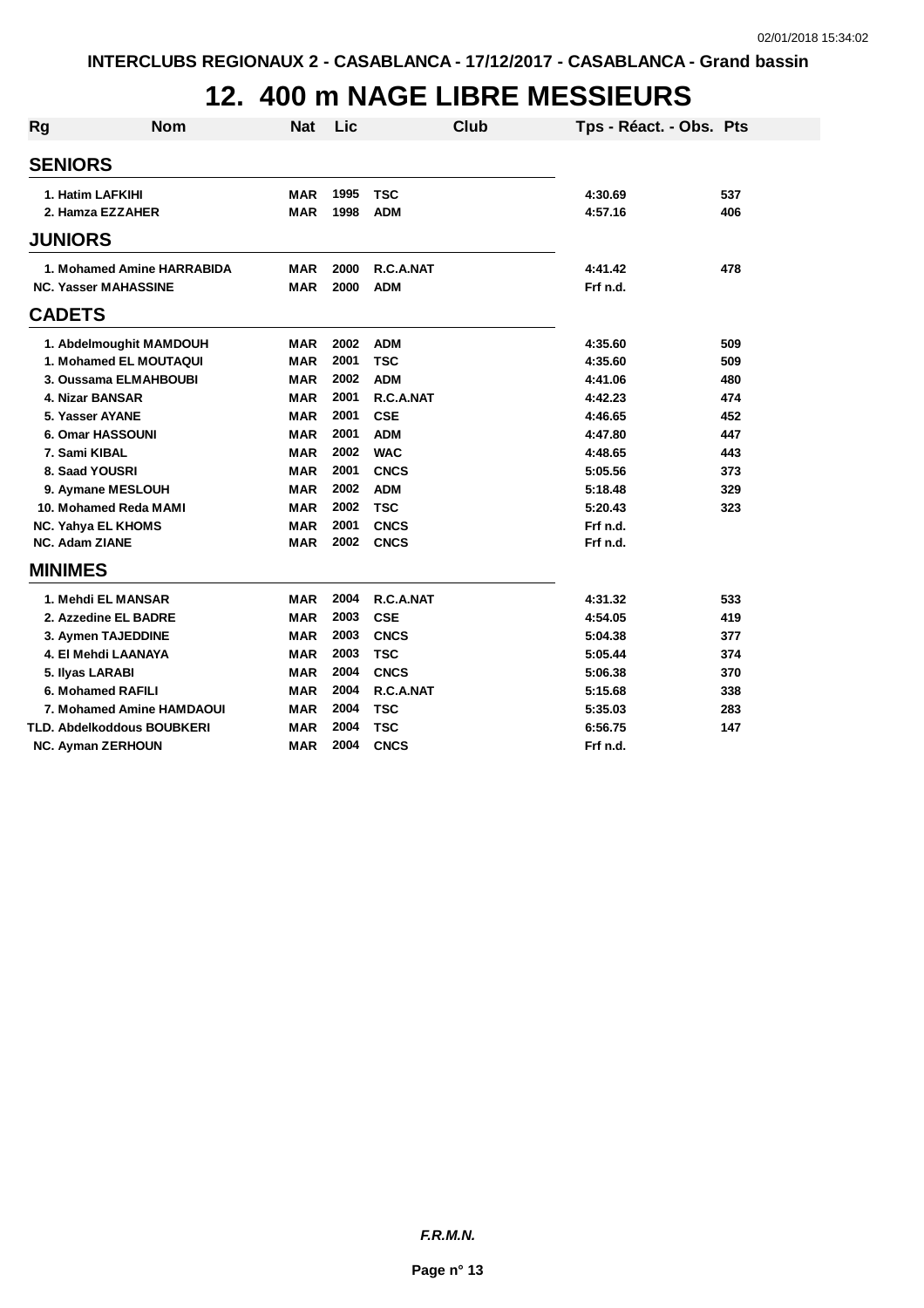# **13. 50 m DOS DAMES**

| Rg | <b>Nom</b>                | <b>Nat</b> | Lic  | <b>Club</b>  | Tps - Réact. - Obs. Pts |     |
|----|---------------------------|------------|------|--------------|-------------------------|-----|
|    | <b>SENIORS</b>            |            |      |              |                         |     |
|    | 1. Meriem HANINE          | <b>MAR</b> | 1997 | R.C.A.NAT    | 38.88                   | 337 |
|    | <b>NC. Zineb ZOUHAIRI</b> | <b>MAR</b> | 1997 | R.C.A.NAT    | Frf n.d.                |     |
|    | <b>JUNIORS</b>            |            |      |              |                         |     |
|    | 1. Khouloud KAROUCH       | <b>MAR</b> | 1999 | <b>TSC</b>   | 36.88                   | 395 |
|    | 2. Hiba BENBOUZIANE       | <b>MAR</b> | 2000 | <b>TSC</b>   | 37.24                   | 383 |
|    | <b>CADETS</b>             |            |      |              |                         |     |
|    | 1. Salma EL YOUSFI        | <b>MAR</b> | 2002 | <b>ADM</b>   | 36.40                   | 411 |
|    | 1. Salma YOUSRI           | <b>MAR</b> | 2002 | <b>CNCS</b>  | 36.40                   | 411 |
|    | 3. Hiba Allah RATTAB      | <b>MAR</b> | 2002 | <b>TSC</b>   | 41.27                   | 281 |
|    | 4. Rim AFIF               | <b>MAR</b> | 2002 | <b>TSC</b>   | 43.08                   | 247 |
|    | 5. Aya WAHAB              | <b>MAR</b> | 2001 | <b>CSEJL</b> | 43.23                   | 245 |
|    | <b>MINIMES</b>            |            |      |              |                         |     |
|    | 1. Ibtissam RACHID        | <b>MAR</b> | 2004 | R.C.A.NAT    | 35.25                   | 452 |
|    | 2. Hiba SOUIHEL           | <b>MAR</b> | 2003 | <b>WAC</b>   | 37.63                   | 372 |
|    | 3. Keltoum GOURRAM        | <b>MAR</b> | 2003 | <b>ADM</b>   | 37.67                   | 370 |
|    | 4. Kamilia MAALOUF        | <b>MAR</b> | 2004 | R.C.A.NAT    | 37.73                   | 369 |
|    | 5. Nisrine FIRAS          | <b>MAR</b> | 2004 | <b>WAC</b>   | 38.63                   | 343 |
|    | <b>6. Chand MACHKOUR</b>  | <b>MAR</b> | 2004 | <b>WAC</b>   | 38.86                   | 337 |
|    | 7. Fatima Zahra MOUKTADIR | <b>MAR</b> | 2004 | <b>CNCS</b>  | 40.00                   | 309 |
|    | 8. Ines EL AZHAR          | <b>MAR</b> | 2004 | <b>TSC</b>   | 40.06                   | 308 |
|    | 9. Safaa LAMANE           | <b>MAR</b> | 2004 | <b>WAC</b>   | 40.13                   | 306 |
|    | 10. Ghita TABATI          | <b>MAR</b> | 2004 | <b>WAC</b>   | 40.79                   | 292 |
|    | 11. Mayare YAHIA          | <b>MAR</b> | 2003 | <b>DHJ</b>   | 42.60                   | 256 |
|    | 12. Ikram WAHAB           | <b>MAR</b> | 2003 | <b>CSEJL</b> | 42.91                   | 250 |
|    | 13. Aya DARA              | <b>MAR</b> | 2004 | R.C.A.NAT    | 42.95                   | 250 |
|    | 14. Aya EL BOUZKRI        | <b>MAR</b> | 2003 | <b>CNCS</b>  | 43.13                   | 247 |
|    | 15. Sara MAKY             | <b>MAR</b> | 2004 | <b>TSC</b>   | 43.29                   | 244 |
|    | 16. Rania LABYAD          | <b>MAR</b> | 2003 | <b>CSE</b>   | 43.94                   | 233 |
|    | 17. Hiba SAADOUD          | <b>MAR</b> | 2004 | <b>CSE</b>   | 44.63                   | 222 |
|    | TLD. Hiba KOUNIA          | <b>MAR</b> | 2003 | <b>CSE</b>   | 47.38                   | 186 |
|    | <b>TLD. Zineb BERRADA</b> | <b>MAR</b> | 2004 | <b>CSE</b>   | 50.98                   | 149 |
|    | <b>TLD. Noura RAISSE</b>  | <b>MAR</b> | 2004 | <b>CSE</b>   | 56.80                   | 108 |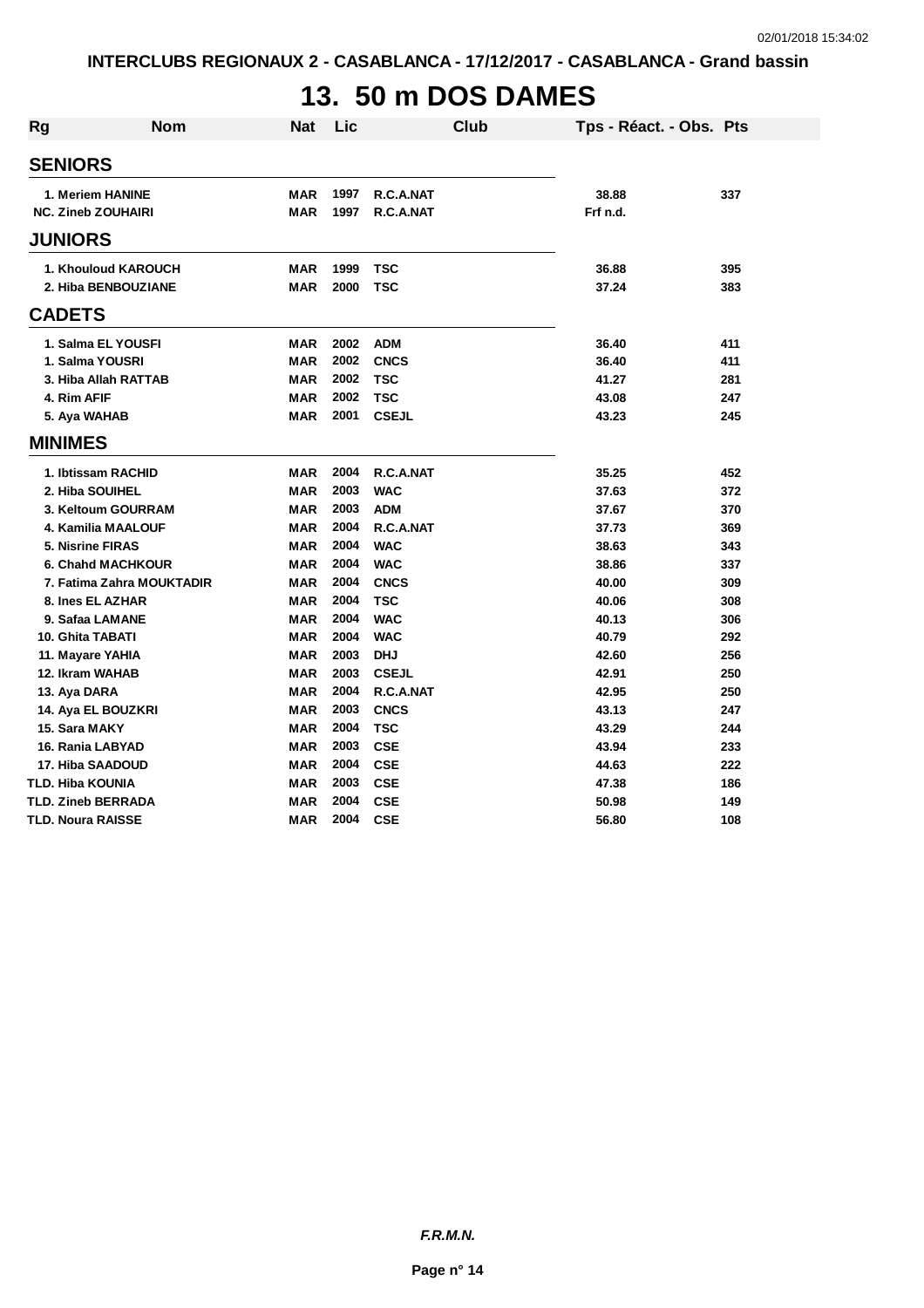# **14. 50 m DOS MESSIEURS**

| <b>Rg</b>              | <b>Nom</b>                     | <b>Nat</b>               | Lic          |                        | Club | Tps - Réact. - Obs. Pts |     |
|------------------------|--------------------------------|--------------------------|--------------|------------------------|------|-------------------------|-----|
| <b>SENIORS</b>         |                                |                          |              |                        |      |                         |     |
|                        | 1. Ayman HARRATH               | MAR                      | 1997         | R.C.A.NAT              |      | 31.20                   | 457 |
|                        | 2. Nouamane HAOUATI            | <b>MAR</b>               | 1997         | R.C.A.NAT              |      | 32.22                   | 415 |
|                        | 3. Hamza EZZAHER               | <b>MAR</b>               | 1998         | <b>ADM</b>             |      | 33.37                   | 374 |
| <b>JUNIORS</b>         |                                |                          |              |                        |      |                         |     |
|                        |                                |                          |              |                        |      |                         |     |
|                        | 1. Mohamed Amine HARRABIDA     | <b>MAR</b>               | 2000         | R.C.A.NAT              |      | 33.26                   | 377 |
|                        | 2. Mouad MAKY                  | <b>MAR</b>               | 2000         | <b>TSC</b>             |      | 33.97                   | 354 |
|                        | <b>NC. Othmane AZIZE</b>       | <b>MAR</b>               | 2000         | <b>WAC</b>             |      | Frf n.d.                |     |
| <b>NC. Mehdi DEFAA</b> | <b>NC. Mouad EL MOUSTAKIM</b>  | <b>MAR</b><br><b>MAR</b> | 1999<br>1999 | R.C.A.NAT<br>R.C.A.NAT |      | Frf n.d.<br>Frf n.d.    |     |
|                        |                                |                          |              |                        |      |                         |     |
| <b>CADETS</b>          |                                |                          |              |                        |      |                         |     |
|                        | 1. Abdelmoughit MAMDOUH        | MAR                      | 2002         | <b>ADM</b>             |      | 30.78                   | 476 |
|                        | 2. Nizar BANSAR                | <b>MAR</b>               | 2001         | R.C.A.NAT              |      | 34.00                   | 353 |
|                        | 3. Omar HASSOUNI               | <b>MAR</b>               | 2001         | <b>ADM</b>             |      | 34.41                   | 341 |
|                        | 4. Yassine SELLEK              | <b>MAR</b>               | 2002         | <b>CSE</b>             |      | 35.44                   | 312 |
|                        | 5. Youssef SADAK               | MAR                      | 2001         | <b>CSE</b>             |      | 35.45                   | 311 |
|                        | 6. Saad LAKHLALKI              | <b>MAR</b>               | 2002         | <b>CSE</b>             |      | 39.13                   | 231 |
|                        | 7. Mohamed Reda MAMI           | <b>MAR</b>               | 2002         | <b>TSC</b>             |      | 40.97                   | 202 |
|                        | <b>TLD. Ayoub BOURAIS</b>      | <b>MAR</b>               | 2002         | <b>CSE</b>             |      | 42.39                   | 182 |
| <b>MINIMES</b>         |                                |                          |              |                        |      |                         |     |
|                        | 1. Idriss AZHAR                | MAR                      | 2003         | R.C.A.NAT              |      | 31.35                   | 451 |
|                        | 2. Ismail EL YOUSFI            | <b>MAR</b>               | 2004         | R.C.A.NAT              |      | 33.72                   | 362 |
|                        | 3. Mohamed Badr OUAMMOU        | <b>MAR</b>               | 2004         | <b>WAC</b>             |      | 35.09                   | 321 |
|                        | 4. Mohamed Amine CHOUAIBI      | <b>MAR</b>               | 2004         | <b>ADM</b>             |      | 36.03                   | 297 |
|                        | 5. Younes LAALA                | <b>MAR</b>               | 2004         | <b>TSC</b>             |      | 40.34                   | 211 |
|                        | 6. Mohamed Amine HAMDAOUI      | MAR                      | 2004         | <b>TSC</b>             |      | 40.86                   | 203 |
| 7. Alaa ABIR           |                                | <b>MAR</b>               | 2003         | <b>DHJ</b>             |      | 40.93                   | 202 |
|                        | 8. Abderrahmane BENJARY        | <b>MAR</b>               | 2003         | <b>CSE</b>             |      | 41.34                   | 196 |
|                        | 9. Rayane BOURZIK              | <b>MAR</b>               | 2004         | <b>TSC</b>             |      | 41.67                   | 192 |
|                        | 9. Sami DEFAA                  | <b>MAR</b>               | 2003         | R.C.A.NAT              |      | 41.67                   | 192 |
|                        | 11. Ahmed Moubarak LAHLYAL     | MAR                      | 2003         | <b>DHJ</b>             |      | 42.25                   | 184 |
|                        | <b>TLD. Youssef BENJARY</b>    | <b>MAR</b>               | 2004         | <b>CSE</b>             |      | 44.56                   | 157 |
|                        | <b>TLD. Adam KHALLAD</b>       | <b>MAR</b>               | 2004         | <b>TSC</b>             |      | 44.77                   | 154 |
|                        | TLD. Abderrahmane EL KAOUTI    | MAR                      | 2004         | <b>DHJ</b>             |      | 47.34                   | 130 |
|                        | <b>TLD. Abdellatif HIMMECH</b> | <b>MAR</b>               | 2004         | <b>TSC</b>             |      | 47.69                   | 128 |
|                        | <b>TLD. Anass ELYOUSSOUFI</b>  | MAR                      | 2003         | <b>TSC</b>             |      | 48.29                   | 123 |
|                        | TLD. Adnane OUITASSANE         | MAR                      | 2004         | <b>CSE</b>             |      | 48.70                   | 120 |
|                        | <b>NC. Ilias ELHAOUARI</b>     | <b>MAR</b>               | 2003         | R.C.A.NAT              |      | Frf n.d.                |     |
|                        | <b>NC. Mohammed ARSALANE</b>   | <b>MAR</b>               | 2003         | <b>CSEJL</b>           |      | Dsq FD                  | 0   |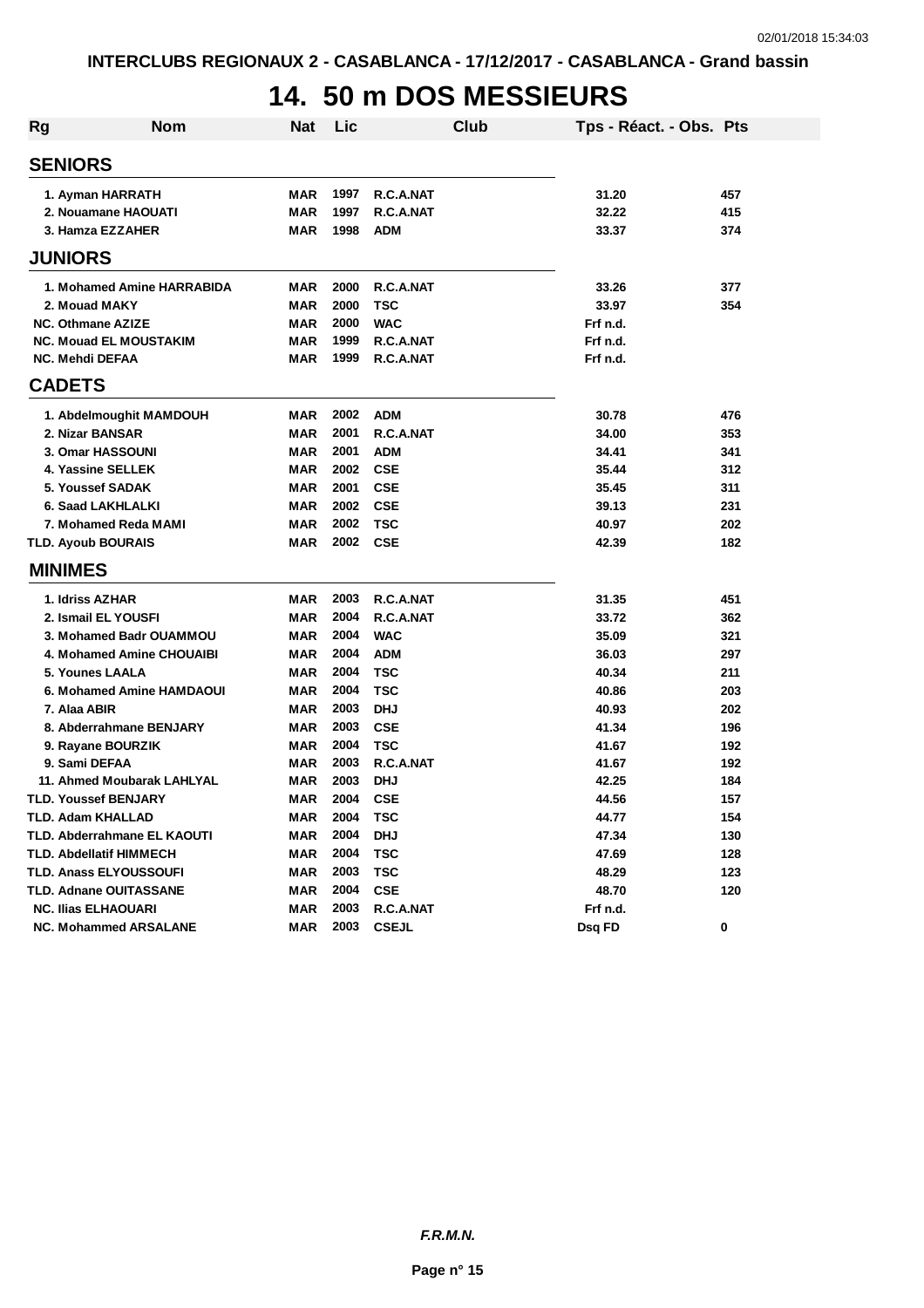### **15. 200 m PAPILLON DAMES**

| Rg             | <b>Nom</b> | Nat        | Lic  |            | Club | Tps - Réact. - Obs. Pts |     |
|----------------|------------|------------|------|------------|------|-------------------------|-----|
| <b>MINIMES</b> |            |            |      |            |      |                         |     |
| 1. Nora RGUIB  |            | <b>MAR</b> | 2003 | <b>ADM</b> |      | 3:06.91                 | 276 |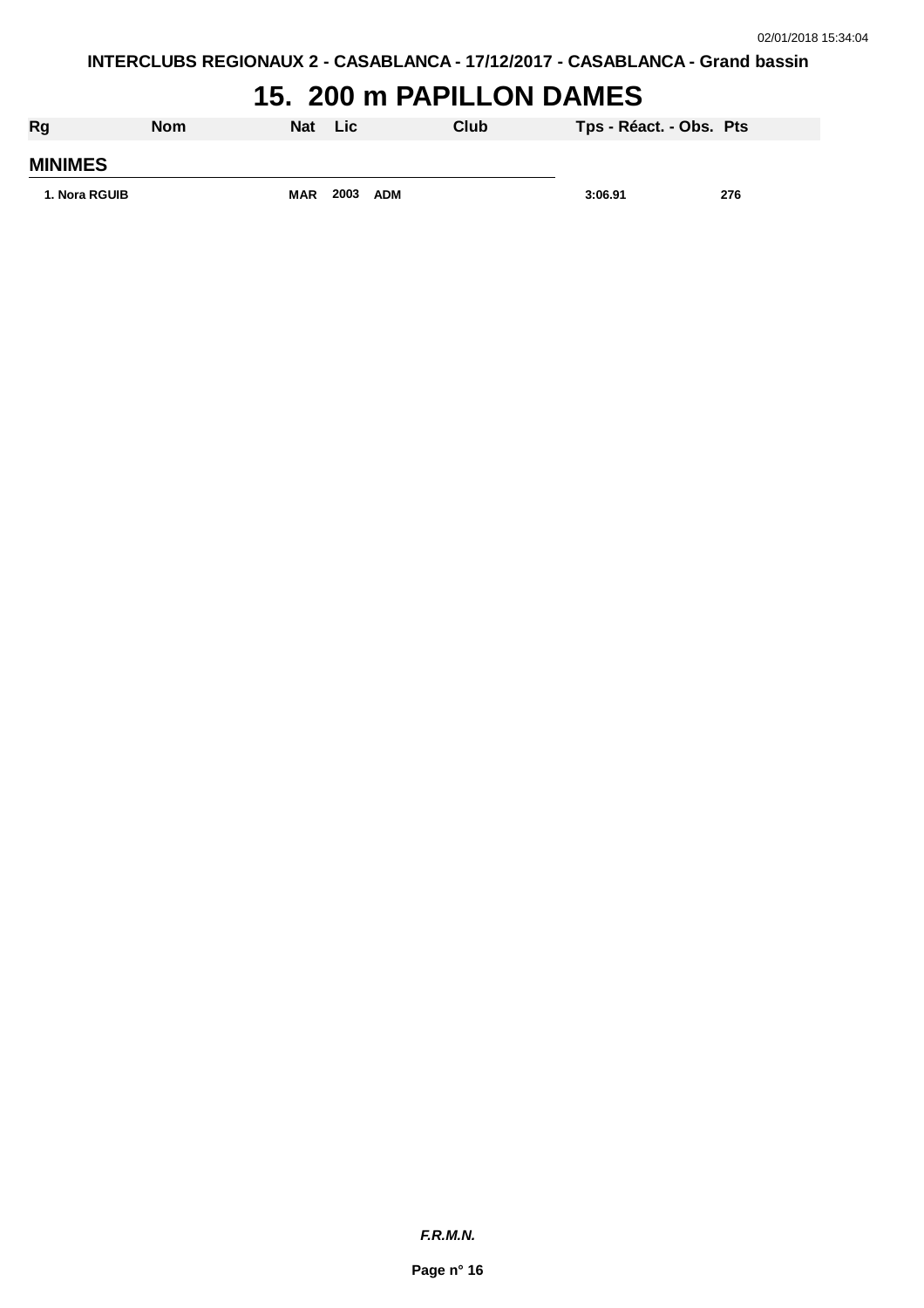# **16. 200 m PAPILLON MESSIEURS**

| Rg                         | <b>Nom</b> | Nat Lic    |      |                | Club | Tps - Réact. - Obs. Pts |     |
|----------------------------|------------|------------|------|----------------|------|-------------------------|-----|
| <b>CADETS</b>              |            |            |      |                |      |                         |     |
| <b>NC. Adam ZIANE</b>      |            | <b>MAR</b> | 2002 | <b>CNCS</b>    |      | Frf n.d.                |     |
| <b>MINIMES</b>             |            |            |      |                |      |                         |     |
| 1. Ismail EL YOUSFI        |            | <b>MAR</b> |      | 2004 R.C.A.NAT |      | 2:47.56                 | 294 |
| 2. Azzedine EL BADRE       |            | <b>MAR</b> | 2003 | CSE            |      | 2:49.32                 | 285 |
| <b>NC. Mehdi EL MANSAR</b> |            | MAR        | 2004 | R.C.A.NAT      |      | Frf n.d.                |     |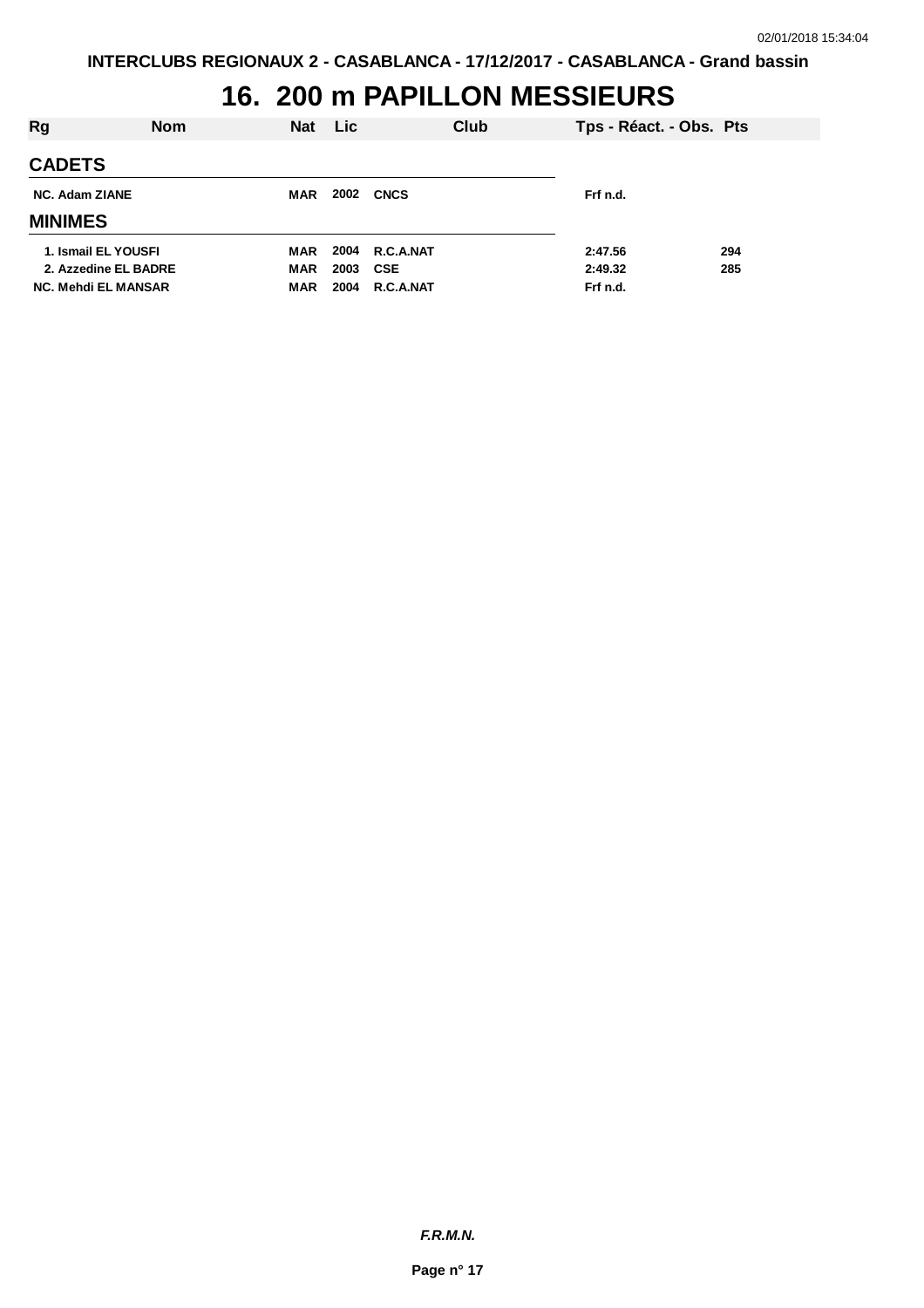# **17. 100 m BRASSE DAMES**

|                              | <b>Nom</b> | <b>Nat</b> | <b>Lic</b> |             | Club |                         |     |
|------------------------------|------------|------------|------------|-------------|------|-------------------------|-----|
| <b>Rg</b>                    |            |            |            |             |      | Tps - Réact. - Obs. Pts |     |
| <b>SENIORS</b>               |            |            |            |             |      |                         |     |
| <b>NC. Zineb ZOUHAIRI</b>    |            | <b>MAR</b> | 1997       | R.C.A.NAT   |      | Frf n.d.                |     |
| <b>JUNIORS</b>               |            |            |            |             |      |                         |     |
| <b>TLD. Hiba BENBOUZIANE</b> |            | <b>MAR</b> | 2000       | <b>TSC</b>  |      | 1:43.03                 | 243 |
| <b>CADETS</b>                |            |            |            |             |      |                         |     |
| 1. Houda BOULAGRIATE         |            | <b>MAR</b> | 2001       | <b>CNCS</b> |      | 1:34.92                 | 311 |
| 2. Hajar ZAKI                |            | <b>MAR</b> | 2001       | R.C.A.NAT   |      | 1:34.97                 | 311 |
| 3. Nissrine AKAOUCH          |            | <b>MAR</b> | 2001       | <b>TSC</b>  |      | 1:36.25                 | 298 |
| 4. Rim AFIF                  |            | <b>MAR</b> | 2002       | <b>TSC</b>  |      | 1:39.21                 | 272 |
| <b>MINIMES</b>               |            |            |            |             |      |                         |     |
| 1. Aya ICHOU                 |            | <b>MAR</b> | 2004       | R.C.A.NAT   |      | 1:26.23                 | 415 |
| 2. Keltoum GOURRAM           |            | <b>MAR</b> | 2003       | <b>ADM</b>  |      | 1:29.77                 | 368 |
| 3. Kamilia MAALOUF           |            | <b>MAR</b> | 2004       | R.C.A.NAT   |      | 1:30.16                 | 363 |
| <b>4. Rim BOUJNANE</b>       |            | <b>MAR</b> | 2003       | <b>CSE</b>  |      | 1:31.03                 | 353 |
| 5. Hiba SOUIHEL              |            | <b>MAR</b> | 2003       | <b>WAC</b>  |      | 1:31.68                 | 345 |
| 6. Manal ANOUAR EL ALAMI     |            | <b>MAR</b> | 2003       | <b>ADM</b>  |      | 1:33.70                 | 323 |
| 7. Aya DARA                  |            | <b>MAR</b> | 2004       | R.C.A.NAT   |      | 1:39.88                 | 267 |
| 8. Rima EL BROUZI            |            | <b>MAR</b> | 2003       | <b>TSC</b>  |      | 1:40.03                 | 266 |
| 9. Nada YAHI                 |            | <b>MAR</b> | 2004       | <b>ADM</b>  |      | 1:43.70                 | 238 |
| <b>TLD. Mayare YAHIA</b>     |            | <b>MAR</b> | 2003       | <b>DHJ</b>  |      | 1:45.09                 | 229 |
| TLD. Yasmine AZIZI           |            | <b>MAR</b> | 2004       | <b>TSC</b>  |      | 1:51.60                 | 191 |
| <b>NC. Manal OUSSI</b>       |            | <b>MAR</b> | 2004       | <b>WAC</b>  |      | Frf n.d.                |     |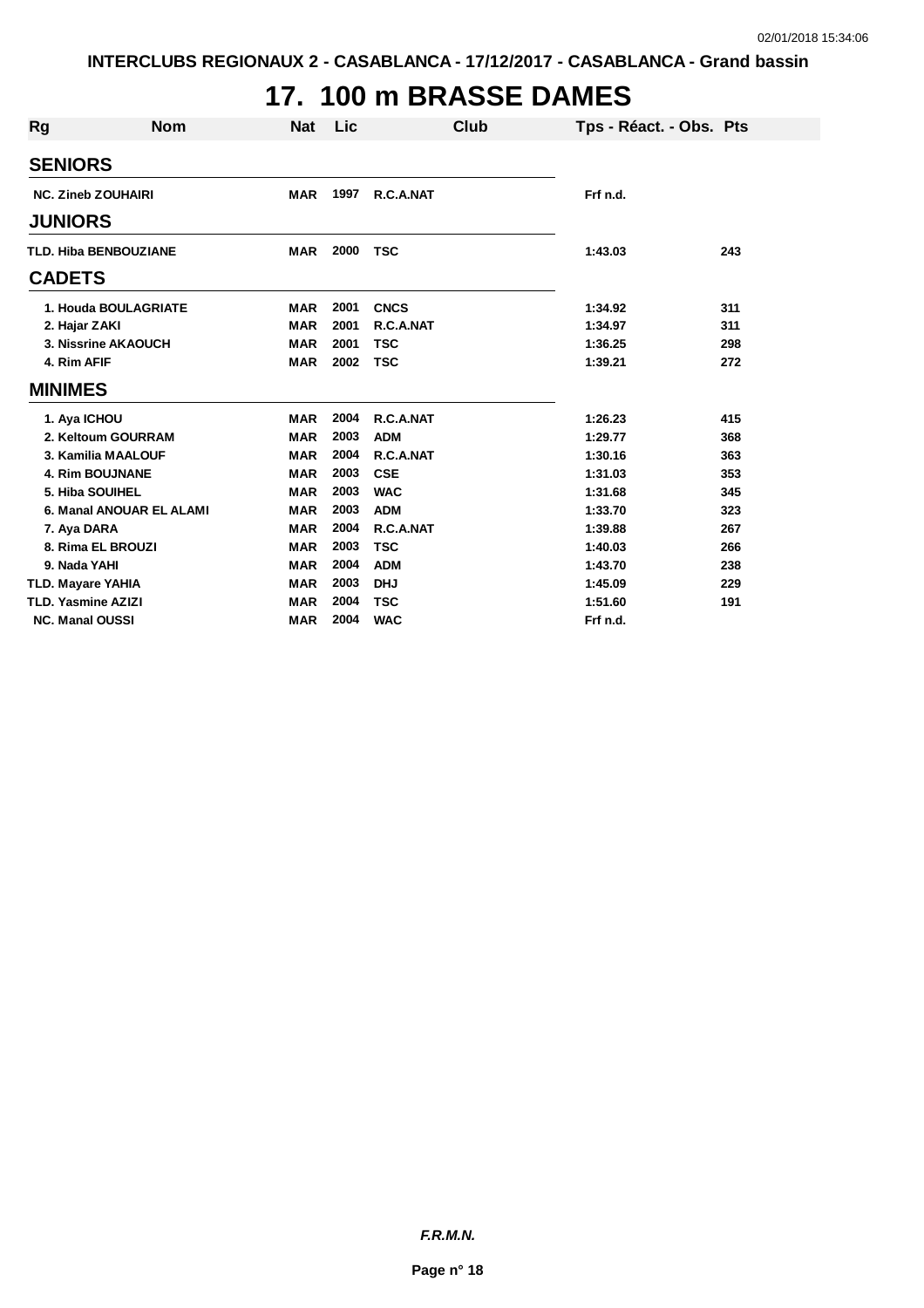# **18. 100 m BRASSE MESSIEURS**

| <b>Rg</b>                 | <b>Nom</b>                 | <b>Nat</b> | Lic  | <b>Club</b> | Tps - Réact. - Obs. Pts |     |
|---------------------------|----------------------------|------------|------|-------------|-------------------------|-----|
|                           | <b>SENIORS</b>             |            |      |             |                         |     |
|                           | 1. Nouamane HAOUATI        | <b>MAR</b> | 1997 | R.C.A.NAT   | 1:16.81                 | 440 |
|                           |                            |            |      |             |                         |     |
|                           | <b>JUNIORS</b>             |            |      |             |                         |     |
| <b>NC. Adnane BADRANI</b> |                            | <b>MAR</b> | 2000 | R.C.A.NAT   | Frf n.d.                |     |
|                           | <b>CADETS</b>              |            |      |             |                         |     |
|                           | 1. Ahmed Yassine FLIYOU    | <b>MAR</b> | 2001 | R.C.A.NAT   | 1:15.54                 | 463 |
|                           | 2. Reyane ENNABTY          | <b>MAR</b> | 2001 | <b>ADM</b>  | 1:16.45                 | 447 |
|                           | 3. Sami KIBAL              | <b>MAR</b> | 2002 | <b>WAC</b>  | 1:18.59                 | 411 |
|                           | 4. Mohamed SALMAN          | <b>MAR</b> | 2001 | R.C.A.NAT   | 1:19.59                 | 396 |
|                           | 5. Mohamed Amine CHANNANI  | <b>MAR</b> | 2002 | <b>CSE</b>  | 1:20.41                 | 384 |
|                           | <b>MINIMES</b>             |            |      |             |                         |     |
|                           | 1. Ilias EDDARI            | <b>MAR</b> | 2004 | R.C.A.NAT   | 1:22.75                 | 352 |
|                           | 2. Mohamed Badr OUAMMOU    | <b>MAR</b> | 2004 | <b>WAC</b>  | 1:23.63                 | 341 |
|                           | 3. Youssef BENJELLOUN      | <b>MAR</b> | 2003 | <b>ADM</b>  | 1:24.38                 | 332 |
|                           | 4. Mohammed CHAFFAA        | <b>MAR</b> | 2003 | <b>CSE</b>  | 1:24.90                 | 326 |
|                           | 4. Ghali IRAQUI HOUSSEINI  | <b>MAR</b> | 2003 | R.C.A.NAT   | 1:24.90                 | 326 |
|                           | 6. Ilyas ROULLAMELLAH      | <b>MAR</b> | 2004 | <b>CSE</b>  | 1:28.83                 | 285 |
|                           | <b>TLD. Ilyass MOUNSIF</b> | <b>MAR</b> | 2004 | R.C.A.NAT   | 1:36.48                 | 222 |
|                           | <b>TLD. Houssam HOUARI</b> | <b>MAR</b> | 2003 | <b>TSC</b>  | 1:36.70                 | 220 |
|                           | <b>TLD. Younes LAALA</b>   | <b>MAR</b> | 2004 | <b>TSC</b>  | 1:42.00                 | 188 |
|                           | <b>TLD. Akram AYOUCHI</b>  | <b>MAR</b> | 2004 | <b>TSC</b>  | 1:42.23                 | 187 |
|                           | <b>TLD. Rayane BOURZIK</b> | <b>MAR</b> | 2004 | <b>TSC</b>  | 1:48.30                 | 157 |
|                           | <b>NC. Ilias ELHAOUARI</b> | <b>MAR</b> | 2003 | R.C.A.NAT   | Frf n.d.                |     |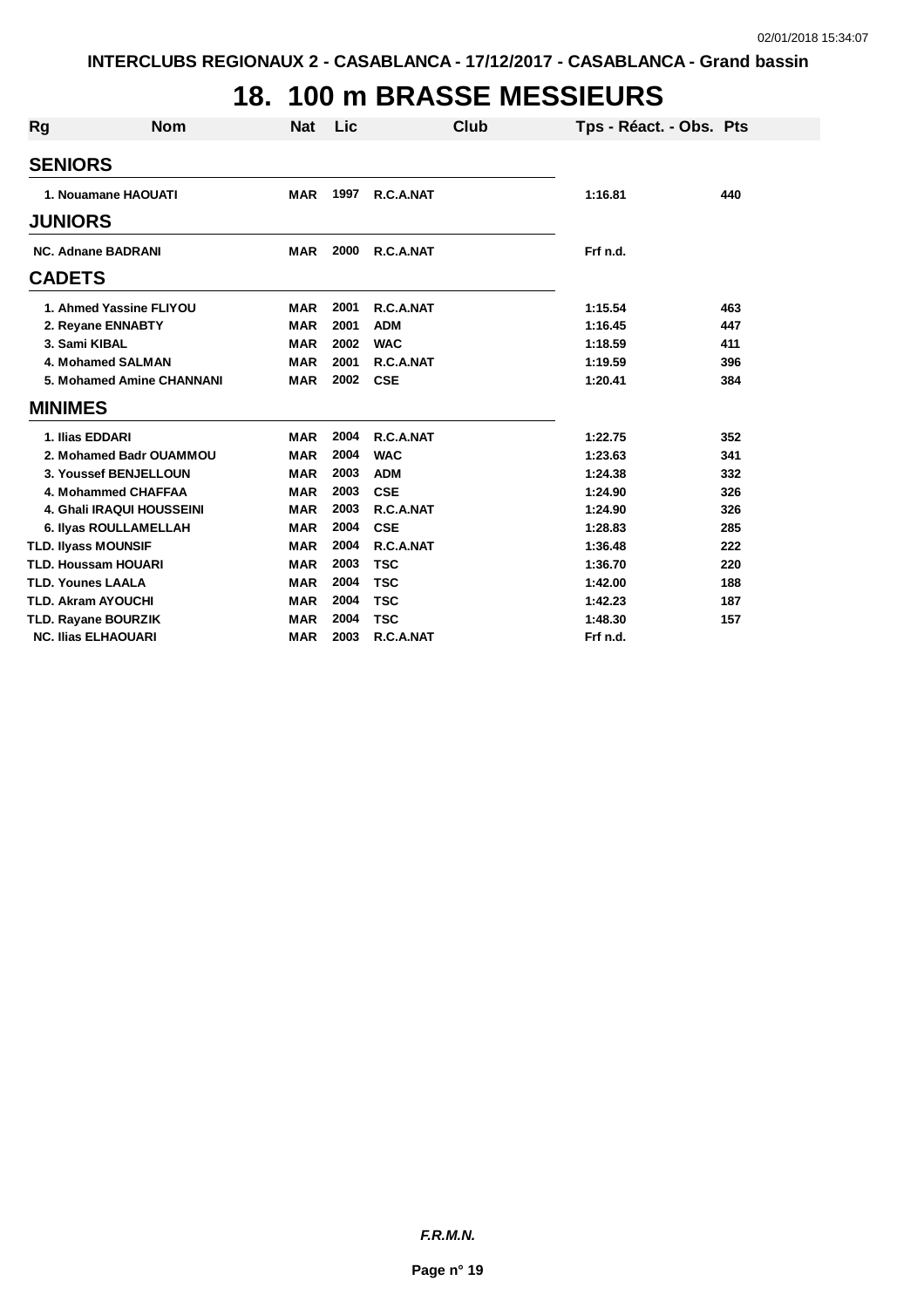#### **19. 50 m PAPILLON MESSIEURS**

| <b>Rg</b> | <b>Nom</b>                         | <b>Nat</b> | Lic  |                  | <b>Club</b> | Tps - Réact. - Obs. Pts |     |
|-----------|------------------------------------|------------|------|------------------|-------------|-------------------------|-----|
|           | <b>SENIORS</b>                     |            |      |                  |             |                         |     |
|           | 1. Ayman HARRATH                   | <b>MAR</b> | 1997 | R.C.A.NAT        |             | 26.88                   | 581 |
|           | 2. Nouamane HAOUATI                | <b>MAR</b> | 1997 | R.C.A.NAT        |             | 29.27                   | 450 |
|           | 3. Youssef ALAOUI EL MDARHRI       | <b>MAR</b> | 1998 | <b>TSC</b>       |             | 29.67                   | 432 |
|           | 4. Hamza EZZAHER                   | <b>MAR</b> | 1998 | <b>ADM</b>       |             | 29.98                   | 418 |
|           | 5. Amine FARIH                     | <b>MAR</b> | 1998 | R.C.A.NAT        |             | 31.33                   | 367 |
|           | <b>NC. Amine QUISTAS</b>           | <b>MAR</b> | 1996 | <b>ADM</b>       |             | Frf n.d.                |     |
|           | <b>NC. Youssef BANSAR</b>          | <b>MAR</b> | 1998 | R.C.A.NAT        |             | Frf n.d.                |     |
|           | <b>NC. Zakaria BENJFINE</b>        | <b>MAR</b> | 1996 | <b>WAC</b>       |             | Frf n.d.                |     |
|           | <b>JUNIORS</b>                     |            |      |                  |             |                         |     |
|           | 1. Mehdi DEFAA                     | <b>MAR</b> | 1999 | R.C.A.NAT        |             | 30.61                   | 393 |
|           | 2. Mouad MAKY                      | <b>MAR</b> | 2000 | <b>TSC</b>       |             | 30.88                   | 383 |
|           | <b>NC. Mohamed ELOUKKAIL</b>       | <b>MAR</b> | 2000 | <b>OUM RABII</b> |             | Frf n.d.                |     |
|           | <b>CADETS</b>                      |            |      |                  |             |                         |     |
|           | 1. Abdelmoughit MAMDOUH            | <b>MAR</b> | 2002 | <b>ADM</b>       |             | 29.03                   | 461 |
|           | 2. Mohamed Amine CHANNANI          | MAR        | 2002 | <b>CSE</b>       |             | 30.23                   | 408 |
|           | 3. Saad YOUSRI                     | <b>MAR</b> | 2001 | <b>CNCS</b>      |             | 30.27                   | 407 |
|           | 4. Aymane MESLOUH                  | <b>MAR</b> | 2002 | <b>ADM</b>       |             | 30.52                   | 397 |
|           | 5. Yahya EL KHOMS                  | <b>MAR</b> | 2001 | <b>CNCS</b>      |             | 30.70                   | 390 |
|           | 6. Youssef SADAK                   | <b>MAR</b> | 2001 | <b>CSE</b>       |             | 31.69                   | 354 |
|           | 7. Mohamed Reda MAMI               | <b>MAR</b> | 2002 | <b>TSC</b>       |             | 34.30                   | 279 |
|           | <b>MINIMES</b>                     |            |      |                  |             |                         |     |
|           | 1. Mohammed CHAFFAA                | <b>MAR</b> | 2003 | <b>CSE</b>       |             | 30.56                   | 395 |
|           | 2. Azzedine EL BADRE               | <b>MAR</b> | 2003 | <b>CSE</b>       |             | 30.66                   | 391 |
|           | 3. Ismail EL YOUSFI                | <b>MAR</b> | 2004 | R.C.A.NAT        |             | 31.43                   | 363 |
|           | 4. Mohamed Badr OUAMMOU            | <b>MAR</b> | 2004 | <b>WAC</b>       |             | 32.45                   | 330 |
|           | 5. Yassine HASSOUNE                | <b>MAR</b> | 2004 | <b>CNCS</b>      |             | 32.88                   | 317 |
|           | 6. Ilyas LARABI                    | <b>MAR</b> | 2004 | <b>CNCS</b>      |             | 33.99                   | 287 |
|           | 7. Houssam HOUARI                  | <b>MAR</b> | 2003 | <b>TSC</b>       |             | 34.93                   | 264 |
|           | 8. Mohamed Amine CHOUAIBI          | <b>MAR</b> | 2004 | <b>ADM</b>       |             | 35.04                   | 262 |
|           | 9. El Mehdi LAANAYA                | <b>MAR</b> | 2003 | <b>TSC</b>       |             | 35.30                   | 256 |
|           | 10. Saad BOUKIOUD                  | <b>MAR</b> | 2004 | <b>CNCS</b>      |             | 36.16                   | 238 |
|           | 11. Abderrahmane BENJARY           | <b>MAR</b> | 2003 | <b>CSE</b>       |             | 36.34                   | 235 |
|           | 12. Mehdi BOUIRIG                  | <b>MAR</b> | 2004 | <b>ADM</b>       |             | 36.40                   | 234 |
|           | 13. Ahmed Moubarak LAHLYAL         | <b>MAR</b> | 2003 | <b>DHJ</b>       |             | 36.61                   | 230 |
|           | <b>14. Ilyas ROULLAMELLAH</b>      | <b>MAR</b> | 2004 | <b>CSE</b>       |             | 36.78                   | 226 |
|           | 15. Wahb EL ATLASSI                | <b>MAR</b> | 2004 | <b>CNCS</b>      |             | 38.55                   | 197 |
|           | 16. Sami DEFAA                     | <b>MAR</b> | 2003 | R.C.A.NAT        |             | 38.56                   | 196 |
|           | 17. Younes LAALA                   | <b>MAR</b> | 2004 | <b>TSC</b>       |             | 39.56                   | 182 |
|           | TLD. Adam KHALLAD                  | <b>MAR</b> | 2004 | <b>TSC</b>       |             | 42.02                   | 152 |
|           | TLD. Alaa ABIR                     | <b>MAR</b> | 2003 | <b>DHJ</b>       |             | 43.29                   | 139 |
|           | <b>TLD. Abderrahmane EL KAOUTI</b> | <b>MAR</b> | 2004 | <b>DHJ</b>       |             | 43.86                   | 133 |
|           | <b>NC. Hatim AMRANE</b>            | <b>MAR</b> | 2004 | <b>CNCS</b>      |             | Dsq NI                  | 0   |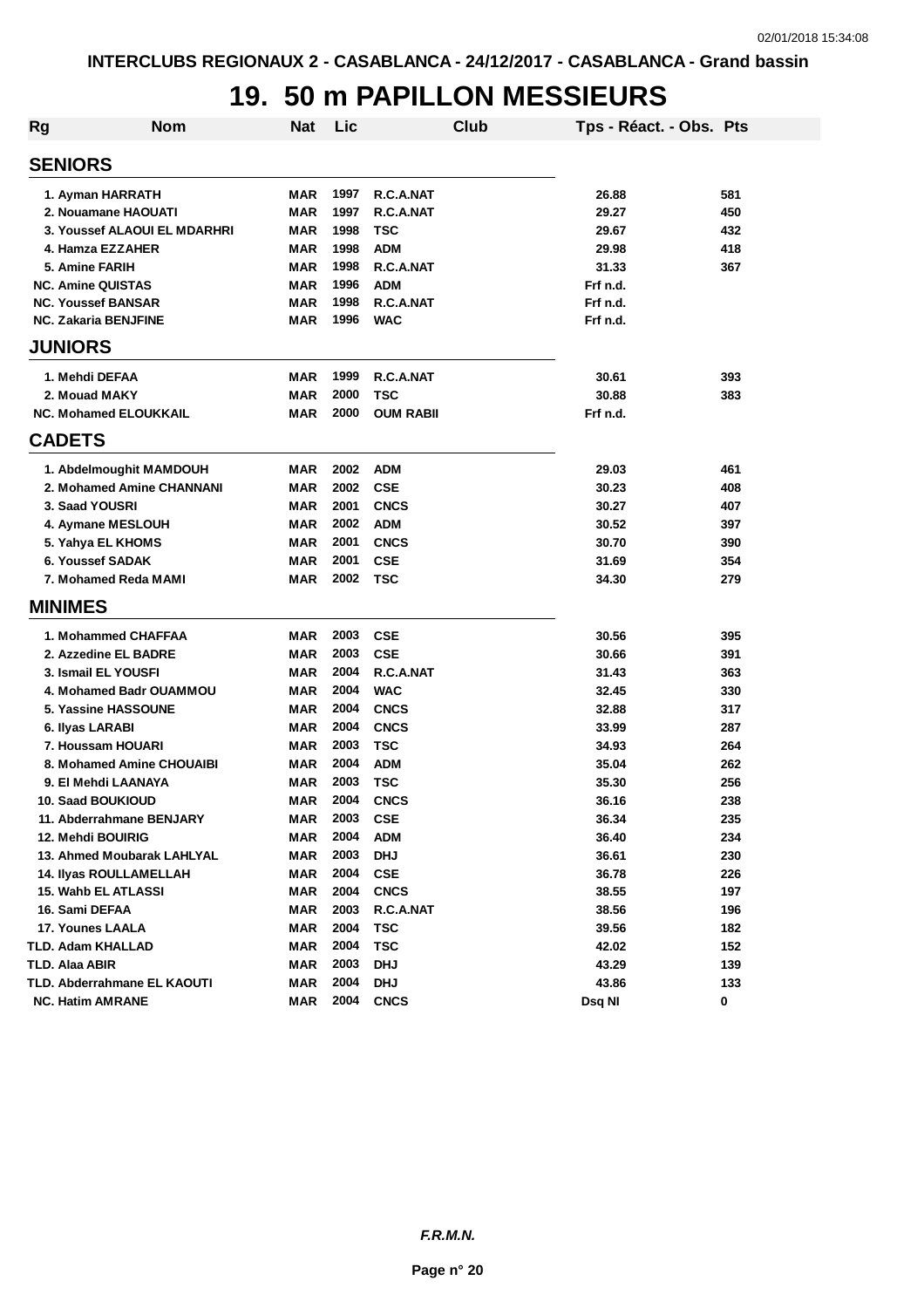#### **20. 50 m PAPILLON DAMES**

| <b>Rg</b> | <b>Nom</b>                   | <b>Nat</b> | Lic  | Club        | Tps - Réact. - Obs. Pts |     |
|-----------|------------------------------|------------|------|-------------|-------------------------|-----|
|           | <b>SENIORS</b>               |            |      |             |                         |     |
|           | 1. Zineb ZOUHAIRI            | <b>MAR</b> | 1997 | R.C.A.NAT   | 33.48                   | 388 |
|           |                              |            |      |             |                         |     |
|           | <b>JUNIORS</b>               |            |      |             |                         |     |
|           | 1. Khaoula ELMACHRAFI        | <b>MAR</b> | 2000 | <b>TSC</b>  | 33.88                   | 375 |
|           | 2. Hiba BENBOUZIANE          | <b>MAR</b> | 2000 | <b>TSC</b>  | 34.78                   | 346 |
|           | <b>CADETS</b>                |            |      |             |                         |     |
|           | 1. Hajar ZAKI                | <b>MAR</b> | 2001 | R.C.A.NAT   | 34.72                   | 348 |
|           | 2. Salma EL YOUSFI           | <b>MAR</b> | 2002 | <b>ADM</b>  | 34.96                   | 341 |
|           | 3. Salma YOUSRI              | <b>MAR</b> | 2002 | <b>CNCS</b> | 35.28                   | 332 |
|           | <b>4. Nissrine AKAOUCH</b>   | <b>MAR</b> | 2001 | <b>TSC</b>  | 35.56                   | 324 |
|           | 5. Hiba Allah RATTAB         | <b>MAR</b> | 2002 | <b>TSC</b>  | 37.52                   | 276 |
|           | <b>MINIMES</b>               |            |      |             |                         |     |
|           | 1. Kamilia MAALOUF           | <b>MAR</b> | 2004 | R.C.A.NAT   | 33.31                   | 394 |
|           | 2. Ghita TABATI              | <b>MAR</b> | 2004 | <b>WAC</b>  | 34.53                   | 354 |
|           | 3. Nisrine FIRAS             | <b>MAR</b> | 2004 | <b>WAC</b>  | 34.81                   | 345 |
|           | 4. Nora RGUIB                | <b>MAR</b> | 2003 | <b>ADM</b>  | 34.86                   | 344 |
|           | 5. Aya ICHOU                 | <b>MAR</b> | 2004 | R.C.A.NAT   | 35.21                   | 334 |
|           | <b>6. Rim BOUJNANE</b>       | <b>MAR</b> | 2003 | <b>CSE</b>  | 35.44                   | 327 |
|           | 7. Ibtissam RACHID           | <b>MAR</b> | 2004 | R.C.A.NAT   | 36.04                   | 311 |
|           | 8. Keltoum GOURRAM           | <b>MAR</b> | 2003 | <b>ADM</b>  | 36.48                   | 300 |
|           | 9. Fatima Zahra MOUKTADIR    | <b>MAR</b> | 2004 | <b>CNCS</b> | 38.41                   | 257 |
|           | 10. Rania LABYAD             | <b>MAR</b> | 2003 | <b>CSE</b>  | 38.90                   | 247 |
|           | <b>11. Ichrak EZZAITOUNI</b> | <b>MAR</b> | 2004 | <b>ADM</b>  | 39.45                   | 237 |
|           | 12. Nada YAHI                | <b>MAR</b> | 2004 | <b>ADM</b>  | 41.20                   | 208 |
|           | NC. Aya EL BOUZKRI           | <b>MAR</b> | 2003 | <b>CNCS</b> | Frf exc.                |     |
|           | <b>NC. Safaa LAMANE</b>      | <b>MAR</b> | 2004 | <b>WAC</b>  | Frf n.d.                |     |

*F.R.M.N.*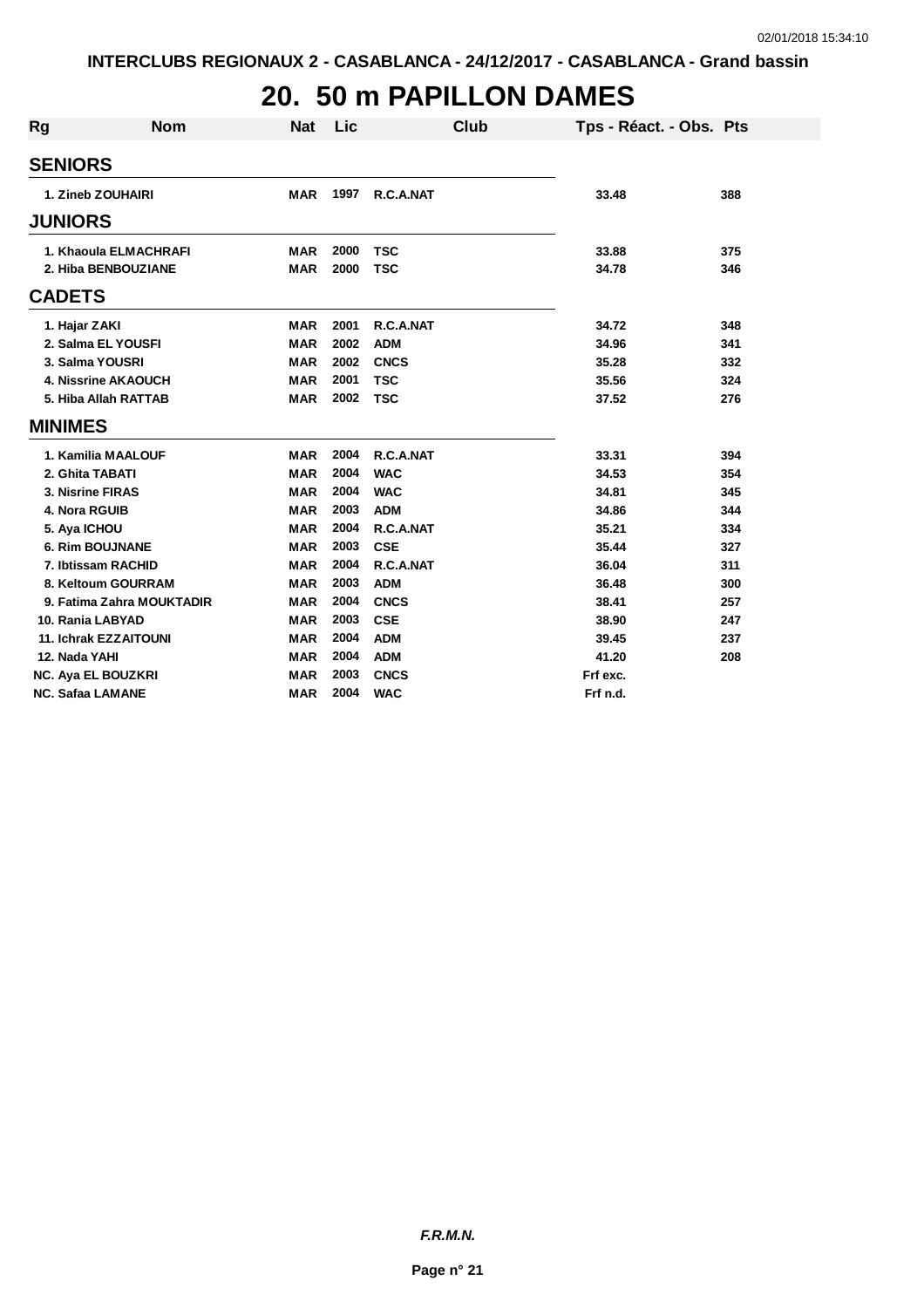# **21. 400 m 4 NAGES MESSIEURS**

| <b>CADETS</b><br>2001<br>415<br>1. Yasser AYANE<br><b>CSE</b><br><b>MAR</b><br>5:26.81<br>2002<br><b>CNCS</b><br><b>NC. Adam ZIANE</b><br>Frf n.d.<br>MAR<br><b>MINIMES</b><br>1. Mehdi EL MANSAR<br>2004<br><b>R.C.A.NAT</b><br>426<br>5:24.02<br>MAR |  |
|--------------------------------------------------------------------------------------------------------------------------------------------------------------------------------------------------------------------------------------------------------|--|
|                                                                                                                                                                                                                                                        |  |
|                                                                                                                                                                                                                                                        |  |
|                                                                                                                                                                                                                                                        |  |
|                                                                                                                                                                                                                                                        |  |
|                                                                                                                                                                                                                                                        |  |
| 2003<br>341<br>2. Azzedine EL BADRE<br><b>MAR</b><br><b>CSE</b><br>5:48.80                                                                                                                                                                             |  |
| 3. Mohamed RAFILI<br>2004<br>R.C.A.NAT<br>302<br>6:03.13<br><b>MAR</b>                                                                                                                                                                                 |  |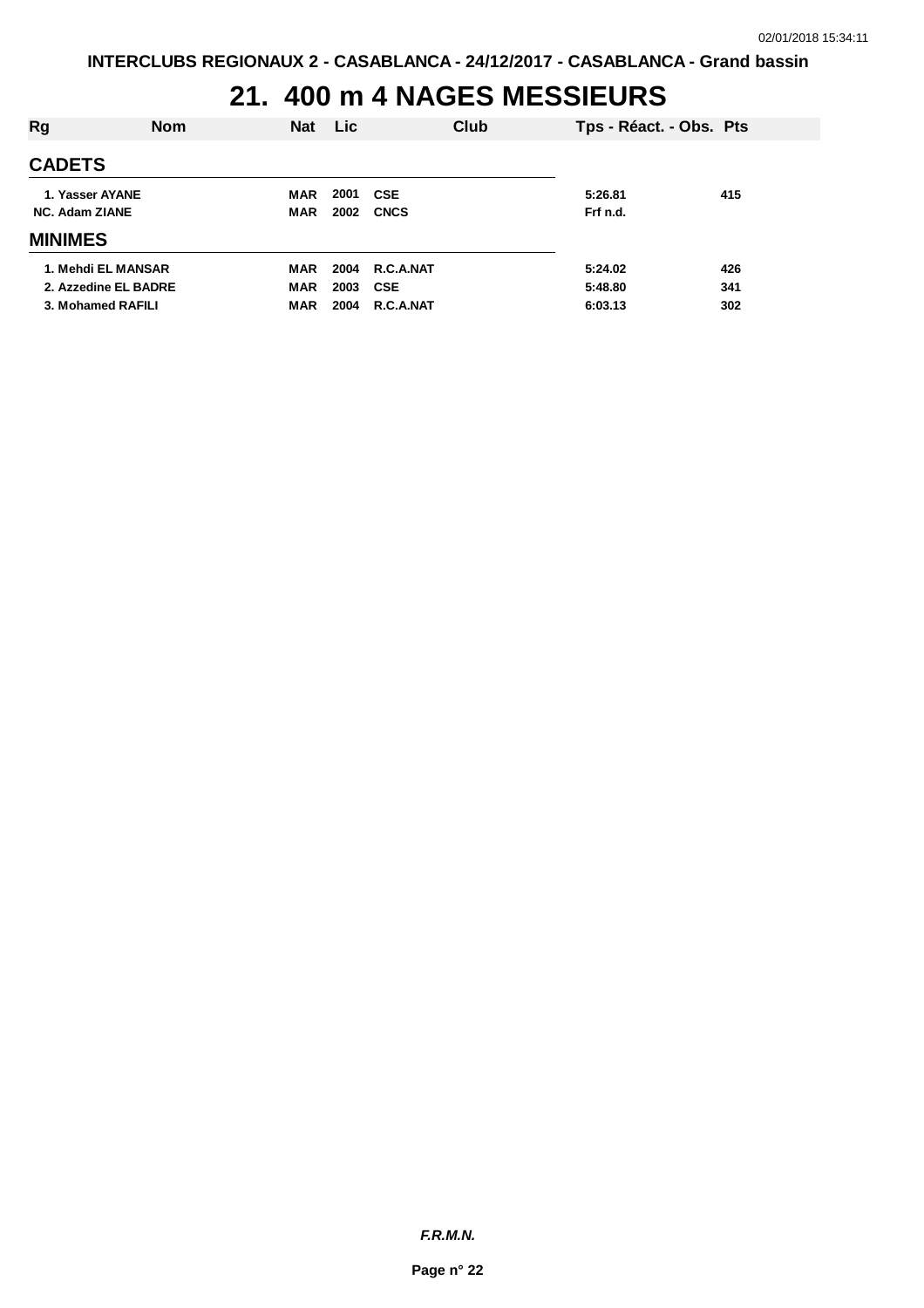### **22. 50 m BRASSE MESSIEURS**

| Rg                           | <b>Nom</b>                  | <b>Nat</b> | Lic  |                  | Club | Tps - Réact. - Obs. Pts |     |
|------------------------------|-----------------------------|------------|------|------------------|------|-------------------------|-----|
| <b>JUNIORS</b>               |                             |            |      |                  |      |                         |     |
| <b>NC. Adnane BADRANI</b>    |                             | MAR        | 2000 | R.C.A.NAT        |      | Frf n.d.                |     |
| <b>NC. Mohamed ELOUKKAIL</b> |                             | <b>MAR</b> | 2000 | <b>OUM RABII</b> |      | Frf n.d.                |     |
| <b>NC. Aissa MOURHAT</b>     |                             | <b>MAR</b> | 2000 | <b>OUM RABII</b> |      | Frf n.d.                |     |
| <b>CADETS</b>                |                             |            |      |                  |      |                         |     |
|                              | 1. Ahmed Yassine FLIYOU     | MAR        | 2001 | R.C.A.NAT        |      | 31.25                   | 621 |
| 2. Reyane ENNABTY            |                             | <b>MAR</b> | 2001 | <b>ADM</b>       |      | 36.05                   | 405 |
|                              | 3. Abdelmoughit MAMDOUH     | <b>MAR</b> | 2002 | <b>ADM</b>       |      | 36.45                   | 391 |
| 4. Omar HASSOUNI             |                             | <b>MAR</b> | 2001 | <b>ADM</b>       |      | 36.49                   | 390 |
| 5. Mohamed SALMAN            |                             | <b>MAR</b> | 2001 | R.C.A.NAT        |      | 36.63                   | 386 |
|                              | 6. Mohamed Amine CHANNANI   | <b>MAR</b> | 2002 | <b>CSE</b>       |      | 36.68                   | 384 |
| 7. Aymane MESLOUH            |                             | <b>MAR</b> | 2002 | <b>ADM</b>       |      | 37.66                   | 355 |
| 8. Saad LAKHLALKI            |                             | <b>MAR</b> | 2002 | <b>CSE</b>       |      | 39.08                   | 317 |
| 9. Saad YOUSRI               |                             | <b>MAR</b> | 2001 | <b>CNCS</b>      |      | 40.11                   | 294 |
| <b>MINIMES</b>               |                             |            |      |                  |      |                         |     |
| 1. Idriss AZHAR              |                             | <b>MAR</b> | 2003 | R.C.A.NAT        |      | 36.11                   | 403 |
|                              | 2. Mohamed Badr OUAMMOU     | <b>MAR</b> | 2004 | <b>WAC</b>       |      | 36.20                   | 400 |
|                              | 3. Youssef BENJELLOUN       | <b>MAR</b> | 2003 | <b>ADM</b>       |      | 36.80                   | 380 |
| 4. Ilias EDDARI              |                             | <b>MAR</b> | 2004 | R.C.A.NAT        |      | 37.83                   | 350 |
|                              | 5. Ghali IRAQUI HOUSSEINI   | <b>MAR</b> | 2003 | R.C.A.NAT        |      | 38.35                   | 336 |
|                              | 6. Mohammed CHAFFAA         | <b>MAR</b> | 2003 | <b>CSE</b>       |      | 39.18                   | 315 |
| <b>7. Ilias ELHAOUARI</b>    |                             | <b>MAR</b> | 2003 | R.C.A.NAT        |      | 43.02                   | 238 |
|                              | 8. Mohamed Amine HAMDAOUI   | <b>MAR</b> | 2004 | <b>TSC</b>       |      | 43.41                   | 231 |
| 9. Ilyass MOUNSIF            |                             | <b>MAR</b> | 2004 | R.C.A.NAT        |      | 43.48                   | 230 |
| <b>10. Saad BOUKIOUD</b>     |                             | <b>MAR</b> | 2004 | <b>CNCS</b>      |      | 43.82                   | 225 |
| TLD. Houssam HOUARI          |                             | <b>MAR</b> | 2003 | <b>TSC</b>       |      | 45.10                   | 206 |
| TLD. Akram AYOUCHI           |                             | <b>MAR</b> | 2004 | <b>TSC</b>       |      | 46.02                   | 194 |
| TLD. Younes LAALA            |                             | <b>MAR</b> | 2004 | <b>TSC</b>       |      | 46.45                   | 189 |
| TLD. Rayane BOURZIK          |                             | <b>MAR</b> | 2004 | <b>TSC</b>       |      | 47.81                   | 173 |
| TLD. Achraf AOUAM            |                             | <b>MAR</b> | 2004 | <b>CNCS</b>      |      | 48.59                   | 165 |
| TLD. Zakaria NADIR           |                             | <b>MAR</b> | 2003 | <b>ADM</b>       |      | 49.02                   | 161 |
|                              | TLD. Abderrahmane EL KAOUTI | <b>MAR</b> | 2004 | <b>DHJ</b>       |      | 49.03                   | 160 |
| TLD. Ayman ZERHOUN           |                             | <b>MAR</b> | 2004 | <b>CNCS</b>      |      | 49.49                   | 156 |
| TLD. Soulaymane MOUJI        |                             | <b>MAR</b> | 2004 | <b>ADM</b>       |      | 49.81                   | 153 |
|                              | TLD. Abdelkoddous BOUBKERI  | <b>MAR</b> | 2004 | <b>TSC</b>       |      | 52.97                   | 127 |
| TLD. Hatim AMRANE            |                             | <b>MAR</b> | 2004 | <b>CNCS</b>      |      | 53.22                   | 125 |
| TLD. Adnane OUITASSANE       |                             | <b>MAR</b> | 2004 | <b>CSE</b>       |      | 55.99                   | 108 |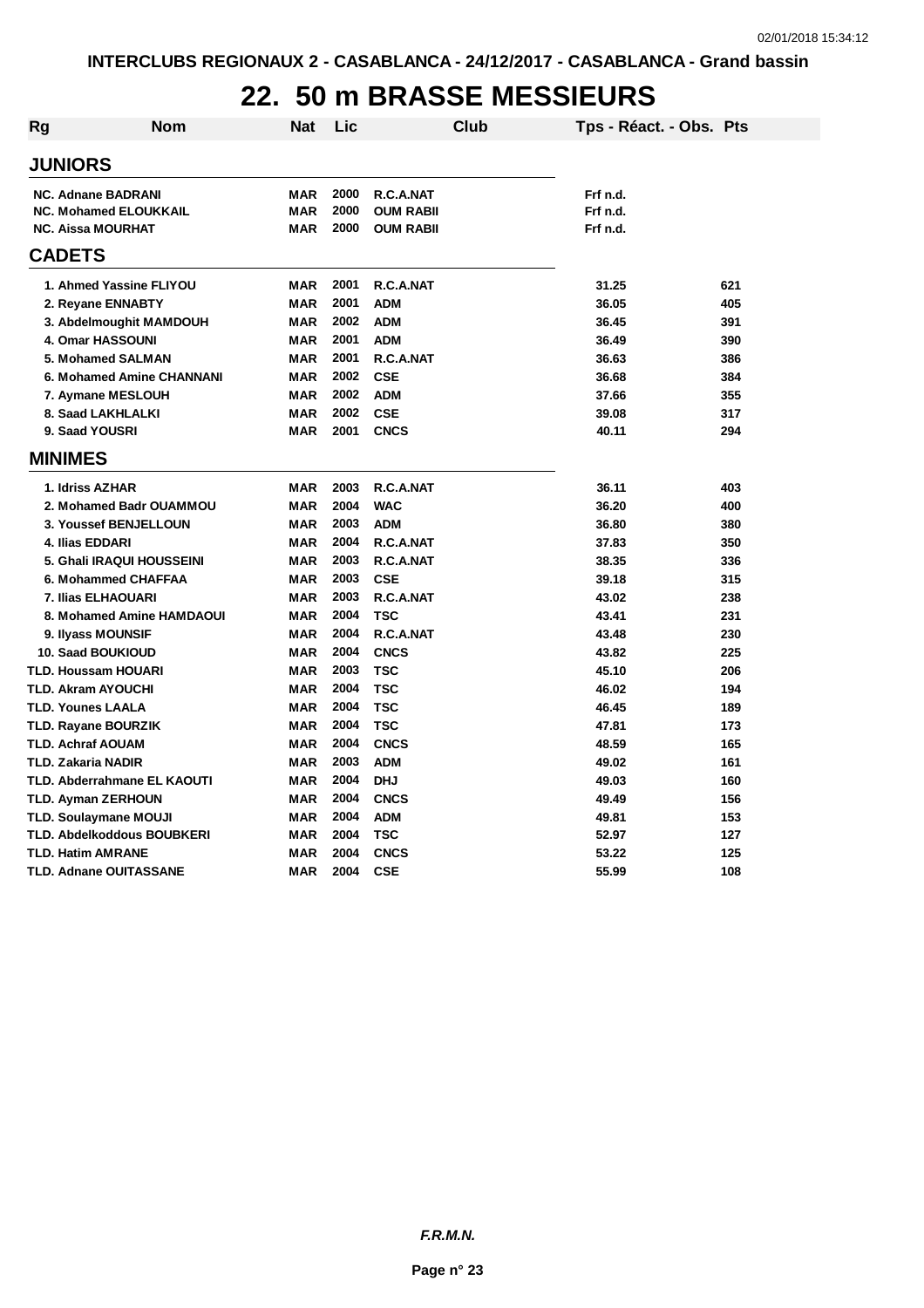# **23. 50 m BRASSE DAMES**

| <b>Rg</b>      | <b>Nom</b>                    | <b>Nat</b> | Lic  | <b>Club</b> |          | Tps - Réact. - Obs. Pts |
|----------------|-------------------------------|------------|------|-------------|----------|-------------------------|
|                | <b>SENIORS</b>                |            |      |             |          |                         |
|                | 1. Zineb ZOUHAIRI             | <b>MAR</b> | 1997 | R.C.A.NAT   | 39.35    | 436                     |
|                | <b>JUNIORS</b>                |            |      |             |          |                         |
|                | 1. Hiba BENBOUZIANE           | <b>MAR</b> | 2000 | <b>TSC</b>  | 39.98    | 415                     |
|                | <b>NC. Khouloud KAROUCH</b>   | <b>MAR</b> | 1999 | <b>TSC</b>  | Frf n.d. |                         |
| <b>CADETS</b>  |                               |            |      |             |          |                         |
|                | 1. Hajar ZAKI                 | <b>MAR</b> | 2001 | R.C.A.NAT   | 42.38    | 349                     |
|                | 2. Houda BOULAGRIATE          | <b>MAR</b> | 2001 | <b>CNCS</b> | 43.06    | 332                     |
|                | 3. Nissrine AKAOUCH           | <b>MAR</b> | 2001 | <b>TSC</b>  | 44.34    | 304                     |
|                | 4. Rim AFIF                   | <b>MAR</b> | 2002 | <b>TSC</b>  | 44.84    | 294                     |
| <b>MINIMES</b> |                               |            |      |             |          |                         |
|                | 1. Aya ICHOU                  | <b>MAR</b> | 2004 | R.C.A.NAT   | 39.10    | 444                     |
|                | 2. Nisrine FIRAS              | <b>MAR</b> | 2004 | <b>WAC</b>  | 39.79    | 421                     |
|                | 3. Chahd MACHKOUR             | <b>MAR</b> | 2004 | <b>WAC</b>  | 40.88    | 389                     |
|                | <b>4. Samia MAHASSINE</b>     | <b>MAR</b> | 2003 | <b>ADM</b>  | 41.92    | 360                     |
|                | 5. Manal ANOUAR EL ALAMI      | <b>MAR</b> | 2003 | <b>ADM</b>  | 42.23    | 352                     |
|                | 6. Nada JALAL                 | <b>MAR</b> | 2004 | R.C.A.NAT   | 42.38    | 349                     |
|                | 7. Hiba SAADOUD               | <b>MAR</b> | 2004 | <b>CSE</b>  | 43.57    | 321                     |
|                | 8. Aya DARA                   | <b>MAR</b> | 2004 | R.C.A.NAT   | 45.07    | 290                     |
|                | 9. Rima EL BROUZI             | <b>MAR</b> | 2003 | <b>TSC</b>  | 45.48    | 282                     |
|                | 10. Nada YAHI                 | <b>MAR</b> | 2004 | <b>ADM</b>  | 46.03    | 272                     |
|                | <b>TLD. Ichrak EZZAITOUNI</b> | <b>MAR</b> | 2004 | <b>ADM</b>  | 48.23    | 236                     |
|                | <b>TLD. Yasmine AZIZI</b>     | <b>MAR</b> | 2004 | <b>TSC</b>  | 49.16    | 223                     |
|                | NC. Aya EL BOUZKRI            | <b>MAR</b> | 2003 | <b>CNCS</b> | Frf exc. |                         |
|                | <b>NC. Manal OUSSI</b>        | <b>MAR</b> | 2004 | <b>WAC</b>  | Frf n.d. |                         |

*F.R.M.N.*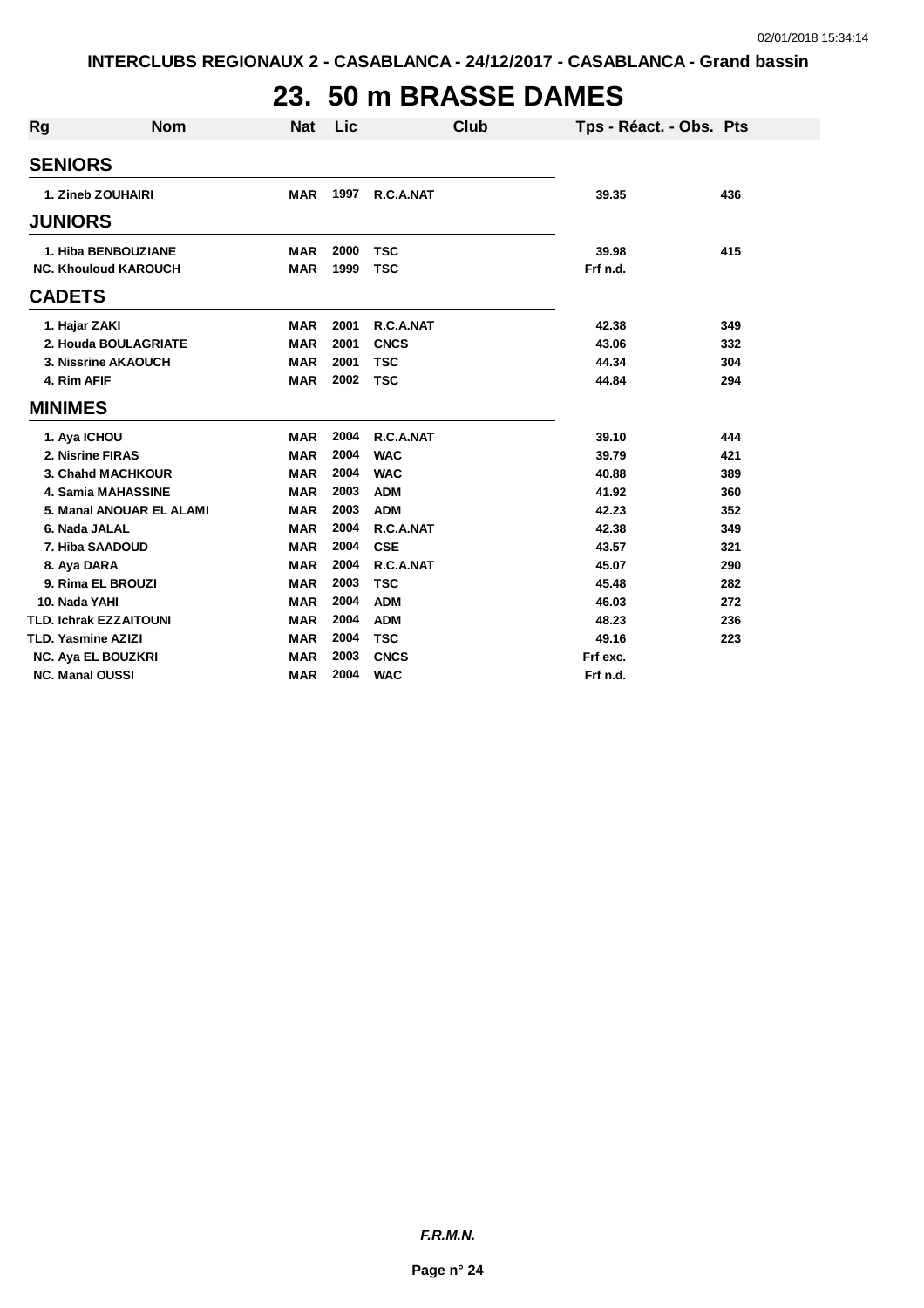#### **24. 200 m NAGE LIBRE MESSIEURS**

| <b>Nom</b><br><b>Rg</b>           | <b>Nat</b> | Lic  |             | <b>Club</b> | Tps - Réact. - Obs. Pts |     |
|-----------------------------------|------------|------|-------------|-------------|-------------------------|-----|
| <b>SENIORS</b>                    |            |      |             |             |                         |     |
| 1. Hatim LAFKIHI                  | <b>MAR</b> | 1995 | <b>TSC</b>  |             | 2:08.19                 | 503 |
| 2. Ahmed BENNAJEH                 | <b>MAR</b> | 1998 | <b>CSE</b>  |             | 2:11.75                 | 464 |
| 3. Nouamane HAOUATI               | <b>MAR</b> | 1997 | R.C.A.NAT   |             | 2:14.34                 | 437 |
| <b>NC. Mohamed OUAHMID</b>        | <b>MAR</b> | 1998 | <b>ADM</b>  |             | Frf n.d.                |     |
| <b>JUNIORS</b>                    |            |      |             |             |                         |     |
| 1. Mohamed Amine HARRABIDA        | <b>MAR</b> | 2000 | R.C.A.NAT   |             | 2:08.23                 | 503 |
| 2. Yasser KATAYFJI                | <b>MAR</b> | 1999 | R.C.A.NAT   |             | 2:18.14                 | 402 |
| 3. Mouad MAKY                     | <b>MAR</b> | 2000 | <b>TSC</b>  |             | 2:18.63                 | 398 |
| <b>CADETS</b>                     |            |      |             |             |                         |     |
| 1. Oussama ELMAHBOUBI             | <b>MAR</b> | 2002 | <b>ADM</b>  |             | 2:11.17                 | 470 |
| 2. Mohamed EL MOUTAQUI            | <b>MAR</b> | 2001 | <b>TSC</b>  |             | 2:12.65                 | 454 |
| 3. Nizar BANSAR                   | <b>MAR</b> | 2001 | R.C.A.NAT   |             | 2:12.94                 | 451 |
| <b>4. Ilias RACHIDI</b>           | <b>MAR</b> | 2002 | R.C.A.NAT   |             | 2:13.61                 | 444 |
| <b>5. Omar HASSOUNI</b>           | <b>MAR</b> | 2001 | <b>ADM</b>  |             | 2:16.98                 | 412 |
| 6. Yassine SELLEK                 | <b>MAR</b> | 2002 | <b>CSE</b>  |             | 2:27.16                 | 333 |
| 7. Yahya EL KHOMS                 | <b>MAR</b> | 2001 | <b>CNCS</b> |             | 2:28.96                 | 321 |
| <b>MINIMES</b>                    |            |      |             |             |                         |     |
| 1. Ilias EDDARI                   | <b>MAR</b> | 2004 | R.C.A.NAT   |             | 2:16.99                 | 412 |
| 2. Aymen TAJEDDINE                | <b>MAR</b> | 2003 | <b>CNCS</b> |             | 2:17.28                 | 410 |
| 3. Ismail EL YOUSFI               | <b>MAR</b> | 2004 | R.C.A.NAT   |             | 2:17.94                 | 404 |
| 4. Mehdi EL MANSAR                | <b>MAR</b> | 2004 | R.C.A.NAT   |             | 2:22.53                 | 366 |
| 5. Ilyas LARABI                   | <b>MAR</b> | 2004 | <b>CNCS</b> |             | 2:24.80                 | 349 |
| 6. El Mehdi LAANAYA               | <b>MAR</b> | 2003 | <b>TSC</b>  |             | 2:25.30                 | 345 |
| 7. Ilyas ROULLAMELLAH             | <b>MAR</b> | 2004 | <b>CSE</b>  |             | 2:30.67                 | 310 |
| 8. Mohamed RAFILI                 | <b>MAR</b> | 2004 | R.C.A.NAT   |             | 2:36.38                 | 277 |
| 9. Ahmed Moubarak LAHLYAL         | <b>MAR</b> | 2003 | <b>DHJ</b>  |             | 2:40.20                 | 258 |
| <b>10. Mohamed Amine HAMDAOUI</b> | <b>MAR</b> | 2004 | <b>TSC</b>  |             | 2:40.41                 | 257 |
| 11. Mehdi BOUIRIG                 | <b>MAR</b> | 2004 | <b>ADM</b>  |             | 2:43.78                 | 241 |
| TLD. Soulaymane MOUJI             | <b>MAR</b> | 2004 | <b>ADM</b>  |             | 2:52.79                 | 205 |
| TLD. Adam KHALLAD                 | <b>MAR</b> | 2004 | <b>TSC</b>  |             | 2:59.34                 | 183 |
| TLD. Abdelkoddous BOUBKERI        | MAR        | 2004 | <b>TSC</b>  |             | 3:19.65                 | 133 |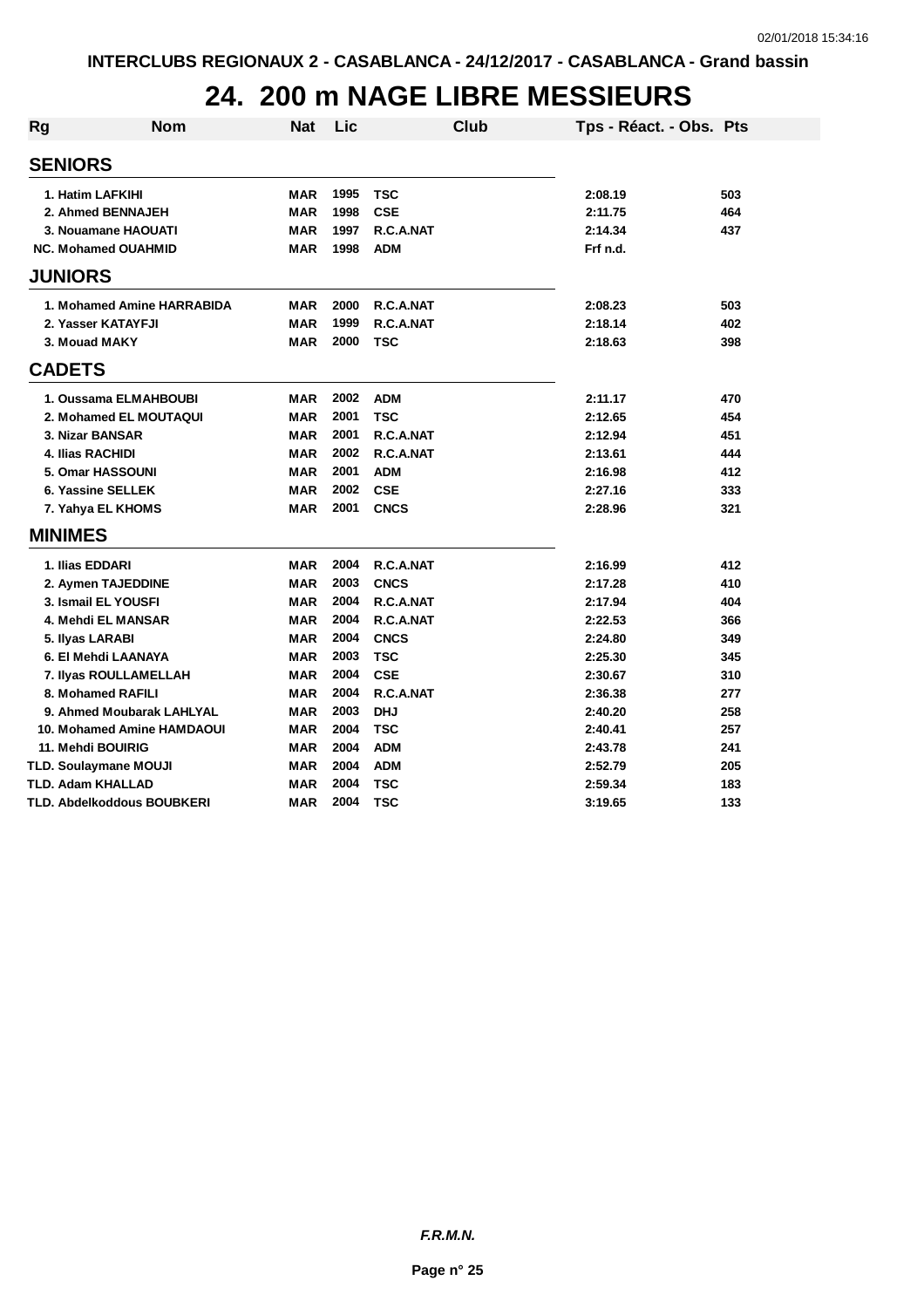# **25. 200 m NAGE LIBRE DAMES**

| <b>Rg</b>               | <b>Nom</b>               | <b>Nat</b> | Lic  | Club       | Tps - Réact. - Obs. Pts |     |
|-------------------------|--------------------------|------------|------|------------|-------------------------|-----|
|                         |                          |            |      |            |                         |     |
| <b>SENIORS</b>          |                          |            |      |            |                         |     |
| 1. Rim CHAKRI           |                          | <b>MAR</b> | 1997 | R.C.A.NAT  | 2:35.49                 | 383 |
| <b>JUNIORS</b>          |                          |            |      |            |                         |     |
|                         | 1. Houda ALACHBILI       | <b>MAR</b> | 2000 | <b>WAC</b> | 2:27.63                 | 448 |
| <b>CADETS</b>           |                          |            |      |            |                         |     |
|                         | 1. Oumaima RAHMANI       | <b>MAR</b> | 2001 | <b>ADM</b> | 2:36.16                 | 378 |
| <b>TLD. Rim AFIF</b>    |                          | <b>MAR</b> | 2002 | <b>TSC</b> | 2:51.37                 | 286 |
| <b>TLD. Salma RIFKI</b> |                          | <b>MAR</b> | 2002 | <b>ADM</b> | 2:53.66                 | 275 |
|                         | TLD. Nouhaila EL AIROUKI | <b>MAR</b> | 2002 | <b>DHJ</b> | 3:27.59                 | 161 |
| <b>MINIMES</b>          |                          |            |      |            |                         |     |
|                         | 1. Ibtissam RACHID       | <b>MAR</b> | 2004 | R.C.A.NAT  | 2:27.38                 | 450 |
|                         | 2. Kamilia MAALOUF       | <b>MAR</b> | 2004 | R.C.A.NAT  | 2:28.63                 | 439 |
| 3. Nada JALAL           |                          | <b>MAR</b> | 2004 | R.C.A.NAT  | 2:33.23                 | 400 |
|                         | <b>4. Rim BOUJNANE</b>   | <b>MAR</b> | 2003 | <b>CSE</b> | 2:33.34                 | 400 |
|                         | <b>5. Chand MACHKOUR</b> | <b>MAR</b> | 2004 | <b>WAC</b> | 2:35.67                 | 382 |
|                         | 6. Samia MAHASSINE       | <b>MAR</b> | 2003 | <b>ADM</b> | 2:37.68                 | 367 |
| 7. Nora RGUIB           |                          | <b>MAR</b> | 2003 | <b>ADM</b> | 2:38.69                 | 360 |
| 8. Ghita TABATI         |                          | MAR        | 2004 | <b>WAC</b> | 2:38.71                 | 360 |
| 9. Iness TAHIL          |                          | <b>MAR</b> | 2003 | R.C.A.NAT  | 2:40.13                 | 351 |
| 10. Sara MAKY           |                          | <b>MAR</b> | 2004 | <b>TSC</b> | 2:40.94                 | 345 |
|                         | 11. Rima EL BROUZI       | <b>MAR</b> | 2003 | <b>TSC</b> | 2:41.25                 | 343 |
|                         | 12. Hafssa AMMOUMOU      | <b>MAR</b> | 2003 | <b>ADM</b> | 2:41.34                 | 343 |
| 13. Ines EL AZHAR       |                          | <b>MAR</b> | 2004 | <b>TSC</b> | 2:42.81                 | 334 |
| 14. Aya DARA            |                          | <b>MAR</b> | 2004 | R.C.A.NAT  | 2:49.63                 | 295 |

*F.R.M.N.*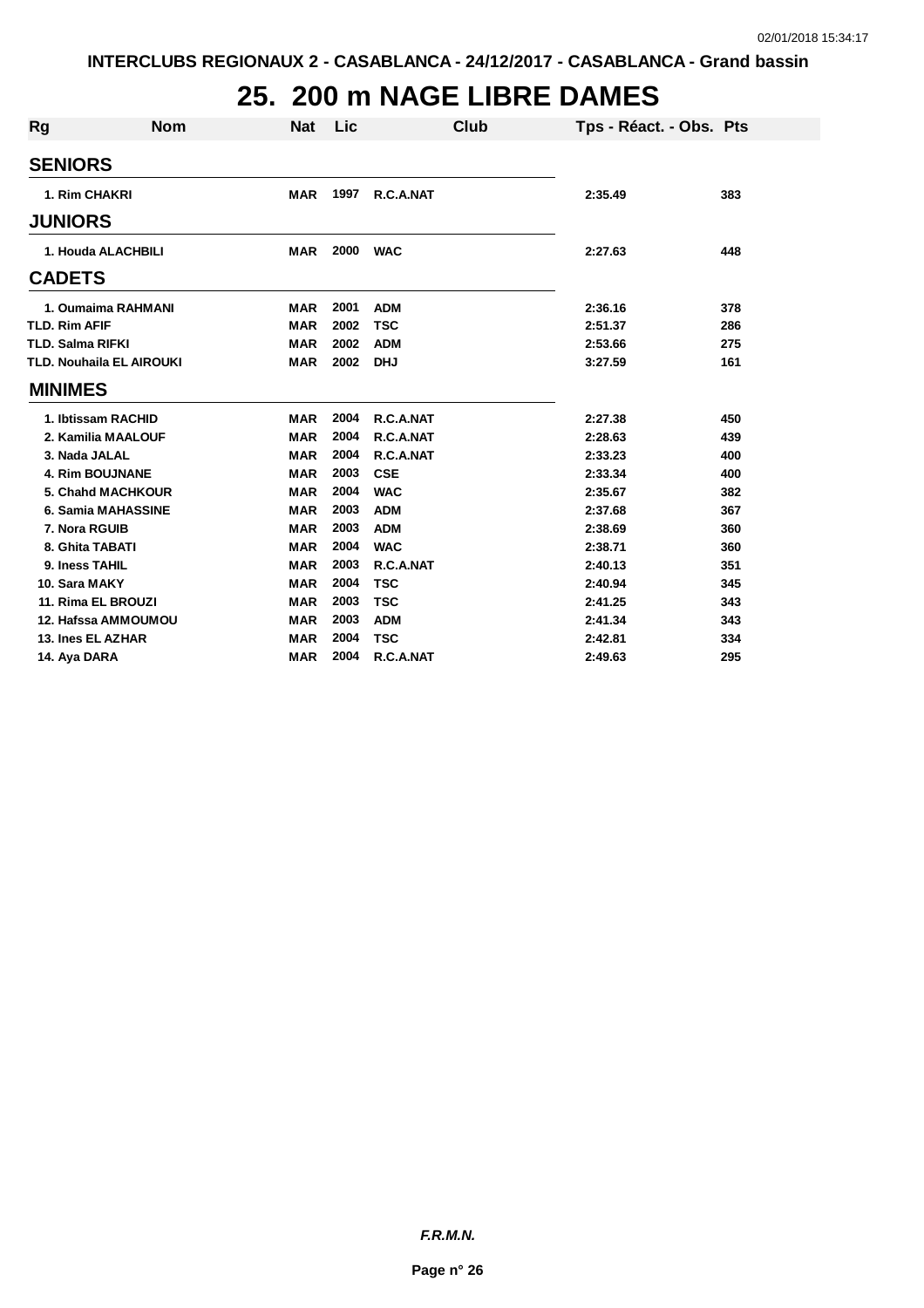#### **26. 100 m NAGE LIBRE MESSIEURS**

| <b>Rg</b>                             | <b>Nom</b> | <b>Nat</b> | Lic  |                  | Club | Tps - Réact. - Obs. Pts |     |
|---------------------------------------|------------|------------|------|------------------|------|-------------------------|-----|
| <b>SENIORS</b>                        |            |            |      |                  |      |                         |     |
| 1. Hatim LAFKIHI                      |            | MAR        | 1995 | <b>TSC</b>       |      | 56.77                   | 564 |
| 2. Ayman HARRATH                      |            | <b>MAR</b> | 1997 | R.C.A.NAT        |      | 57.78                   | 535 |
| 3. Ahmed BENNAJEH                     |            | <b>MAR</b> | 1998 | <b>CSE</b>       |      | 59.17                   | 498 |
| 4. Hamza EZZAHER                      |            | <b>MAR</b> | 1998 | <b>ADM</b>       |      | 59.59                   | 487 |
| <b>TLD. Youssef ALAOUI EL MDARHRI</b> |            | <b>MAR</b> | 1998 | <b>TSC</b>       |      | 1:10.25                 | 297 |
| <b>NC. Bouchaib EZZARHOUNY</b>        |            | <b>MAR</b> | 1998 | <b>OUM RABII</b> |      | Frf n.d.                |     |
| <b>NC. Zakaria BENJFINE</b>           |            | <b>MAR</b> | 1996 | <b>WAC</b>       |      | Frf n.d.                |     |
| <b>JUNIORS</b>                        |            |            |      |                  |      |                         |     |
| 1. Mouad MAKY                         |            | <b>MAR</b> | 2000 | <b>TSC</b>       |      | 1:03.54                 | 402 |
| <b>TLD. Mohamed ELOUKKAIL</b>         |            | <b>MAR</b> | 2000 | <b>OUM RABII</b> |      | 1:24.97                 | 168 |
| <b>NC. Aissa MOURHAT</b>              |            | <b>MAR</b> | 2000 | <b>OUM RABII</b> |      | Frf n.d.                |     |
| <b>CADETS</b>                         |            |            |      |                  |      |                         |     |
| 1. Oussama ELMAHBOUBI                 |            | <b>MAR</b> | 2002 | <b>ADM</b>       |      | 58.72                   | 509 |
| 2. Nizar BANSAR                       |            | <b>MAR</b> | 2001 | R.C.A.NAT        |      | 58.81                   | 507 |
| 3. Yasser AYANE                       |            | <b>MAR</b> | 2001 | <b>CSE</b>       |      | 59.29                   | 495 |
| <b>4. Ilias RACHIDI</b>               |            | <b>MAR</b> | 2002 | R.C.A.NAT        |      | 1:00.44                 | 467 |
| 5. Aymane MESLOUH                     |            | <b>MAR</b> | 2002 | <b>ADM</b>       |      | 1:03.27                 | 407 |
| 6. Yahya EL KHOMS                     |            | <b>MAR</b> | 2001 | <b>CNCS</b>      |      | 1:03.31                 | 406 |
| 7. Omar HASSOUNI                      |            | <b>MAR</b> | 2001 | <b>ADM</b>       |      | 1:03.48                 | 403 |
| 8. Hicham BELBEIDA                    |            | <b>MAR</b> | 2001 | <b>CNCS</b>      |      | 1:06.76                 | 347 |
| 9. Saad LAKHLALKI                     |            | <b>MAR</b> | 2002 | <b>CSE</b>       |      | 1:07.00                 | 343 |
| 10. Mohamed Reda MAMI                 |            | <b>MAR</b> | 2002 | <b>TSC</b>       |      | 1:10.19                 | 298 |
| <b>NC. Adam ZIANE</b>                 |            | <b>MAR</b> | 2002 | <b>CNCS</b>      |      | Frf n.d.                |     |
|                                       |            |            |      |                  |      |                         |     |
| <b>MINIMES</b>                        |            |            |      |                  |      |                         |     |
| 1. Mehdi EL MANSAR                    |            | <b>MAR</b> | 2004 | R.C.A.NAT        |      | 59.97                   | 478 |
| 2. Ilias EDDARI                       |            | <b>MAR</b> | 2004 | R.C.A.NAT        |      | 1:01.33                 | 447 |
| 3. Aymen TAJEDDINE                    |            | <b>MAR</b> | 2003 | <b>CNCS</b>      |      | 1:01.59                 | 441 |
| 4. Azzedine EL BADRE                  |            | <b>MAR</b> | 2003 | <b>CSE</b>       |      | 1:01.86                 | 436 |
| 5. Mohammed CHAFFAA                   |            | <b>MAR</b> | 2003 | <b>CSE</b>       |      | 1:03.02                 | 412 |
| 6. Ilyas LARABI                       |            | <b>MAR</b> | 2004 | <b>CNCS</b>      |      | 1:05.86                 | 361 |
| 7. Mohamed Amine CHOUAIBI             |            | <b>MAR</b> | 2004 | <b>ADM</b>       |      | 1:06.44                 | 352 |
| 8. Yassine HASSOUNE                   |            | <b>MAR</b> | 2004 | <b>CNCS</b>      |      | 1:06.76                 | 347 |
| 9. El Mehdi LAANAYA                   |            | <b>MAR</b> | 2003 | <b>TSC</b>       |      | 1:07.33                 | 338 |
| <b>10. Ilyas ROULLAMELLAH</b>         |            | <b>MAR</b> | 2004 | <b>CSE</b>       |      | 1:07.71                 | 332 |
| 11. Mohamed Amine HAMDAOUI            |            | <b>MAR</b> | 2004 | <b>TSC</b>       |      | 1:09.75                 | 304 |
| 12. Ahmed Moubarak LAHLYAL            |            | <b>MAR</b> | 2003 | <b>DHJ</b>       |      | 1:10.63                 | 293 |
| 13. Mehdi BOUIRIG                     |            | MAR        | 2004 | <b>ADM</b>       |      | 1:11.84                 | 278 |
| 14. Houssam HOUARI                    |            | <b>MAR</b> | 2003 | <b>TSC</b>       |      | 1:12.48                 | 271 |
| 15. Yahia BAJJAJI                     |            | <b>MAR</b> | 2003 | R.C.A.NAT        |      | 1:14.15                 | 253 |
| 16. Wahb EL ATLASSI                   |            | <b>MAR</b> | 2004 | <b>CNCS</b>      |      | 1:15.44                 | 240 |
| <b>TLD. Adam KHALLAD</b>              |            | <b>MAR</b> | 2004 | <b>TSC</b>       |      | 1:16.06                 | 234 |
| <b>TLD. Achraf AOUAM</b>              |            | <b>MAR</b> | 2004 | <b>CNCS</b>      |      | 1:16.13                 | 233 |
| TLD. Sami DEFAA                       |            | <b>MAR</b> | 2003 | R.C.A.NAT        |      | 1:16.49                 | 230 |
| <b>TLD. Zakaria NADIR</b>             |            | <b>MAR</b> | 2003 | <b>ADM</b>       |      | 1:17.57                 | 221 |
| <b>TLD. Soulaymane MOUJI</b>          |            | <b>MAR</b> | 2004 | <b>ADM</b>       |      | 1:19.77                 | 203 |
| TLD. Alaa ABIR                        |            | <b>MAR</b> | 2003 | <b>DHJ</b>       |      | 1:20.18                 | 200 |
| <b>TLD. Abdellatif HIMMECH</b>        |            | <b>MAR</b> | 2004 | <b>TSC</b>       |      | 1:25.11                 | 167 |
| TLD. Abderrahmane EL KAOUTI           |            | <b>MAR</b> | 2004 | <b>DHJ</b>       |      | 1:25.55                 | 164 |
| <b>TLD. Ayman ZERHOUN</b>             |            | <b>MAR</b> | 2004 | <b>CNCS</b>      |      | 1:26.50                 | 159 |
| <b>TLD. Abdelkoddous BOUBKERI</b>     |            | <b>MAR</b> | 2004 | <b>TSC</b>       |      | 1:28.72                 | 147 |
| <b>TLD. Ismail KASSI</b>              |            | <b>MAR</b> | 2004 | <b>TSC</b>       |      | 1:29.22                 | 145 |
| <b>TLD. Amine EL BOUZAIDI</b>         |            | MAR        | 2004 | <b>TSC</b>       |      | 1:31.76                 | 133 |
| <b>TLD. Anass ELYOUSSOUFI</b>         |            | <b>MAR</b> | 2003 | <b>TSC</b>       |      | 1:33.69                 | 125 |
|                                       |            |            |      |                  |      |                         |     |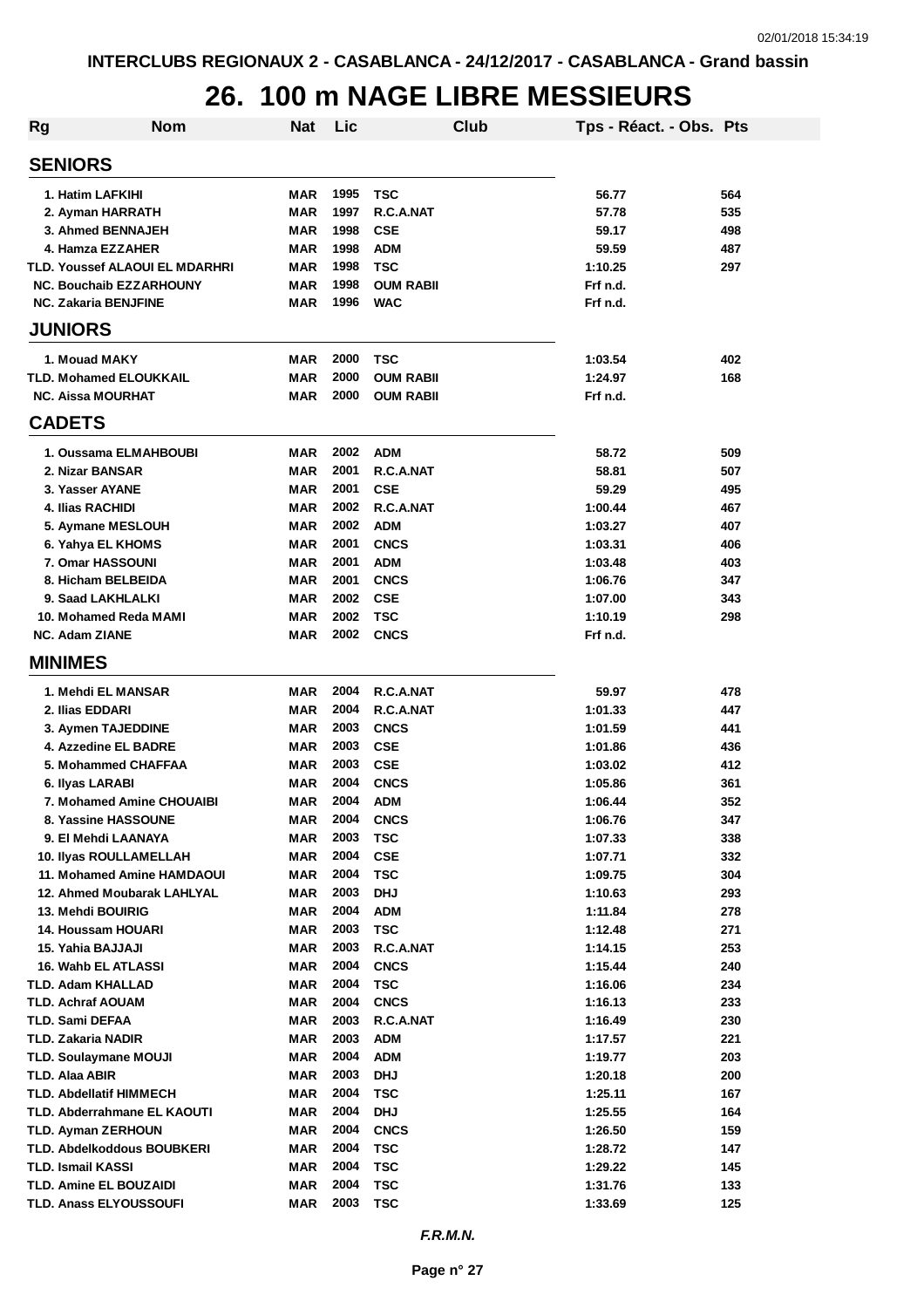#### **26. 100 m NAGE LIBRE MESSIEURS**

| Rg                         | <b>Nom</b> | Nat | <b>Lic</b> | Club             | Tps - Réact. - Obs. Pts |    |
|----------------------------|------------|-----|------------|------------------|-------------------------|----|
| <b>MINIMES</b>             |            |     |            |                  |                         |    |
| TLD. Mouad BOUSLAMTI       |            | MAR | 2003       | TSC              | 1:55.66                 | 66 |
| <b>NC. Ilias ELHAOUARI</b> |            | MAR | 2003       | <b>R.C.A.NAT</b> | Frf n.d.                |    |
| <b>NC. Mohamed RAFILI</b>  |            | MAR | 2004       | R.C.A.NAT        | Frf n.d.                |    |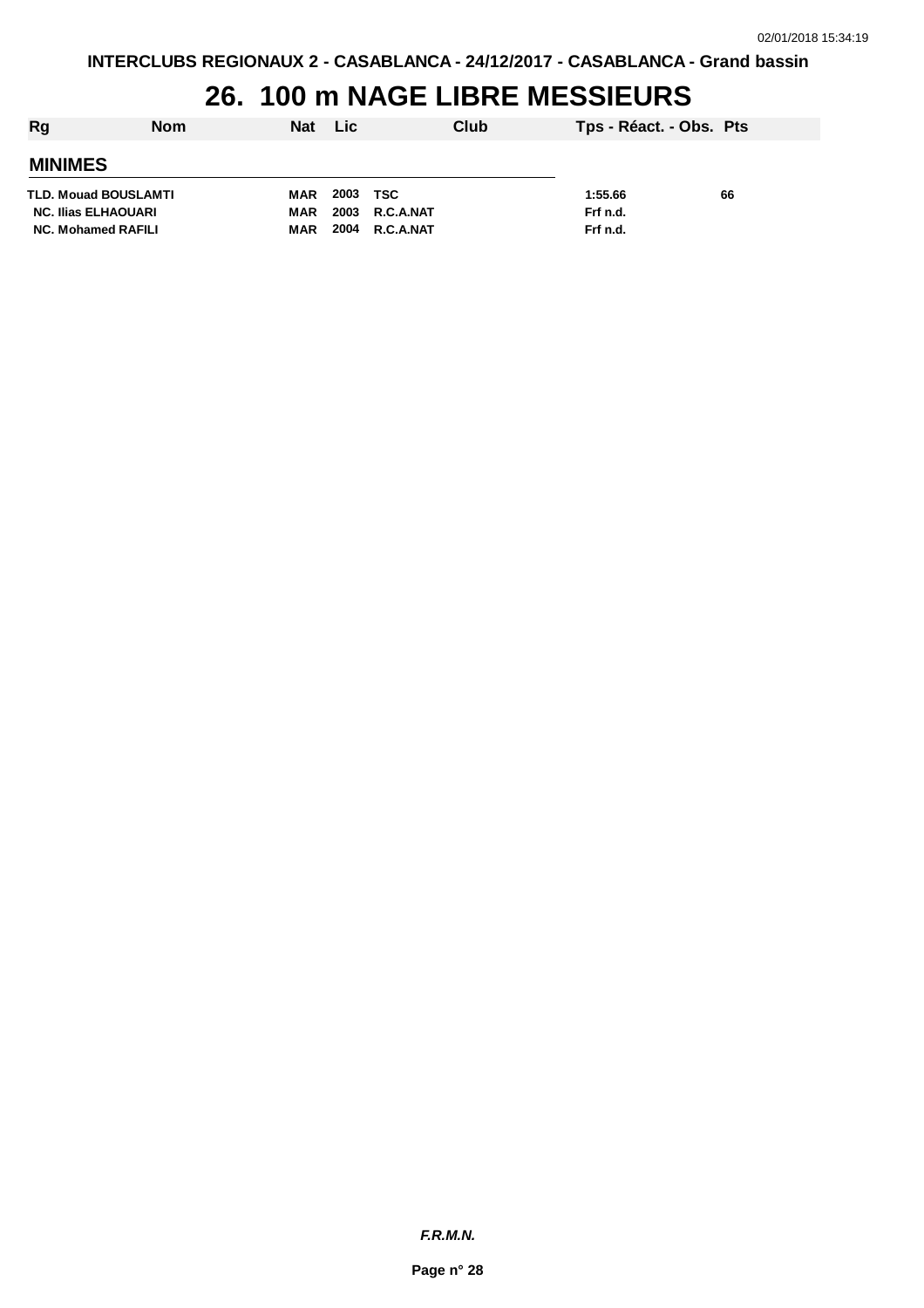### **27. 100 m NAGE LIBRE DAMES**

| Rg | <b>Nom</b>                      | <b>Nat</b> | Lic  | Club        | Tps - Réact. - Obs. Pts |     |
|----|---------------------------------|------------|------|-------------|-------------------------|-----|
|    | <b>CADETS</b>                   |            |      |             |                         |     |
|    | 1. Salma YOUSRI                 | <b>MAR</b> | 2002 | <b>CNCS</b> | 1:12.31                 | 373 |
|    | 2. Hajar ZAKI                   | <b>MAR</b> | 2001 | R.C.A.NAT   | 1:14.63                 | 339 |
|    | <b>TLD. Rim AFIF</b>            | <b>MAR</b> | 2002 | <b>TSC</b>  | 1:16.89                 | 310 |
|    | <b>TLD. Hiba Allah RATTAB</b>   | <b>MAR</b> | 2002 | <b>TSC</b>  | 1:17.10                 | 308 |
|    | <b>TLD. Lina BOURZIK</b>        | <b>MAR</b> | 2002 | <b>TSC</b>  | 1:24.63                 | 232 |
|    | <b>TLD. Nouhaila EL AIROUKI</b> | <b>MAR</b> | 2002 | <b>DHJ</b>  | 1:31.28                 | 185 |
|    | <b>NC. Yasmine LAMANE</b>       | <b>MAR</b> | 2002 | <b>WAC</b>  | Frf n.d.                |     |
|    | <b>MINIMES</b>                  |            |      |             |                         |     |
|    | 1. Ibtissam RACHID              | <b>MAR</b> | 2004 | R.C.A.NAT   | 1:06.69                 | 476 |
|    | 2. Ghita TABATI                 | <b>MAR</b> | 2004 | <b>WAC</b>  | 1:09.20                 | 426 |
|    | 3. Kamilia MAALOUF              | <b>MAR</b> | 2004 | R.C.A.NAT   | 1:10.06                 | 410 |
|    | <b>4. Chand MACHKOUR</b>        | <b>MAR</b> | 2004 | <b>WAC</b>  | 1:10.83                 | 397 |
|    | 5. Nada JALAL                   | <b>MAR</b> | 2004 | R.C.A.NAT   | 1:11.13                 | 392 |
|    | 6. Rima EL BROUZI               | <b>MAR</b> | 2003 | <b>TSC</b>  | 1:11.20                 | 391 |
|    | 7. Nora RGUIB                   | <b>MAR</b> | 2003 | <b>ADM</b>  | 1:11.35                 | 388 |
|    | 8. Iness TAHIL                  | <b>MAR</b> | 2003 | R.C.A.NAT   | 1:12.17                 | 375 |
|    | 9. Fatima Zahra MOUKTADIR       | <b>MAR</b> | 2004 | <b>CNCS</b> | 1:12.54                 | 369 |
|    | 10. Ines EL AZHAR               | <b>MAR</b> | 2004 | <b>TSC</b>  | 1:13.63                 | 353 |
|    | 11. Rania LABYAD                | <b>MAR</b> | 2003 | <b>CSE</b>  | 1:13.84                 | 350 |
|    | 12. Sara MAKY                   | <b>MAR</b> | 2004 | <b>TSC</b>  | 1:14.01                 | 348 |
|    | <b>TLD. Hiba SAADOUD</b>        | <b>MAR</b> | 2004 | <b>CSE</b>  | 1:21.03                 | 265 |
|    | <b>TLD. Mayare YAHIA</b>        | <b>MAR</b> | 2003 | <b>DHJ</b>  | 1:21.30                 | 262 |
|    | <b>TLD. Douae SELFATE</b>       | <b>MAR</b> | 2004 | <b>TSC</b>  | 1:30.34                 | 191 |
|    | <b>TLD. Yasmine AZIZI</b>       | <b>MAR</b> | 2004 | <b>TSC</b>  | 1:44.95                 | 122 |
|    | <b>NC. Safaa LAMANE</b>         | <b>MAR</b> | 2004 | <b>WAC</b>  | Frf n.d.                |     |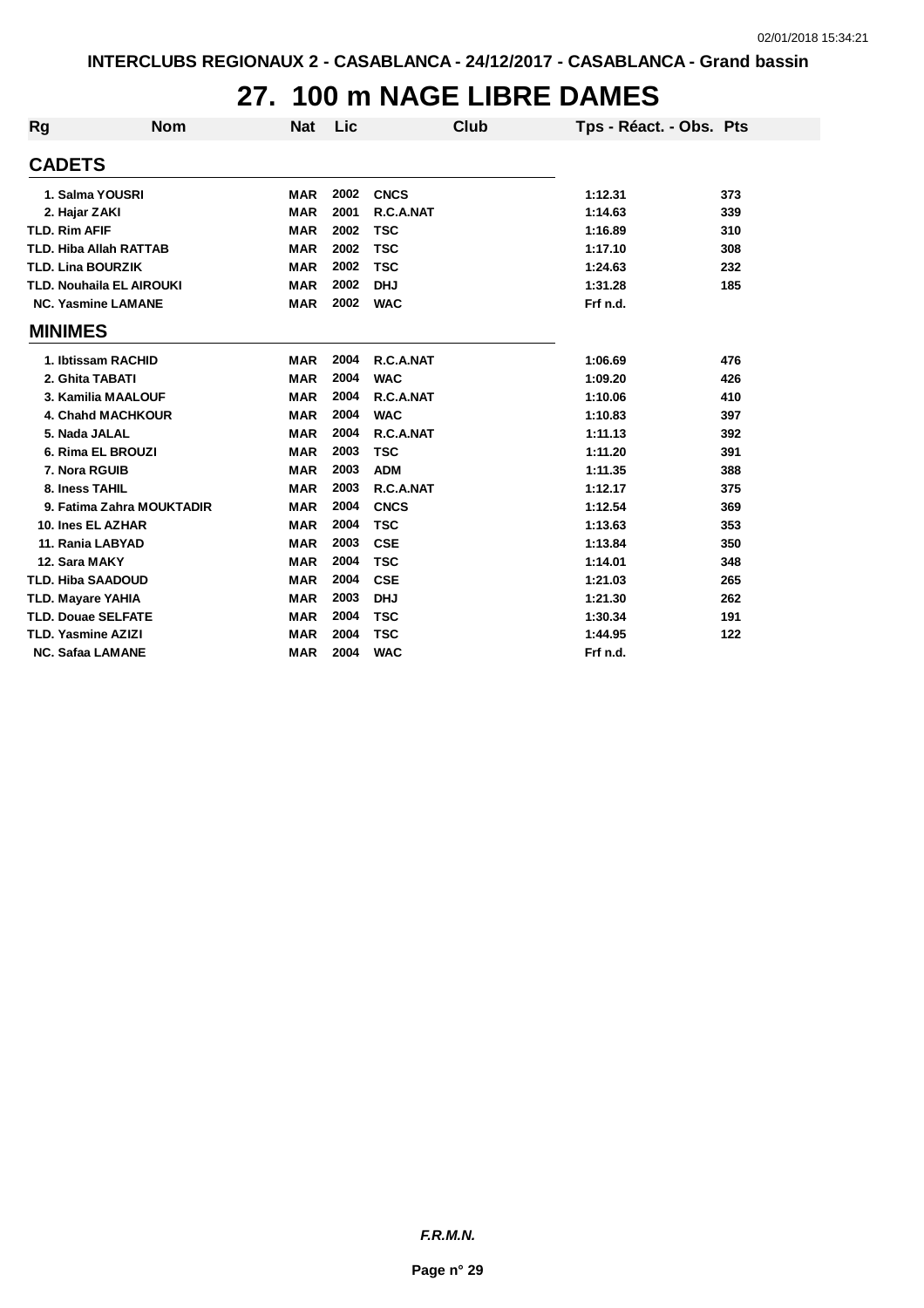# **28. 200 m BRASSE MESSIEURS**

| Rg                             | <b>Nom</b>                | <b>Nat</b> | Lic  |            | Club | Tps - Réact. - Obs. Pts |     |
|--------------------------------|---------------------------|------------|------|------------|------|-------------------------|-----|
| <b>SENIORS</b>                 |                           |            |      |            |      |                         |     |
| <b>JUNIORS</b>                 | 1. Nouamane HAOUATI       | MAR        | 1997 | R.C.A.NAT  |      | 2:48.59                 | 427 |
| 1. Abdelkrim ESSABIHI EDDAFALI |                           | <b>MAR</b> | 1999 | <b>ADM</b> |      | 2:43.84                 | 465 |
| <b>NC. Adnane BADRANI</b>      |                           | <b>MAR</b> | 2000 | R.C.A.NAT  |      | Frf n.d.                |     |
| <b>CADETS</b>                  |                           |            |      |            |      |                         |     |
|                                | 1. Ahmed Yassine FLIYOU   | <b>MAR</b> | 2001 | R.C.A.NAT  |      | 2:45.60                 | 451 |
|                                | 2. Mohamed Amine CHANNANI | <b>MAR</b> | 2002 | <b>CSE</b> |      | 2:53.35                 | 393 |
|                                | 3. Mohamed SALMAN         | <b>MAR</b> | 2001 | R.C.A.NAT  |      | 2:54.88                 | 383 |
| <b>MINIMES</b>                 |                           |            |      |            |      |                         |     |
| 1. Idriss AZHAR                |                           | <b>MAR</b> | 2003 | R.C.A.NAT  |      | 2:52.78                 | 397 |
|                                | 2. Mohamed Badr OUAMMOU   | <b>MAR</b> | 2004 | <b>WAC</b> |      | 3:01.52                 | 342 |
| 3. Ilias EDDARI                |                           | <b>MAR</b> | 2004 | R.C.A.NAT  |      | 3:01.66                 | 341 |
|                                | 4. Youssef BENJELLOUN     | <b>MAR</b> | 2003 | <b>ADM</b> |      | 3:01.97                 | 340 |
|                                | 5. Ghali IRAQUI HOUSSEINI | MAR        | 2003 | R.C.A.NAT  |      | 3:07.63                 | 310 |
| <b>TLD. Ilyass MOUNSIF</b>     |                           | <b>MAR</b> | 2004 | R.C.A.NAT  |      | 3:30.96                 | 218 |

*F.R.M.N.*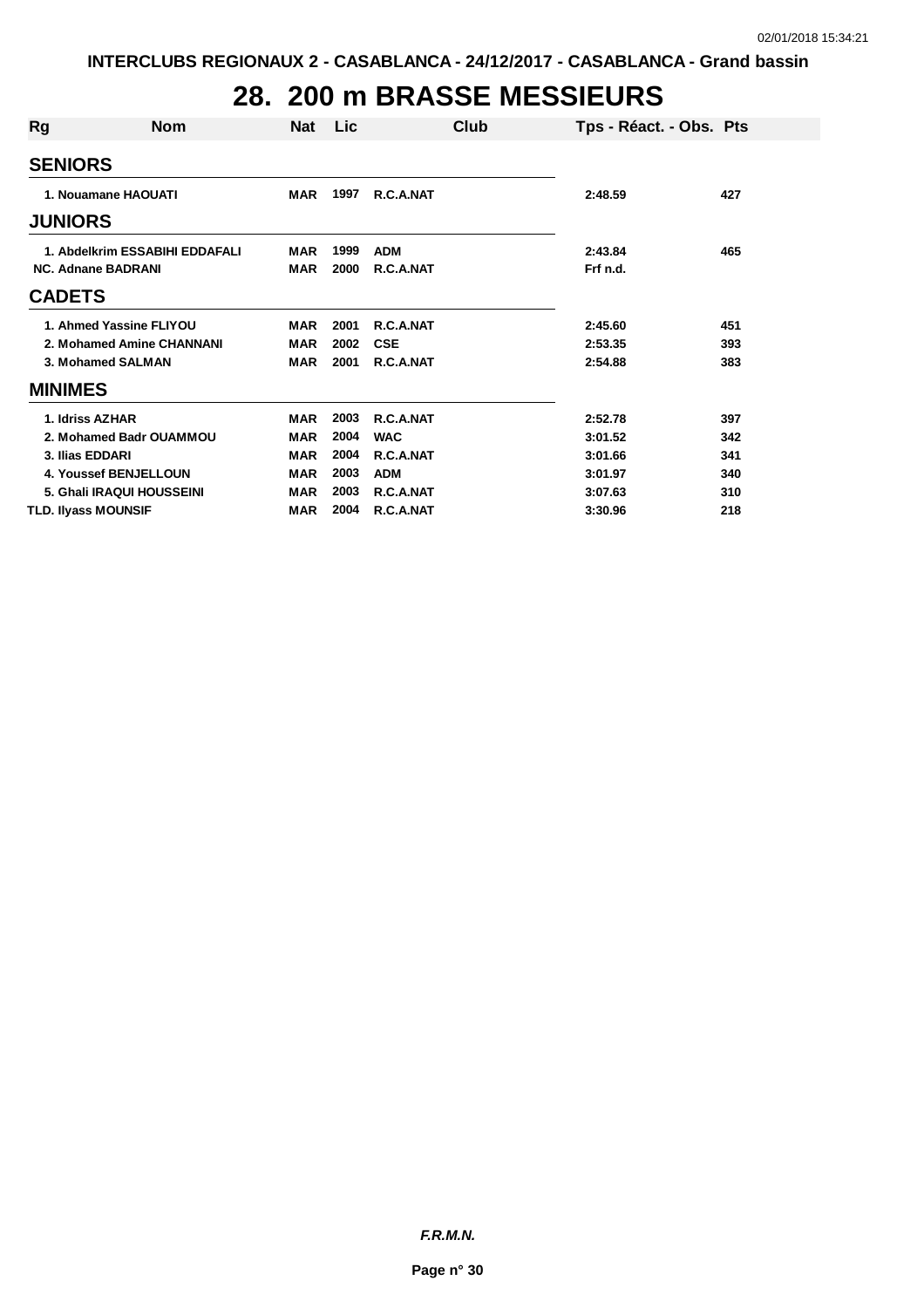# **29. 200 m BRASSE DAMES**

| Rg             | <b>Nom</b>                   | <b>Nat</b> | Lic  |             | Club | Tps - Réact. - Obs. Pts |     |
|----------------|------------------------------|------------|------|-------------|------|-------------------------|-----|
| <b>JUNIORS</b> |                              |            |      |             |      |                         |     |
|                | <b>TLD. Hiba BENBOUZIANE</b> | MAR        | 2000 | <b>TSC</b>  |      | 3:39.81                 | 253 |
|                | <b>NC. Khouloud KAROUCH</b>  | <b>MAR</b> | 1999 | TSC         |      | Frf n.d.                |     |
| <b>CADETS</b>  |                              |            |      |             |      |                         |     |
|                | <b>TLD. Nissrine AKAOUCH</b> | <b>MAR</b> | 2001 | <b>TSC</b>  |      | 3:33.23                 | 277 |
| <b>MINIMES</b> |                              |            |      |             |      |                         |     |
| 1. Aya ICHOU   |                              | MAR        | 2004 | R.C.A.NAT   |      | 3:07.80                 | 406 |
|                | 2. Keltoum GOURRAM           | <b>MAR</b> | 2003 | <b>ADM</b>  |      | 3:10.56                 | 389 |
|                | 3. Fatima Zahra MOUKTADIR    | <b>MAR</b> | 2004 | <b>CNCS</b> |      | 3:13.02                 | 374 |
|                | 4. Nisrine FIRAS             | <b>MAR</b> | 2004 | <b>WAC</b>  |      | 3:18.39                 | 344 |
|                | 5. Manal ANOUAR EL ALAMI     | <b>MAR</b> | 2003 | <b>ADM</b>  |      | 3:28.48                 | 297 |
| 6. Nada YAHI   |                              | MAR        | 2004 | <b>ADM</b>  |      | 3:30.01                 | 290 |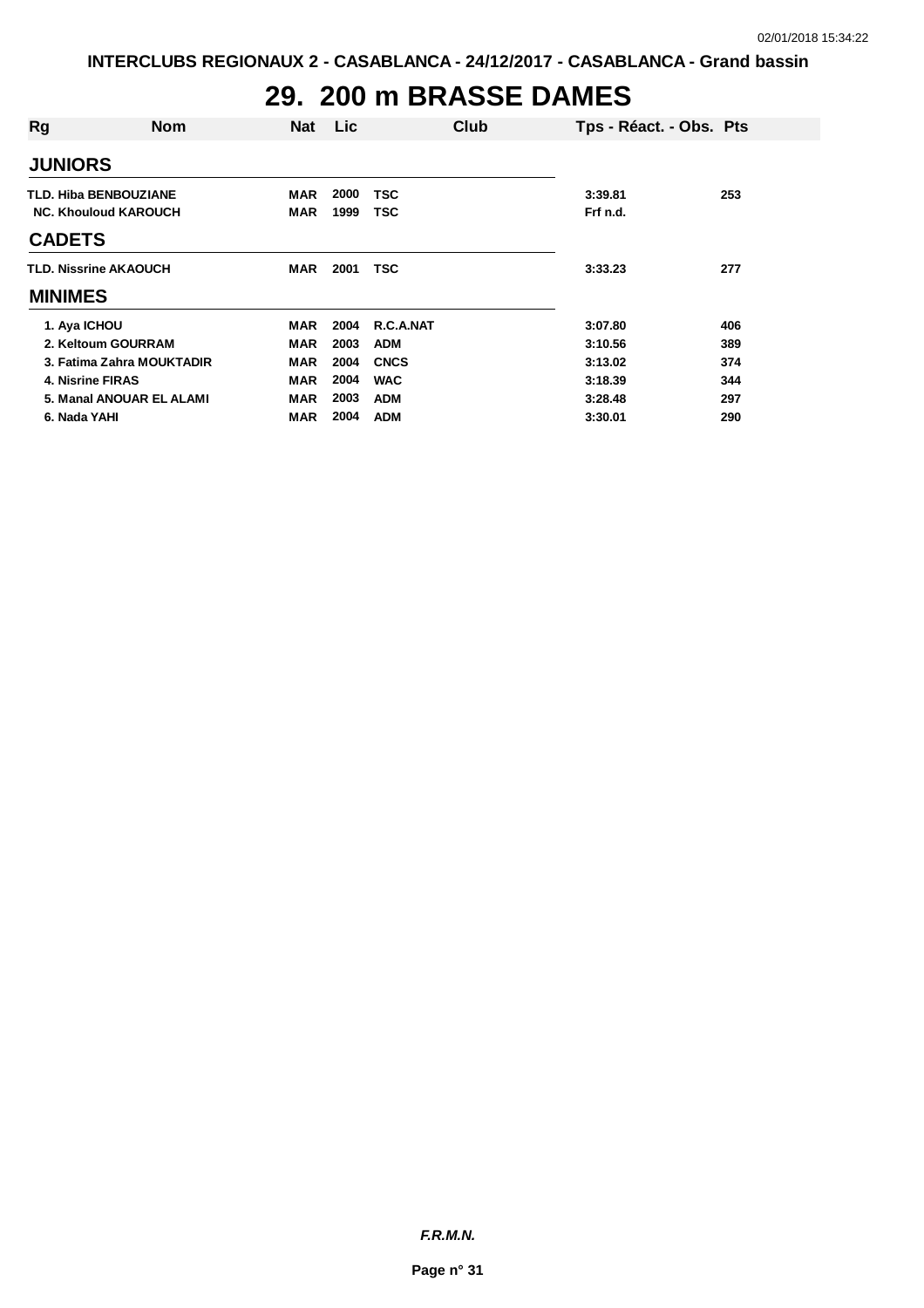# **30. 100 m DOS MESSIEURS**

| <b>Rg</b>                 | <b>Nom</b>                   | <b>Nat</b> | Lic  | Club        | Tps - Réact. - Obs. Pts |     |
|---------------------------|------------------------------|------------|------|-------------|-------------------------|-----|
| <b>SENIORS</b>            |                              |            |      |             |                         |     |
| <b>TLD. Hamza EZZAHER</b> |                              | <b>MAR</b> | 1998 | <b>ADM</b>  | 1:15.09                 | 331 |
|                           | <b>TLD. Nouamane HAOUATI</b> | <b>MAR</b> | 1997 | R.C.A.NAT   | 1:16.31                 | 315 |
| <b>JUNIORS</b>            |                              |            |      |             |                         |     |
|                           | 1. Mohamed Amine HARRABIDA   | <b>MAR</b> | 2000 | R.C.A.NAT   | 1:09.84                 | 411 |
|                           | 2. Othmane AZIZE             | <b>MAR</b> | 2000 | <b>WAC</b>  | 1:09.93                 | 409 |
| 3. Mouad MAKY             |                              | <b>MAR</b> | 2000 | <b>TSC</b>  | 1:16.80                 | 309 |
|                           | <b>NC. Adnane BADRANI</b>    | <b>MAR</b> | 2000 | R.C.A.NAT   | Frf n.d.                |     |
| <b>CADETS</b>             |                              |            |      |             |                         |     |
|                           | 1. Abdelmoughit MAMDOUH      | <b>MAR</b> | 2002 | <b>ADM</b>  | 1:08.50                 | 436 |
| 2. Yasser AYANE           |                              | <b>MAR</b> | 2001 | <b>CSE</b>  | 1:11.94                 | 376 |
|                           | 3. Omar HASSOUNI             | <b>MAR</b> | 2001 | <b>ADM</b>  | 1:17.07                 | 306 |
| <b>NC. Nizar BANSAR</b>   |                              | <b>MAR</b> | 2001 | R.C.A.NAT   | Frf n.d.                |     |
| <b>MINIMES</b>            |                              |            |      |             |                         |     |
|                           | 1. Azzedine EL BADRE         | <b>MAR</b> | 2003 | <b>CSE</b>  | 1:14.20                 | 343 |
|                           | 2. Saad BOUKIOUD             | <b>MAR</b> | 2004 | <b>CNCS</b> | 1:21.74                 | 256 |
|                           | 3. Mohamed Amine CHOUAIBI    | <b>MAR</b> | 2004 | <b>ADM</b>  | 1:22.16                 | 252 |
| 4. Yahia BAJJAJI          |                              | <b>MAR</b> | 2003 | R.C.A.NAT   | 1:26.73                 | 214 |
|                           | 5. Rayane BOURZIK            | <b>MAR</b> | 2004 | <b>TSC</b>  | 1:30.74                 | 187 |
|                           | 6. Ahmed Moubarak LAHLYAL    | <b>MAR</b> | 2003 | <b>DHJ</b>  | 1:33.72                 | 170 |
|                           | 7. Akram AYOUCHI             | <b>MAR</b> | 2004 | <b>TSC</b>  | 1:34.27                 | 167 |
| <b>TLD. Alaa ABIR</b>     |                              | <b>MAR</b> | 2003 | <b>DHJ</b>  | 1:36.35                 | 156 |

*F.R.M.N.*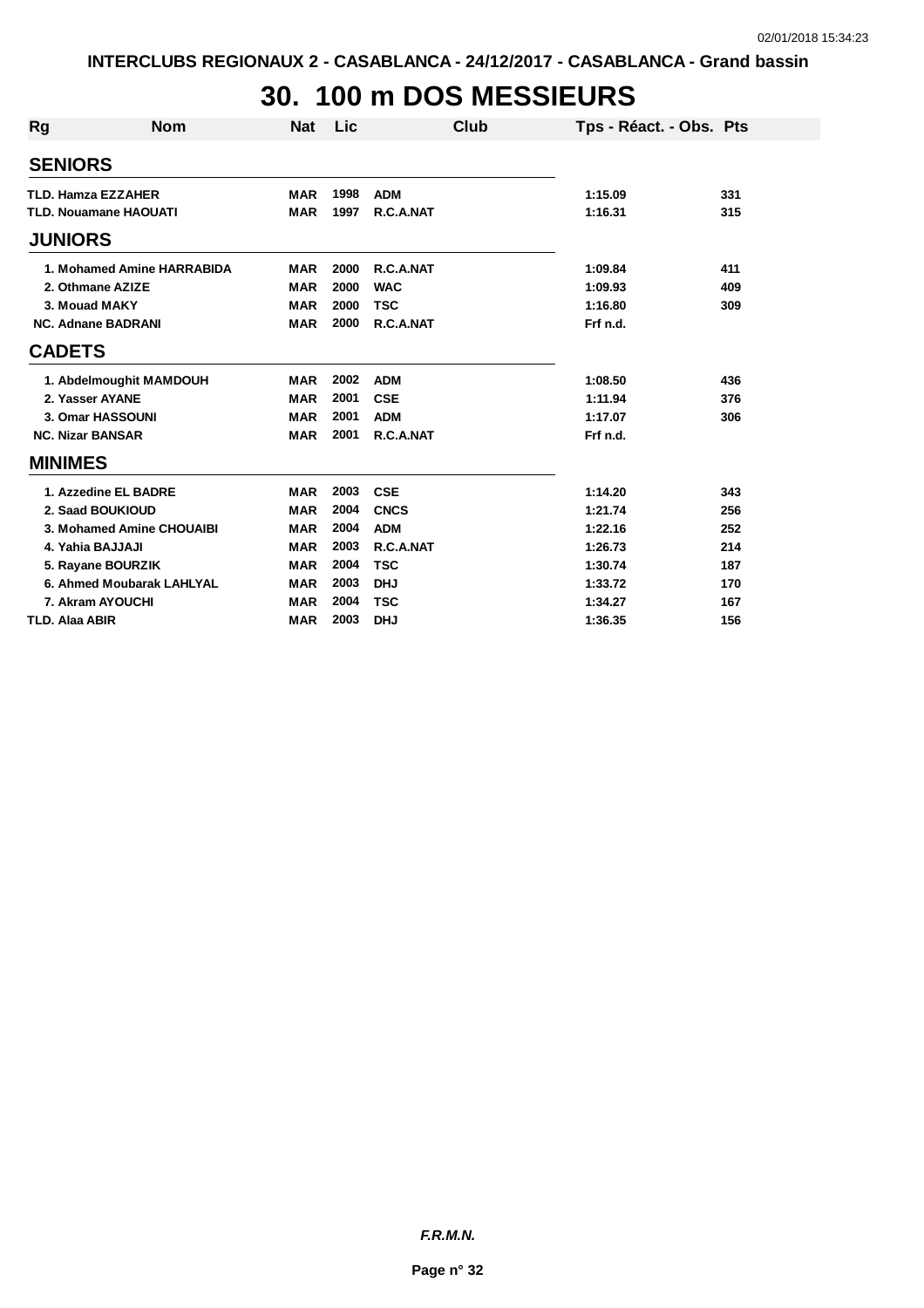# **31. 100 m DOS DAMES**

| Rg                        | <b>Nom</b>                | <b>Nat</b> | Lic  | Club       | Tps - Réact. - Obs. Pts |     |
|---------------------------|---------------------------|------------|------|------------|-------------------------|-----|
| <b>SENIORS</b>            |                           |            |      |            |                         |     |
| <b>NC. Zineb ZOUHAIRI</b> |                           | <b>MAR</b> | 1997 | R.C.A.NAT  | Frf n.d.                |     |
| <b>NC. Meriem HANINE</b>  |                           | <b>MAR</b> | 1997 | R.C.A.NAT  | Frf n.d.                |     |
| <b>JUNIORS</b>            |                           |            |      |            |                         |     |
|                           | 1. Houda ALACHBILI        | <b>MAR</b> | 2000 | <b>WAC</b> | 1:21.97                 | 356 |
|                           | 2. Hiba BENBOUZIANE       | <b>MAR</b> | 2000 | <b>TSC</b> | 1:28.63                 | 282 |
| <b>CADETS</b>             |                           |            |      |            |                         |     |
| <b>NC. Hiba RIMY</b>      |                           | <b>MAR</b> | 2001 | <b>TSC</b> | Frf n.d.                |     |
|                           | <b>NC. Yasmine LAMANE</b> | <b>MAR</b> | 2002 | <b>WAC</b> | Frf n.d.                |     |
| <b>MINIMES</b>            |                           |            |      |            |                         |     |
|                           | 1. Ibtissam RACHID        | <b>MAR</b> | 2004 | R.C.A.NAT  | 1:17.52                 | 421 |
|                           | 2. Fatima Ezahra OUAHMID  | <b>MAR</b> | 2003 | R.C.A.NAT  | 1:21.38                 | 364 |
|                           | 3. Kamilia MAALOUF        | <b>MAR</b> | 2004 | R.C.A.NAT  | 1:21.99                 | 356 |
| 4. Nisrine FIRAS          |                           | <b>MAR</b> | 2004 | <b>WAC</b> | 1:23.04                 | 342 |
| 5. Nada JALAL             |                           | <b>MAR</b> | 2004 | R.C.A.NAT  | 1:23.35                 | 339 |
|                           | 6. Hafssa AMMOUMOU        | <b>MAR</b> | 2003 | <b>ADM</b> | 1:28.10                 | 287 |
| 7. Ines EL AZHAR          |                           | <b>MAR</b> | 2004 | <b>TSC</b> | 1:32.30                 | 249 |
| 8. Mayare YAHIA           |                           | <b>MAR</b> | 2003 | <b>DHJ</b> | 1:35.77                 | 223 |
| <b>NC. Safaa LAMANE</b>   |                           | <b>MAR</b> | 2004 | <b>WAC</b> | Frf n.d.                |     |

*F.R.M.N.*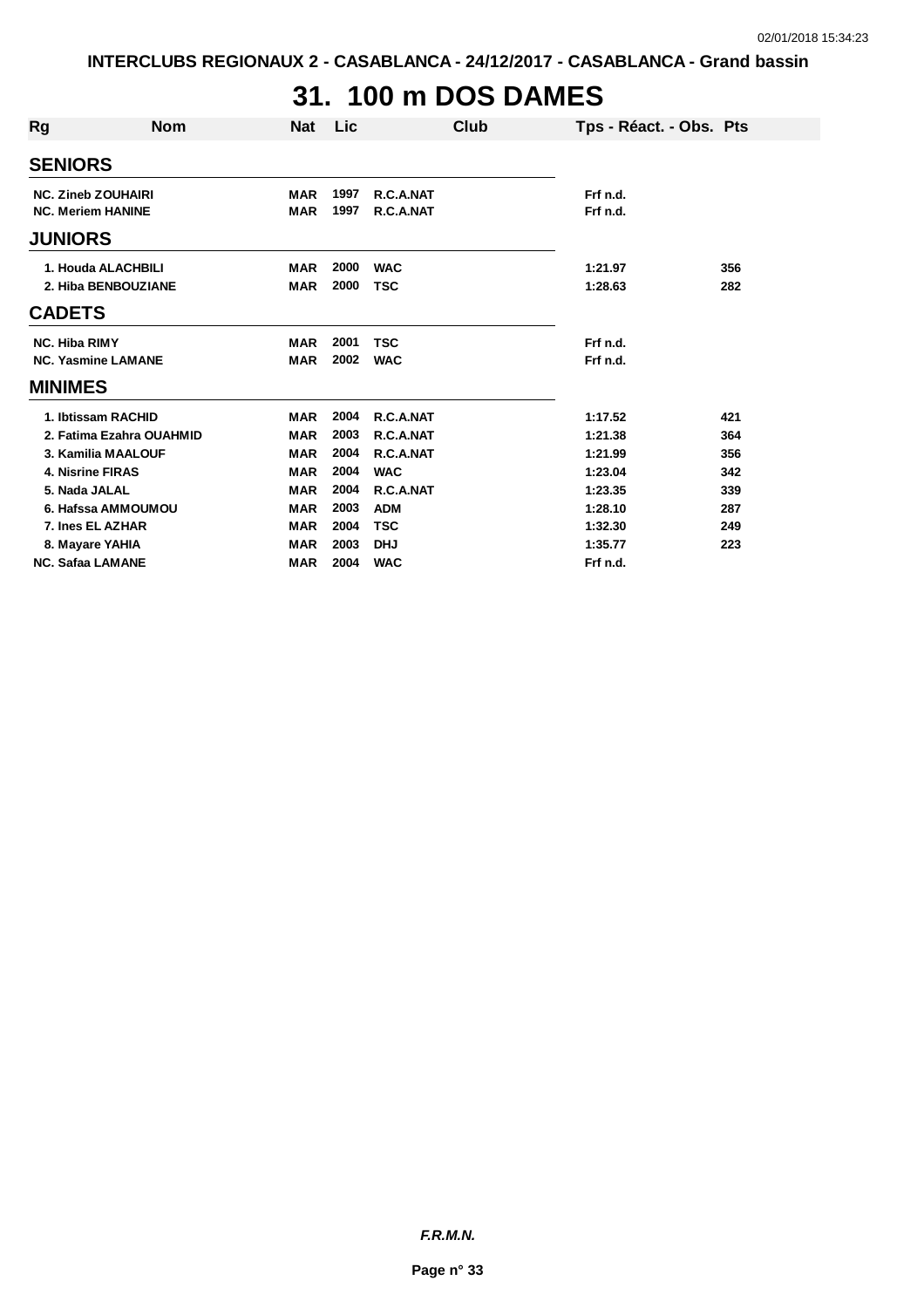#### **32. 800 m NAGE LIBRE MESSIEURS**

| Rg             | <b>Nom</b>                        | <b>Nat</b> | Lic  | Club        | Tps - Réact. - Obs. Pts |     |
|----------------|-----------------------------------|------------|------|-------------|-------------------------|-----|
| <b>CADETS</b>  |                                   |            |      |             |                         |     |
|                | 1. Mohamed EL MOUTAQUI            | <b>MAR</b> | 2001 | <b>TSC</b>  | 9:30.89                 | 496 |
|                | 2. Ilias RACHIDI                  | <b>MAR</b> | 2002 | R.C.A.NAT   | 9:57.75                 | 432 |
|                | 3. Mohamed Reda MAMI              | <b>MAR</b> | 2002 | <b>TSC</b>  | 10:45.38                | 343 |
|                | 4. Saad YOUSRI                    | <b>MAR</b> | 2001 | <b>CNCS</b> | 10:49.91                | 336 |
|                | 5. Yassine SELLEK                 | <b>MAR</b> | 2002 | <b>CSE</b>  | 10:58.23                | 324 |
|                | 6. Youssef SADAK                  | <b>MAR</b> | 2001 | <b>CSE</b>  | 11:00.59                | 320 |
|                | 7. Aymane MESLOUH                 | <b>MAR</b> | 2002 | <b>ADM</b>  | 11:11.24                | 305 |
|                | <b>TLD. Saad LAKHLALKI</b>        | <b>MAR</b> | 2002 | <b>CSE</b>  | 12:20.59                | 227 |
|                | <b>NC. Adam ZIANE</b>             | <b>MAR</b> | 2002 | <b>CNCS</b> | Frf n.d.                |     |
| <b>MINIMES</b> |                                   |            |      |             |                         |     |
|                | 1. Mehdi EL MANSAR                | <b>MAR</b> | 2004 | R.C.A.NAT   | 9:38.14                 | 478 |
|                | 2. Ismail EL YOUSFI               | <b>MAR</b> | 2004 | R.C.A.NAT   | 10:06.00                | 415 |
|                | 3. El Mehdi LAANAYA               | <b>MAR</b> | 2003 | <b>TSC</b>  | 10:37.16                | 357 |
|                | 4. Younes LAALA                   | <b>MAR</b> | 2004 | <b>TSC</b>  | 11:24.45                | 288 |
|                | 5. Mohammed CHAFFAA               | <b>MAR</b> | 2003 | <b>CSE</b>  | 11:33.55                | 277 |
|                | 6. Ilyas ROULLAMELLAH             | <b>MAR</b> | 2004 | <b>CSE</b>  | 11:33.91                | 276 |
|                | 7. Abderrahmane BENJARY           | <b>MAR</b> | 2003 | <b>CSE</b>  | 11:40.06                | 269 |
|                | <b>NC. Mohamed RAFILI</b>         | <b>MAR</b> | 2004 | R.C.A.NAT   | Frf n.d.                |     |
|                | <b>NC. Mohamed Amine HAMDAOUI</b> | <b>MAR</b> | 2004 | TSC         | Abandon                 | 0   |

*F.R.M.N.*